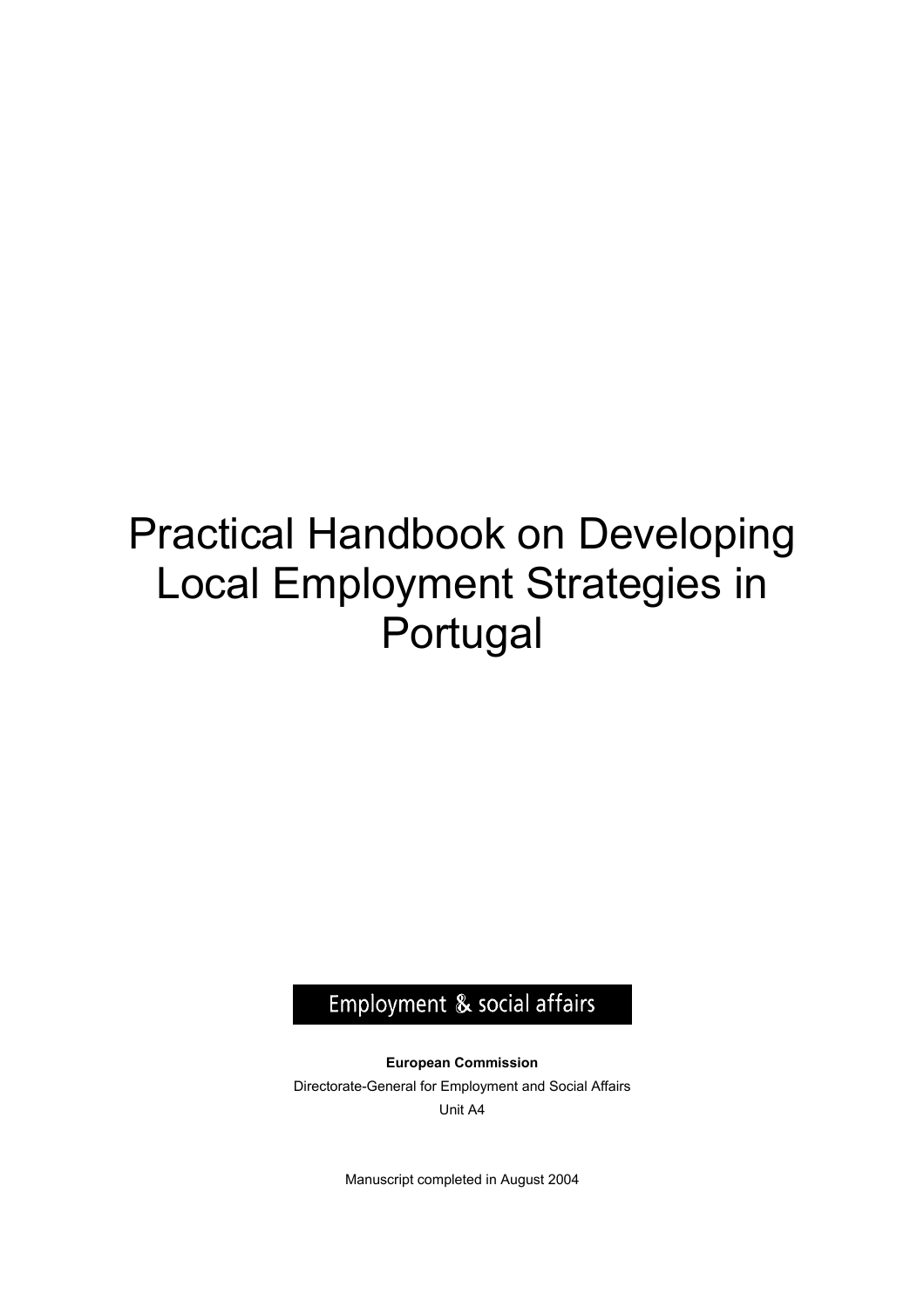The contents of this publication do not necessarily reflect the opinion or position of the European Commission, Directorate-General for Employment and Social Affairs.

For more information on the European Commission's activities with respect to local employment development visit the website at: http://europa.eu.int/comm/employment\_social/local\_employment/index\_en.htm

Electronic copies of this handbook, plus those for other countries, are available via this site

If you are interested in receiving the electronic newsletter "ESmail" from the European Commission's Directorate-General for Employment and Social Affairs, please send an e-mail to empl-esmail@cec.eu.int. The newsletter is published on a regular basis in English, French and German.

Unit A4

CE-V/1-04-015-EN-C

Manuscript completed in August 2004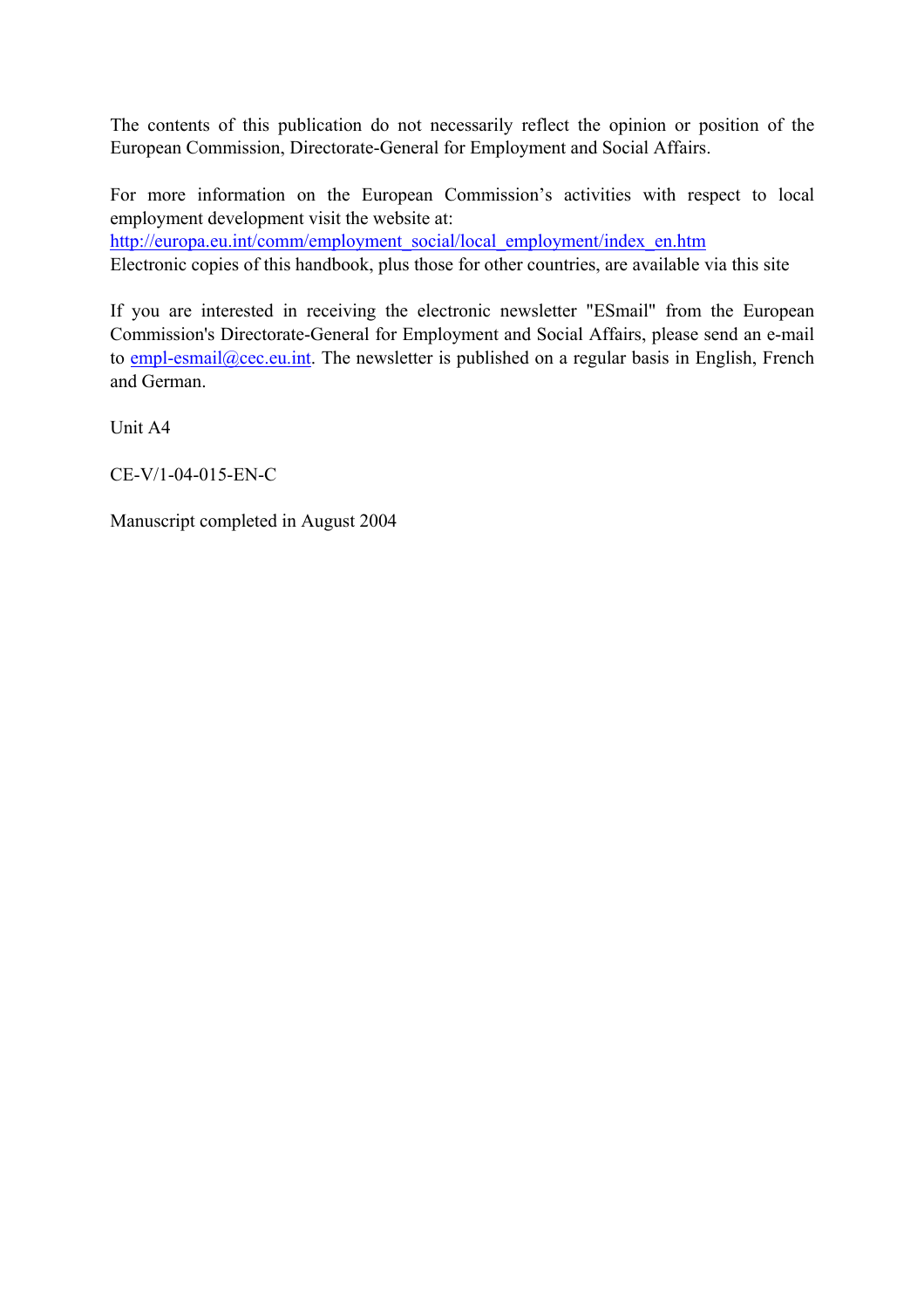#### **FOREWORD**

Local employment development is clearly important for regional and local communities, but it is also important at the national and European levels. It is increasingly recognised that national and European employment objectives - and in particular the European Employment Strategy - cannot be achieved without the active involvement of actors at the regional and local level.

In November 2001 the European Commission adopted a Communication on the local dimension of the European Employment Strategy  $(EES)^1$ . This Communication suggested ways to help local actors play their full part in the EES, in cooperation with national authorities and Community institutions, underlining that new Member States should be fully involved in this process.

Since the approval of the Communication, the Commission has endeavoured to develop a coherent strategy, as well as specific activities, in order to take forward the Union's priorities in the field of local employment. A particular focus for the Commission has been to play a supportive role for local actors, notably by ensuring better information and a more coherent use of existing policies and instruments; by being more accessible; and by promoting the exchange of best practices and experience.

In line with that strategy, we are now publishing this handbook for local actors.

It provides those involved in local employment development in Member States with a practical tool indicating the best approaches for designing, developing, implementing, monitoring and evaluating successful local employment development strategies. The key principles are presented, documented with concrete examples already tested in developing local employment strategies.

Local action has gained its rightful place in the mainstream of policies, as more and more local players are involved not only in the delivery, but also in the design and development of job creation and inclusion policies. I hope this handbook will help in encouraging more people and organisations to get involved.

*Odile Quintin Director-General for Employment and Social Affairs European Commission* 

 $\overline{a}$ <sup>1</sup> *'Strengthening the local dimension of the European Employment Strategy'* - COM (2001) 629, 6 Nov 01.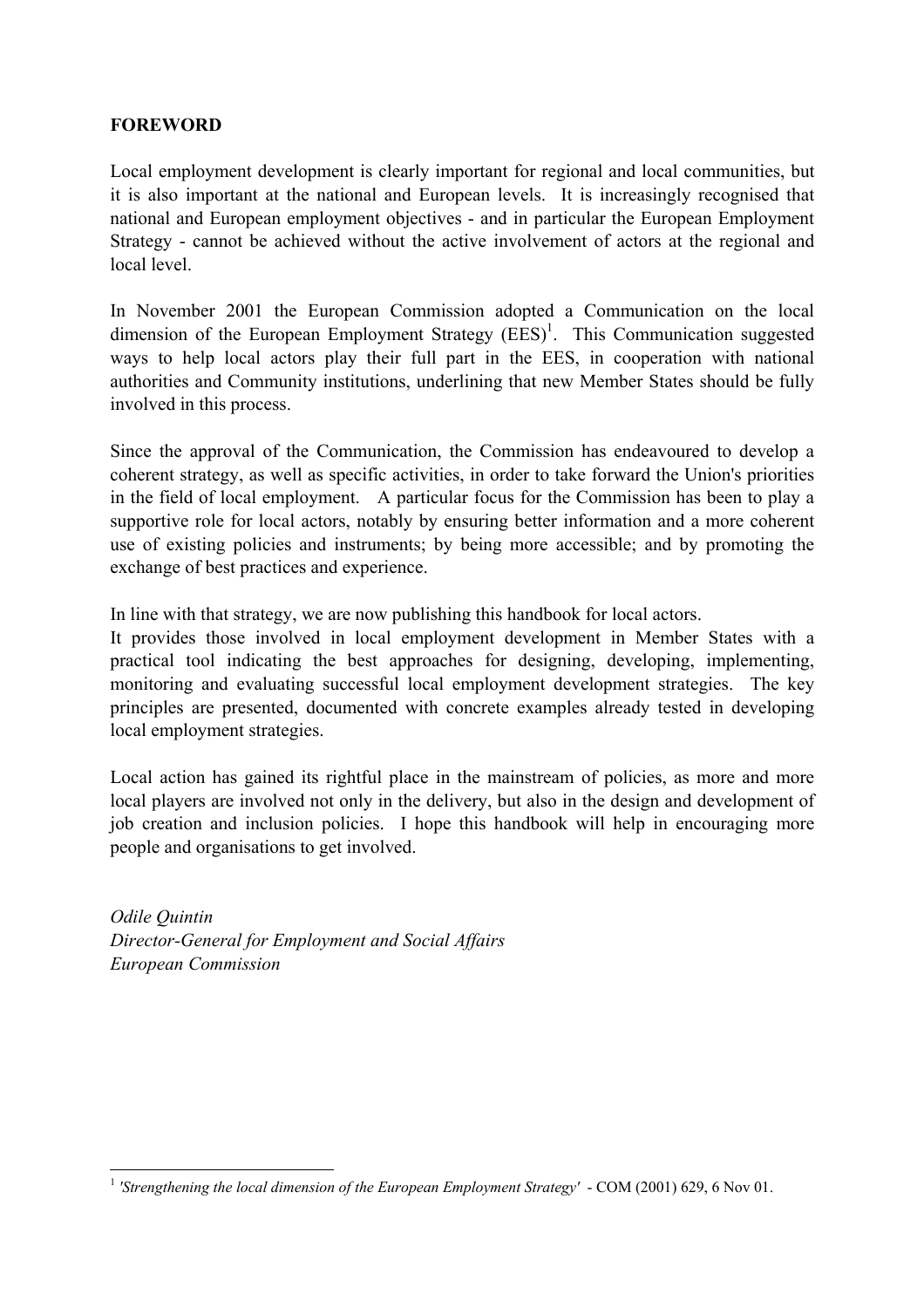#### **CONTENTS**

| 1.0 |                                                                    |  |
|-----|--------------------------------------------------------------------|--|
| 1.1 | A Practical Handbook for Developing Local Employment Strategies  1 |  |
| 1.2 |                                                                    |  |
| 1.3 |                                                                    |  |
| 2.0 |                                                                    |  |
| 2.1 |                                                                    |  |
| 2.2 |                                                                    |  |
| 2.3 |                                                                    |  |
| 3.0 |                                                                    |  |
| 3.1 |                                                                    |  |
| 3.2 |                                                                    |  |
| 3.3 |                                                                    |  |
| 3.4 |                                                                    |  |
| 4.0 |                                                                    |  |
| 4.1 |                                                                    |  |
| 4.2 |                                                                    |  |
| 4.3 |                                                                    |  |
| 4.4 |                                                                    |  |
| 5.0 |                                                                    |  |
| 5.1 |                                                                    |  |
| 5.2 |                                                                    |  |
| 5.3 |                                                                    |  |
| 6.0 |                                                                    |  |
| 6.1 |                                                                    |  |
| 6.2 |                                                                    |  |
| 6.3 |                                                                    |  |
| 6.4 |                                                                    |  |
| 7.0 | <b>ESTABLISHING AND RUNNING A PARTNERSHIP IN PORTUGAL  39</b>      |  |
| 7.1 |                                                                    |  |
| 7.2 |                                                                    |  |
| 7.3 |                                                                    |  |
| 7.4 |                                                                    |  |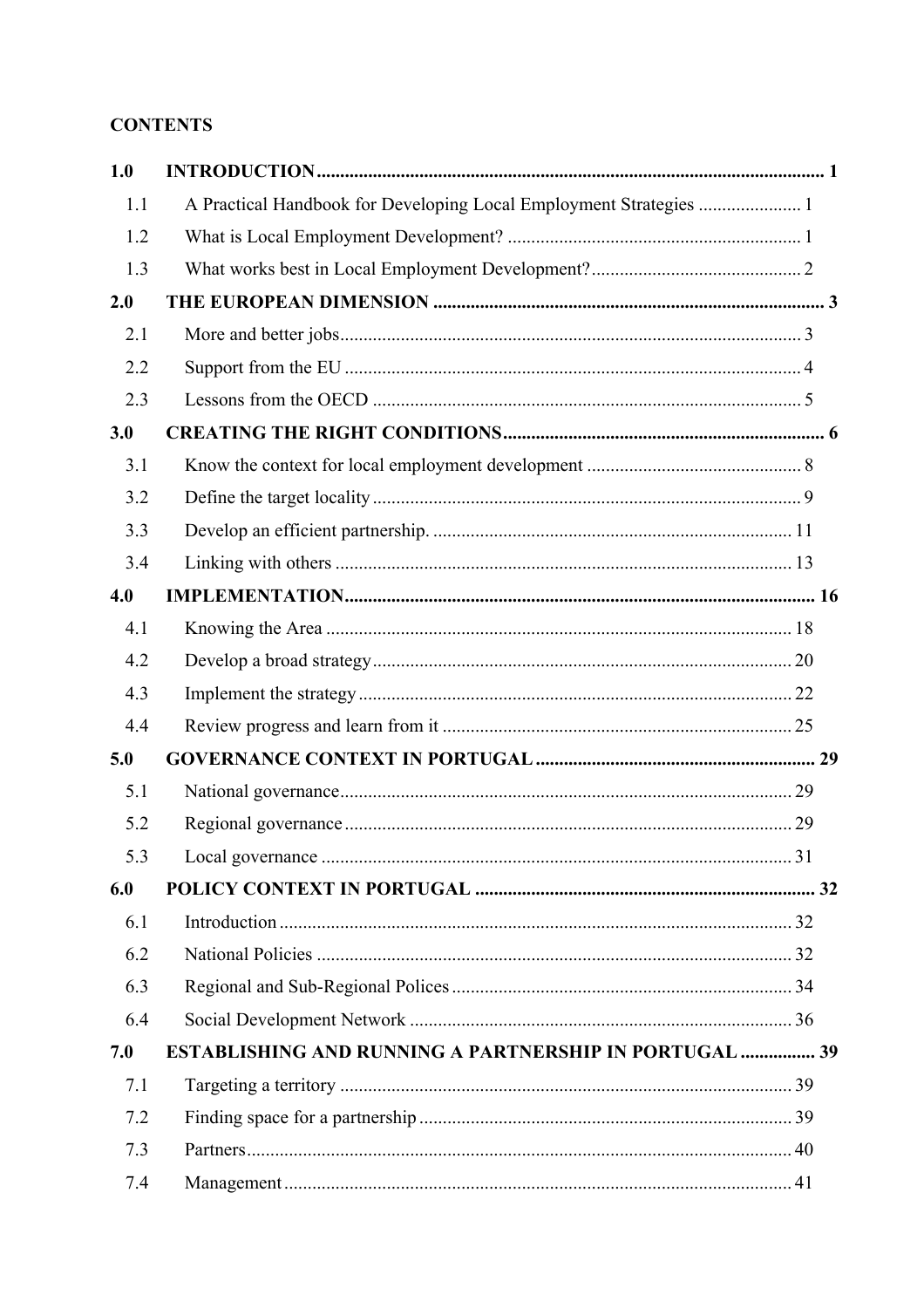| 7.5 |  |
|-----|--|
| 8.0 |  |
| 8.1 |  |
| 8.2 |  |
| 8.3 |  |
| 8.4 |  |
| 9.0 |  |
| 9.1 |  |
| 9.2 |  |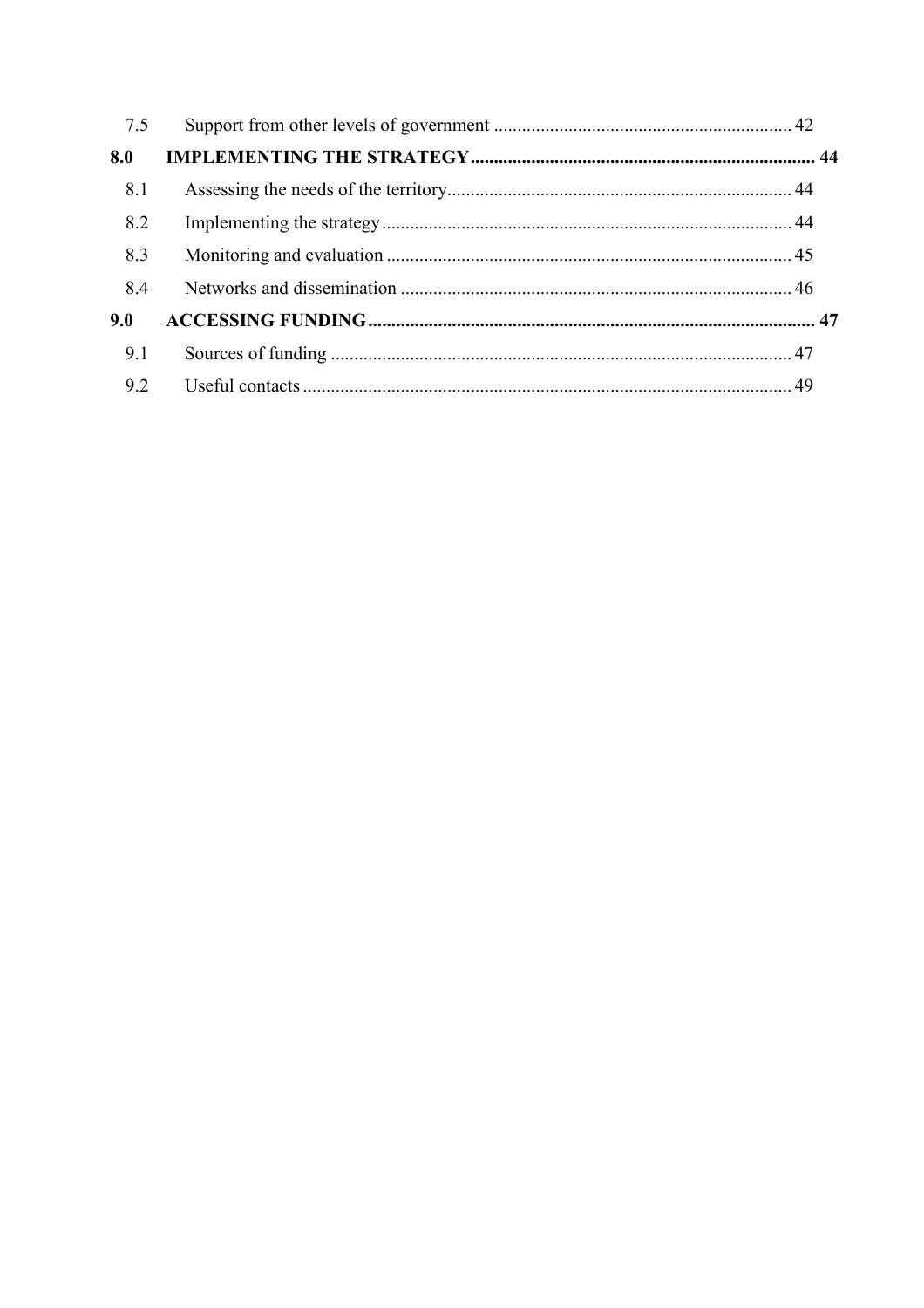## *1.0 INTRODUCTION*

## *1.1 A Practical Handbook for Developing Local Employment Strategies*

Local actors can make a unique contribution to employment in their locality. But their efforts are particularly effective if they come together as a partnership and develop a shared strategy. Local employment strategies can add value to the efforts of the European Union (EU), national governments and regional governments. In fact, experience shows that they can have a real impact on persistent problems of unemployment, skills shortages and inequality across Europe.

This Practical Handbook presents best practice in developing such local employment strategies. It does not prescribe a single, narrow formula. Instead, it describes key characteristics and principles as well as specific individual examples in Sections 2, 3 and 4. Sections 5 onwards provide advice and examples specific to Portugal.

*Be effective – learn from best practice* 

#### *1.2 What is Local Employment Development?*

Local employment development covers a wide variety of actions that tackle unemployment and reduce inequality. It involves a process that is designed, implemented and 'owned' by local actors. Other activity, for example EU and national programmes, might develop employment in a locality. But local employment development can add value to this other activity by mobilising local actors and recognising the needs and potential of a particular locality.

For example, entirely new sorts of job can be created that can simultaneously reduce unemployment and meet local service needs. Many of these new sources of jobs have the potential to draw in people bringing different attributes, skills and aspirations to the labour market.

Many new locally generated jobs can be easily filled by those outside the mainstream labour market. They can help to promote gender equality because the local nature of the jobs can make them more 'family-friendly'. For example, new jobs can be designed to suit the needs of working parents. Local approaches to skills development and training can also draw different sorts of people into learning, as a first step towards employment.

The impact of local employment development in one locality, when added to that of other localities can significantly reduce unemployment and inequality across Europe. So local employment development is important in its own right, but also for its contribution to European economic and social policies. Indeed EU policy now recognises the importance of local action. The EU also provides resources for testing and promoting innovative approaches to local employment development. (See Section 2 below.)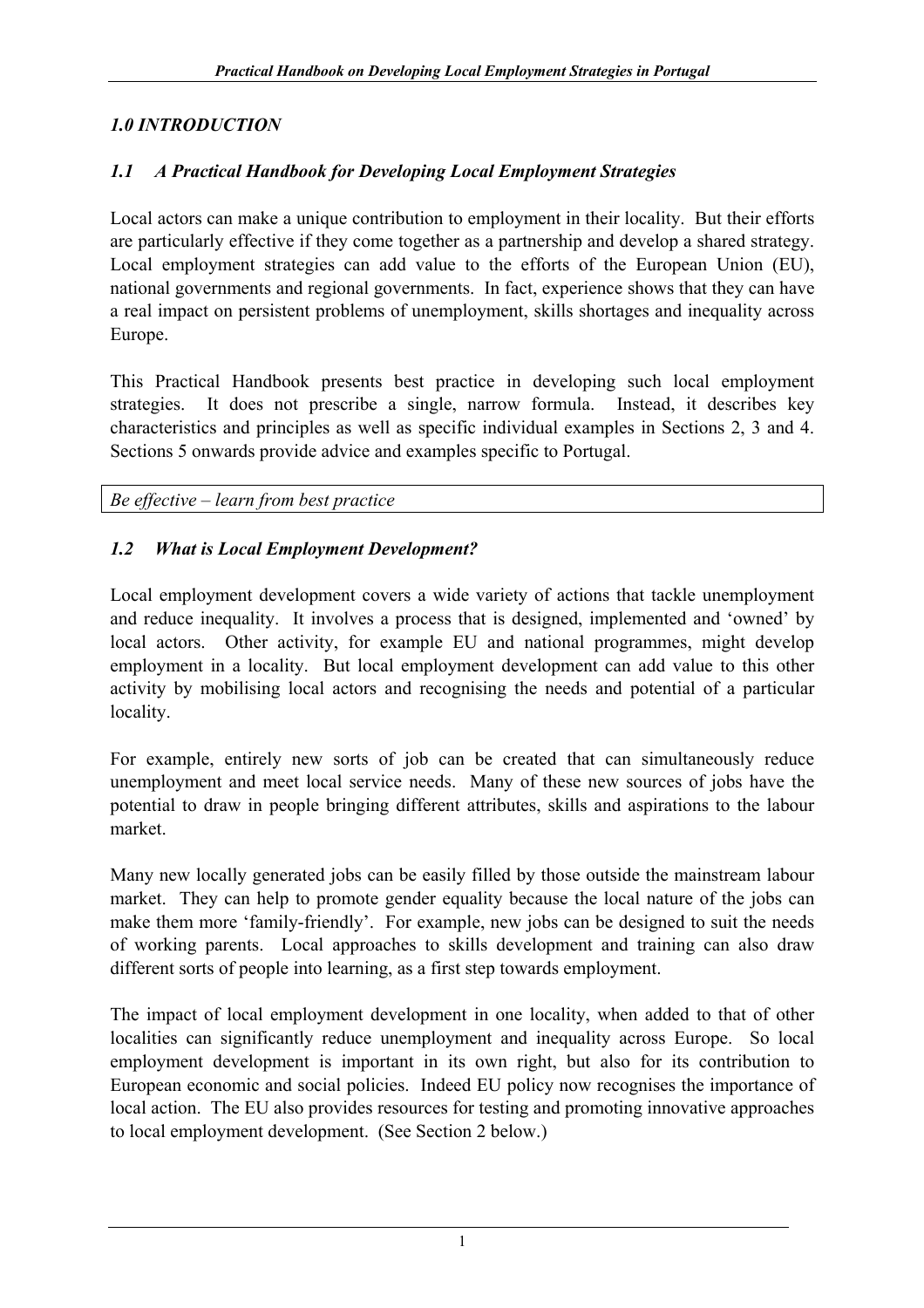*Local employment development improves the parts that EU and national policy fail to reach.* 

## *1.3 What works best in Local Employment Development?*

Whilst local employment development can take many forms, the best examples tend to demonstrate a number of *key success factors*. These are:

- awareness of the national context:
- a partnership of local actors from the public, private and third sectors;
- meaningful dialogue between partners:
- co-ordination with regional, national and EU policy;
- a European dimension;
- a thorough understanding of local needs and potential;
- a focus on gender equality and social inclusion;
- co-ordination of activity locally;
- a strategy and action plan;
- innovative activities;
- good management;
- local ownership;
- sufficient resources; and
- learning from experience.

Sections 3 and 4 explain these key success factors in more detail and offer practical examples of good practice. But first, we consider what Europe can offer to those involved in local employment development.

*A partnership strategy is most effective for local employment development*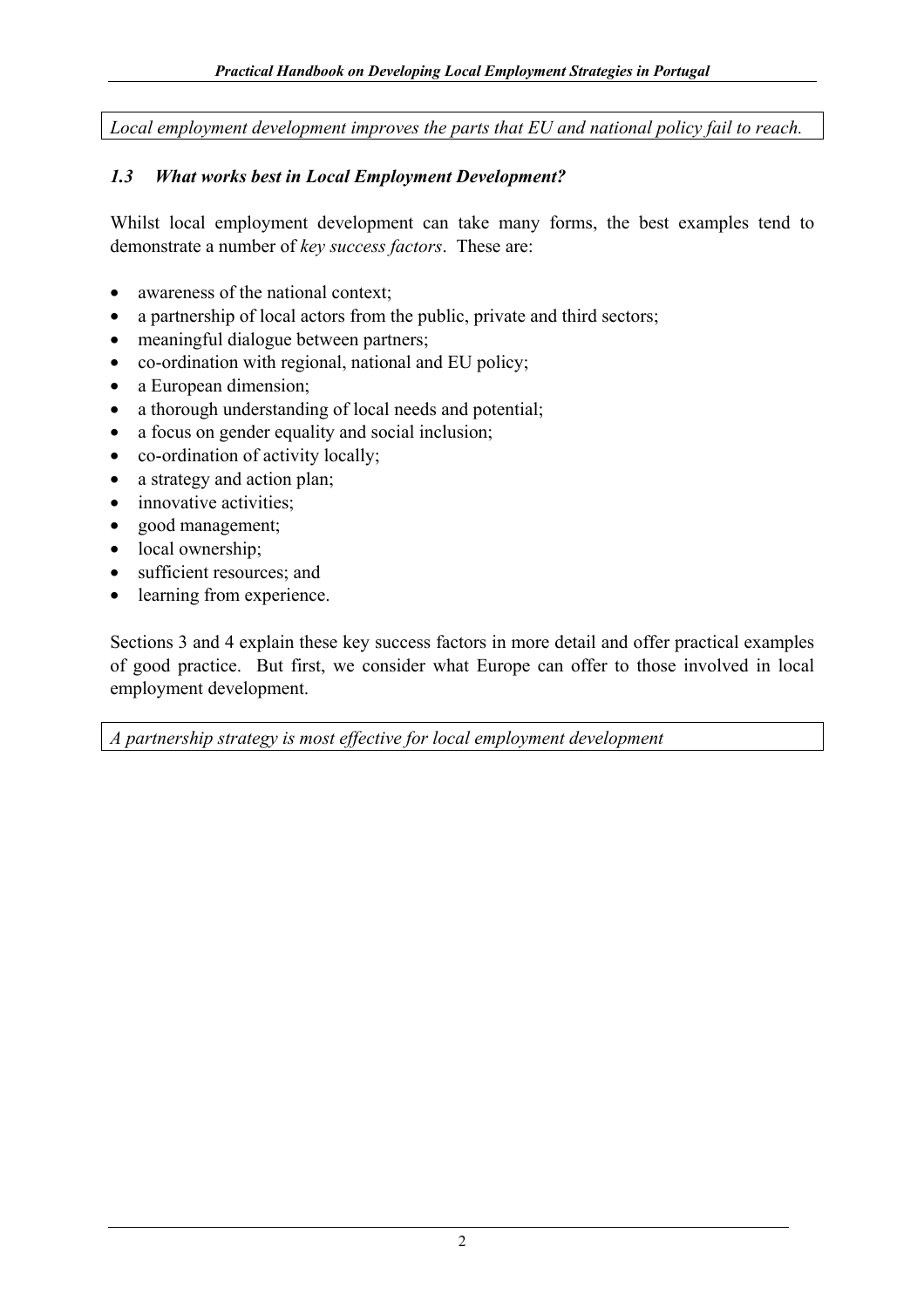#### *2.0 THE EUROPEAN DIMENSION*

#### *2.1 More and better jobs*

Looking at recent developments in EU policy, first, we see how the EU has placed a greater emphasis on employment generally. Second, we can see how the EU now recognises the unique contribution that local partnerships can make to its employment objectives.

'*More and better jobs and greater social cohesion*' is one of the overall aims of EU policy. This aim is reflected in the EU's *European Employment Strategy*. The strategy is designed to enable the EU to create the conditions for full employment and to strengthen cohesion by 2010. It is the key tool for co-ordinating the employment policies of EU Member States.

The Strategy has three main objectives:

- full employment;
- quality and productivity at work; and
- social cohesion and inclusion

It also includes specific targets for employment in Europe:

- an overall employment rate of 70% in 2010;
- an employment rate for women of 60% in 2010; and
- an employment rate of 50% for older workers (aged 55-64) in 2010.

Local employment development has a vital role to play in achieving the objectives and targets of the Strategy. This is reflected in the *Employment Guidelines* that the EU produces to guide the employment policies of Member States and ensure co-ordination with the Strategy. The Guidelines issued in 2003 specifically encourage Member States to support local employment development. In guiding the Member States, they state that:

*"The potential for job creation at the local level, including in the social economy, should be supported and partnerships between all the relevant actors should be encouraged."* 

The European Commission has recognised the importance of local employment development to the European Employment Strategy in several *Communications*<sup>2</sup>. These Communications reflect current European policy and thinking.

Local authorities from the *LEAPS* project in Scotland have recognised the value of the European Employment Strategy. They found that the Strategy was a valuable analytical tool for identifying gaps and overlaps in strategies and initiatives at the local level. So they used the Employment Guidelines as the framework for developing a local action plan for employment.

www.cosla.gov.uk

 $\overline{a}$ <sup>2</sup> http://europa.eu.int/comm/employment\_social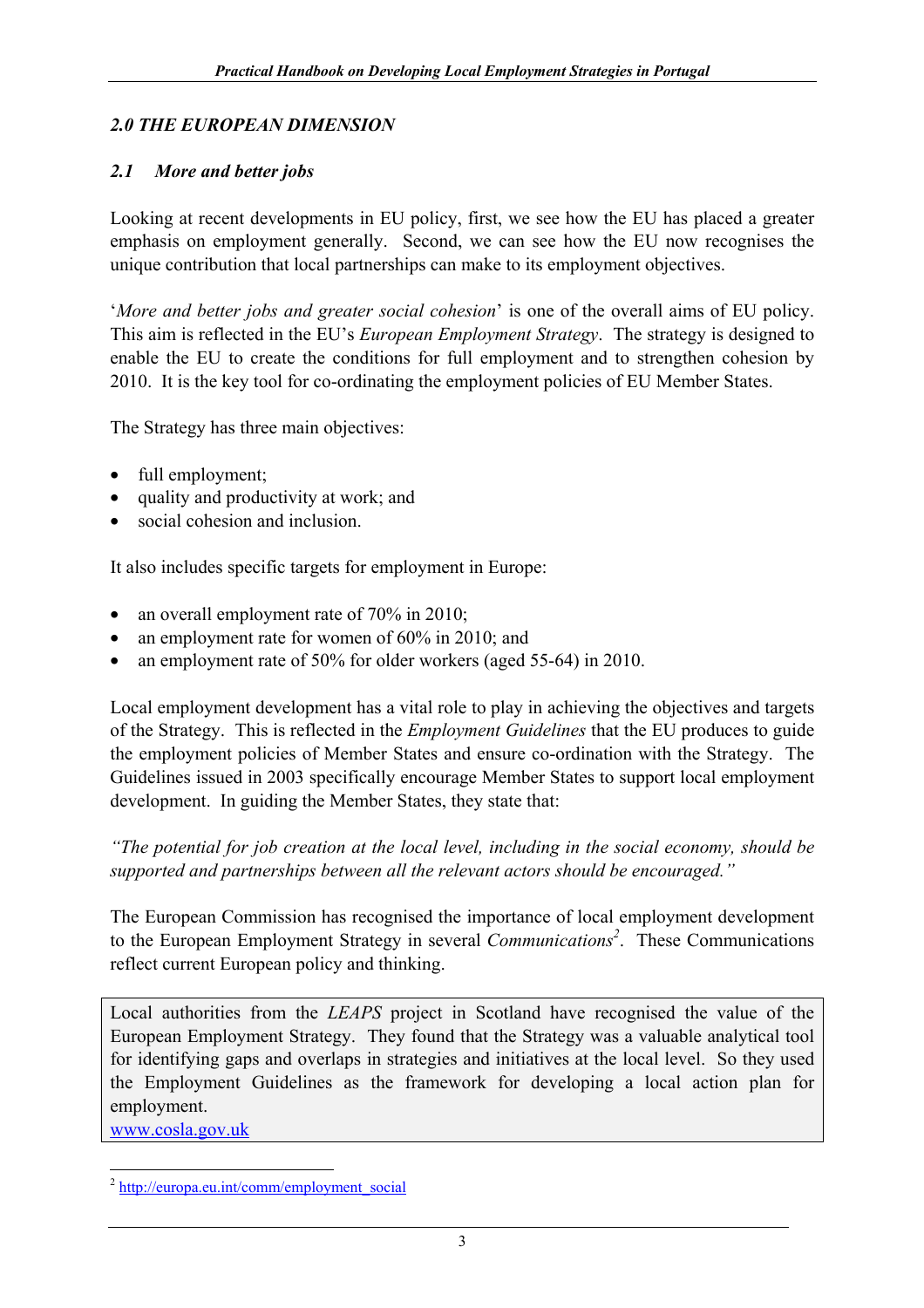So the EU recognises the need to inform regional and local actors about the European Employment Strategy. It also encourages them to undertake local employment development. This will ensure that all levels work together in a coherent way to achieve the employment targets that the EU has set itself, while simultaneously addressing their own employment problems.

*The European Employment Strategy promotes local employment development.* 

# *2.2 Support from the EU*

Local partnerships involved in local employment development can benefit in a number of ways from EU support. They can receive funding for their activities directly from EU programmes (see Section 4.3.3). They can also be participants in experimental and pilot actions with other international partners. Furthermore, a European dimension offers greater recognition of their efforts.

For example, the EU has supported a wide range of experimental work in local employment development. This includes the Local Employment Development Action Programme, Territorial Employment Pacts, the Third Sector and Employment Programme, Local Social Capital Pilot Actions and Preparatory Measures for a Local Commitment to Employment.

*Quartiers en Crise* in Brussels (Belgium) received EU support from the Preparatory Measures for a Local Commitment to Employment. This enabled it to go beyond its main focus on urban regeneration and consider employability and job creation.

www.qeconline.org

Through these programmes, the EU promotes the key principles of local employment development across Europe. Indeed, many lessons have been learned from these programmes. They are presented in evaluation reports and other documents, also available on the Commission's website. But the lessons are also incorporated into the advice offered in later sections of this Practical Handbook.

Local partnerships can also expect to get better recognition and support from their national governments, through the *National Action Plans for Employment* and *National Action Plans for Social Inclusion*. Every year, each Member State produces the Plans, following guidelines agreed at EU level. The Plans encourage national governments to adopt the best practice in employment and social inclusion policy. They reflect the increasing involvement of local and regional authorities in employment actions in most Member States. For example, the Swedish National Action Plan (2003) recognises the efforts of the Swedish Association of Local Authorities, the Federation of Swedish County Councils and a number of municipalities in producing local action plans for employment.

*The EU promotes and funds best practice in local employment development.*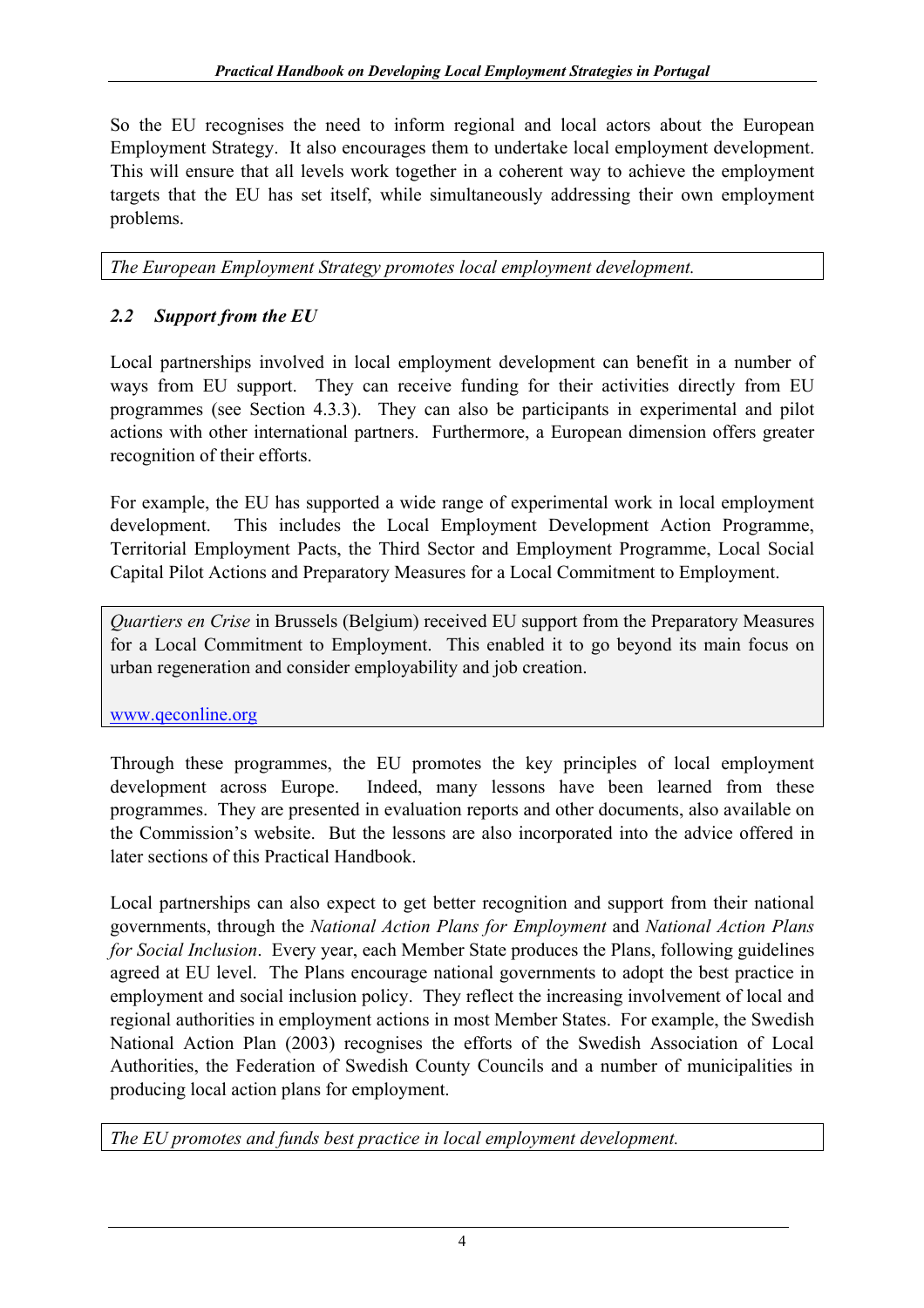# *2.3 Lessons from the OECD*

The Organisation for Economic Co-operation and Development  $(OECD)^3$  also researches and promotes best practice in local employment development. Local actors can learn much from the good practice principles and examples within the OECD's *Local Economic and Employment Development* programme.

 $\overline{a}$ 

<sup>&</sup>lt;sup>3</sup> www.oecd.org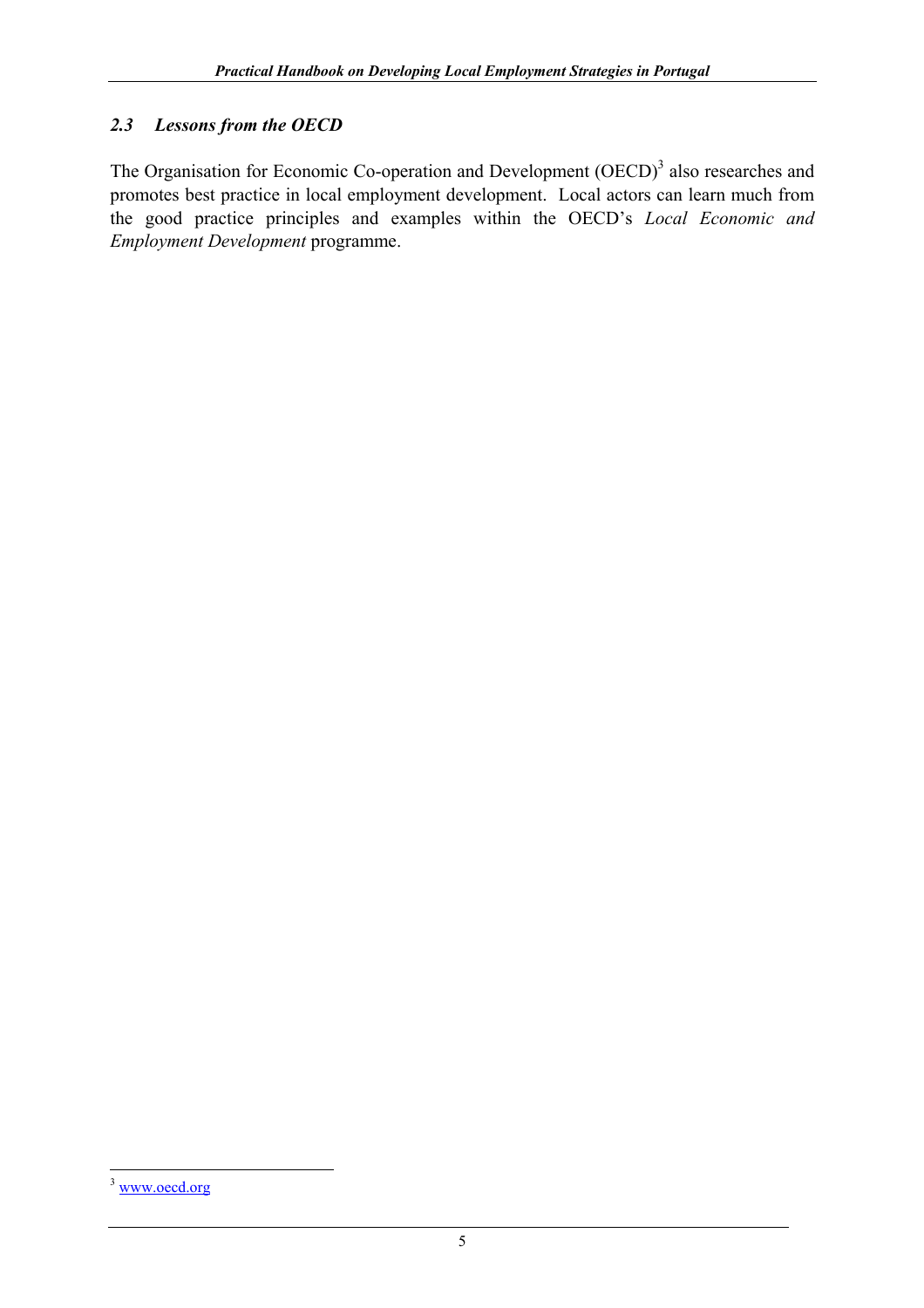#### *3.0 CREATING THE RIGHT CONDITIONS*

Developing a successful local employment strategy cannot be done in a hurry. The *key success factors* identified in Section 1.3 are the product of careful steps that bring local interest groups together and help them to act strategically and undertake activity. This requires time and resources to be devoted to a preparatory stage.

Preparation is particularly important in localities with little experience of local employment development and where capacity needs to be built. It may even be the first time that genuinely local activity has taken place. A number of practical steps need to be considered from the very beginning. These steps need not necessarily be taken in this particular order. In fact, some or all of them can be taken simultaneously, depending on local circumstances.

- See how supportive the existing political and administrative system is of local employment development.
- Define the best geographical range over which to operate.
- Consider using a partnership.
- Co-ordinate the local partnership's activities both *upwards* to regional and central government; and *outwards* - to neighbouring administrations and to other partnerships across the EU.

This section outlines how to take these practical steps to create the right conditions within which a local partnership can design, develop, implement, monitor and evaluate a successful local employment strategy. Figure 1 below illustrates this process.

*Start right - create good conditions for local employment*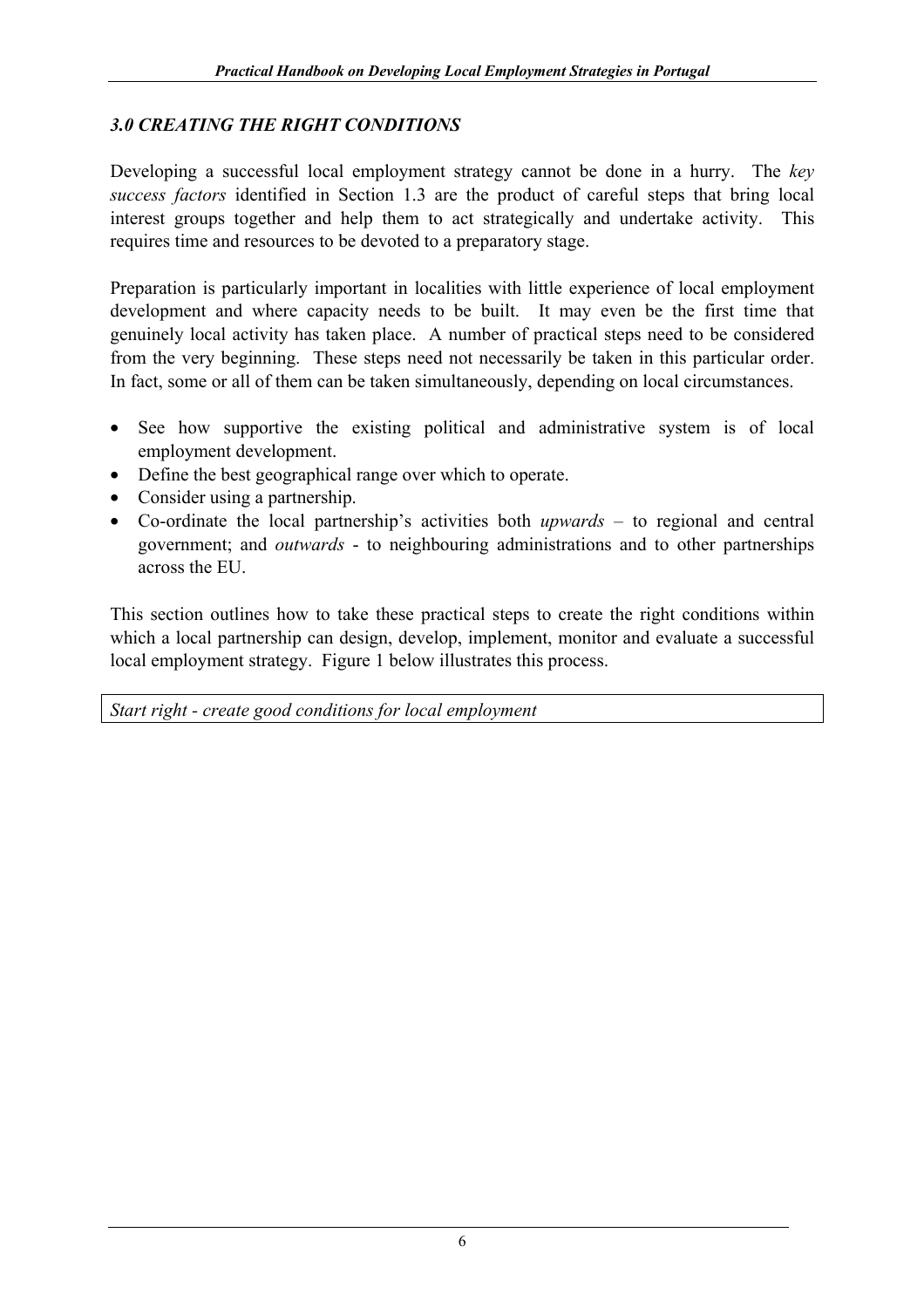

 $\overline{7}$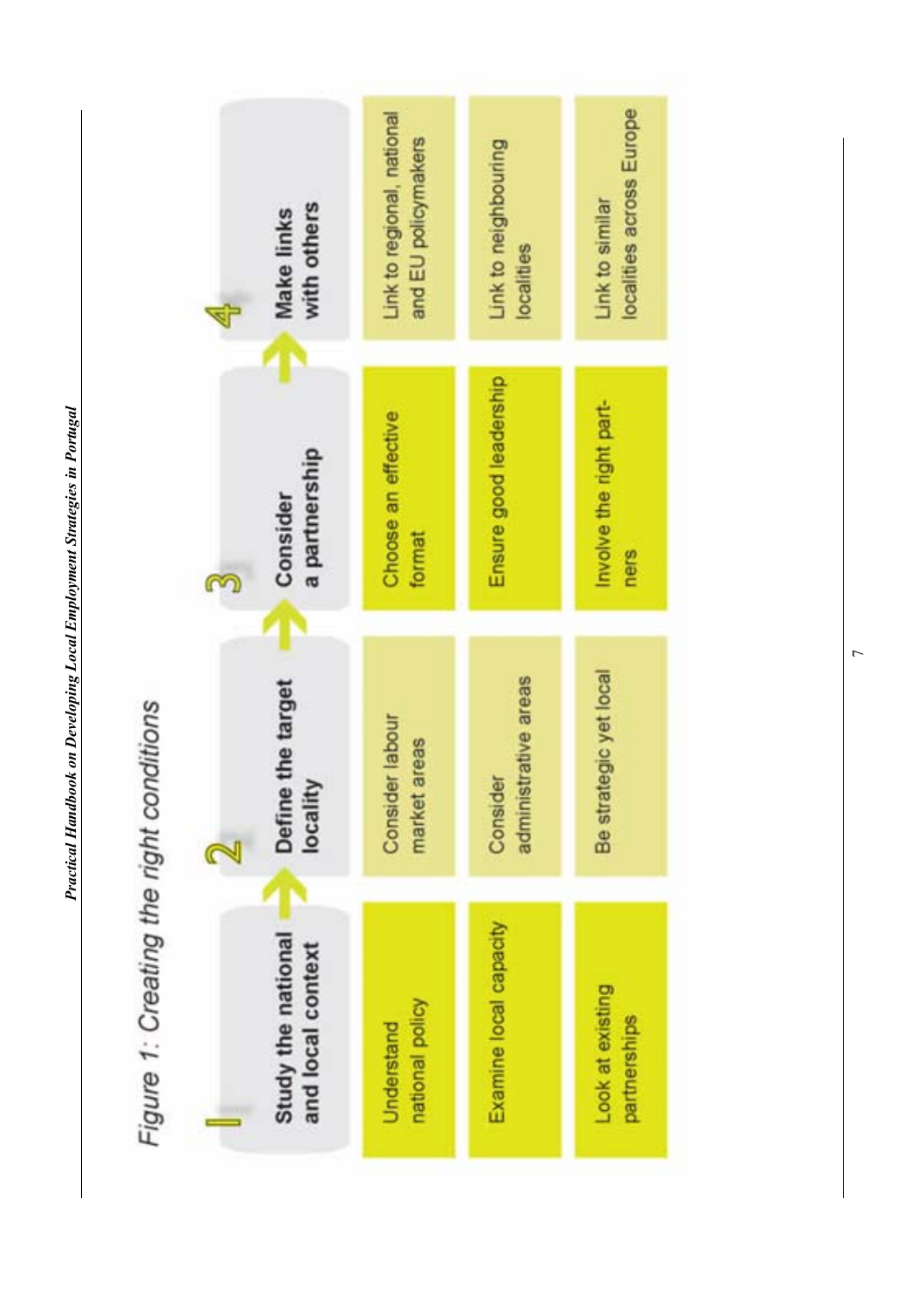# *3.1 Know the context for local employment development*

Best practice in local employment development tends to emerge when local actors understand the wider context they face and work with it, rather than against it. This wider context includes national policy, local capacity and existing partnership arrangements. Experience suggests three *key success factors* here.

# *3.1.1 Understand how national policy supports local economic development*

In some countries and regions, the national government may already offer an established role for local employment development, perhaps even with a legal or constitutional framework. This role is often part of a wider pattern of devolution from central to regional and local government. So local partnerships may already have clear responsibilities and real funding for local employment development in these countries. Ireland, Italy and parts of Austria and Spain are examples.

The Republic of Ireland's *Local Development Social Inclusion Programme* (2000-06) recognises and provides funding to partnerships and community groups 'that adopt a partnership approach to tackling local issues on the basis of comprehensive, integrated local action plans designed to counter exclusion'.

www.adm.ie

But some other countries have traditionally been more centralised, with less devolution to the local level. So national or regional governments may be less responsive. They will need to be convinced of the need to offer flexibility and resources for local employment development. The new Member States and some of the southern Member States are likely to find themselves in this situation.

# *3.1.2 Know what capacity there is for local employment development*

Where there is some experience or tradition of local employment development, there is also likely to be the capacity to do it. This includes institutional capacity, such as the authority to act locally and respond quickly, as well as the ability to receive funding and manage contracts. It also includes personal capacity in terms of leadership, knowing the locality and communicating with others.

Some countries, particularly those in Western Europe, also have a long tradition of civil society and partnership. Many third sector organisations in these countries are experienced in understanding and providing for the needs of disadvantaged groups. They also have experience in working closely with employers and with government. Employers may also have a tradition of corporate responsibility, which includes local action. In these countries, local partnerships can be formed relatively easily and move faster to develop strategies and undertake activity.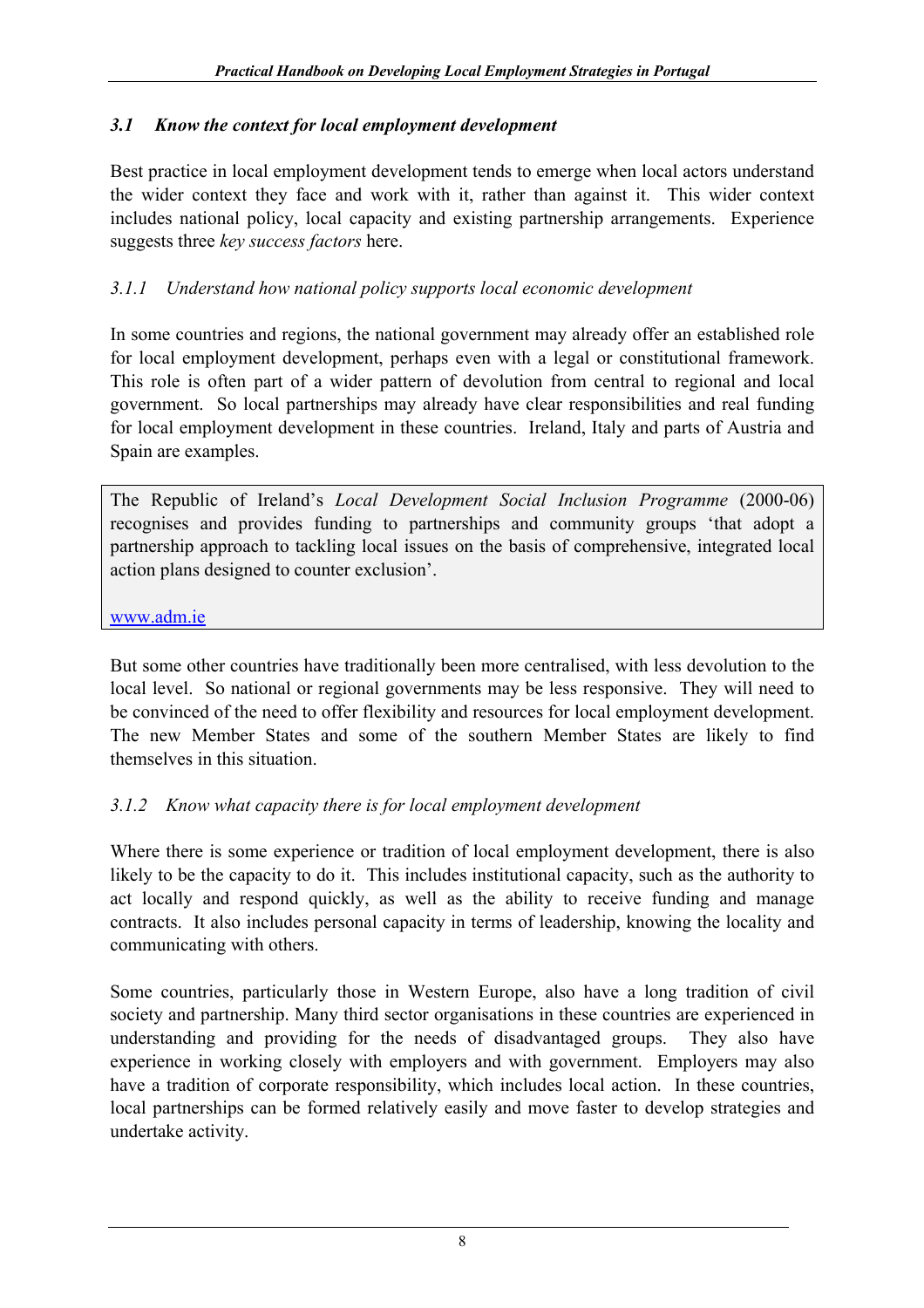Where there is limited local capacity, take a patient approach and make long-term investments. Look at the basic principles of local employment development, find what works locally and build slowly and patiently upon it. Try also to encourage regional and national governments to be responsive to initiatives from the local level.

# *3.1.3 See what partnerships already exist*

Depending on national policy and local tradition, there may already be one or more partnerships relevant to local employment and operating in any locality. A key success factor in creating the right conditions is therefore to create partnership structures that take into account what already exists.

In those countries with limited devolution to the local level, and a weak tradition of local action and civil society, it may be necessary to form an entirely new partnership. Here it will be important to bring together public, private and third sector organisations, possibly for the first time. It will take time to build trust and understanding between the partners, before agreeing any ambitious objectives.

Some countries have given local employment development partnerships a clear legal and constitutional framework. So, there is little need to create a new partnership or to justify its existence. The focus can be on delivering results.

In other countries, such as the UK, there have been many initiatives at the local level. An extensive network of local partnerships already exists. This can cause problems such as competition for funding and duplication of roles. So in these localities the focus might be on co-ordinating or amalgamating existing partnerships, rather than creating new ones. For example, local partnerships for inward investment and social inclusion could be combined into a local employment partnership.

When South Tyneside (UK) was awarded funding for a Territorial Employment Pact, it chose not to create a new partnership. Instead the role of an existing partnership for enterprise – the *South Tyneside Enterprise Partnership* – was widened to embrace local employment.

www.southtyneside.info/communitysupport/step.asp

# *3.2 Define the target locality*

Some individual actors, such as municipalities, operate in clearly defined localities. But one uncertainty surrounding partnerships, indeed a possible strength, is that the target area for operation is not necessarily fixed. Where a partnership has come together voluntarily, there may be considerable scope for choosing the area over which it operates. Of course, where national policy offers a clearly defined role for local employment development, the locality may already be clearly defined.

For partnerships undertaking local employment development, experience suggests three *key success factors* to take into account when defining a locality for action.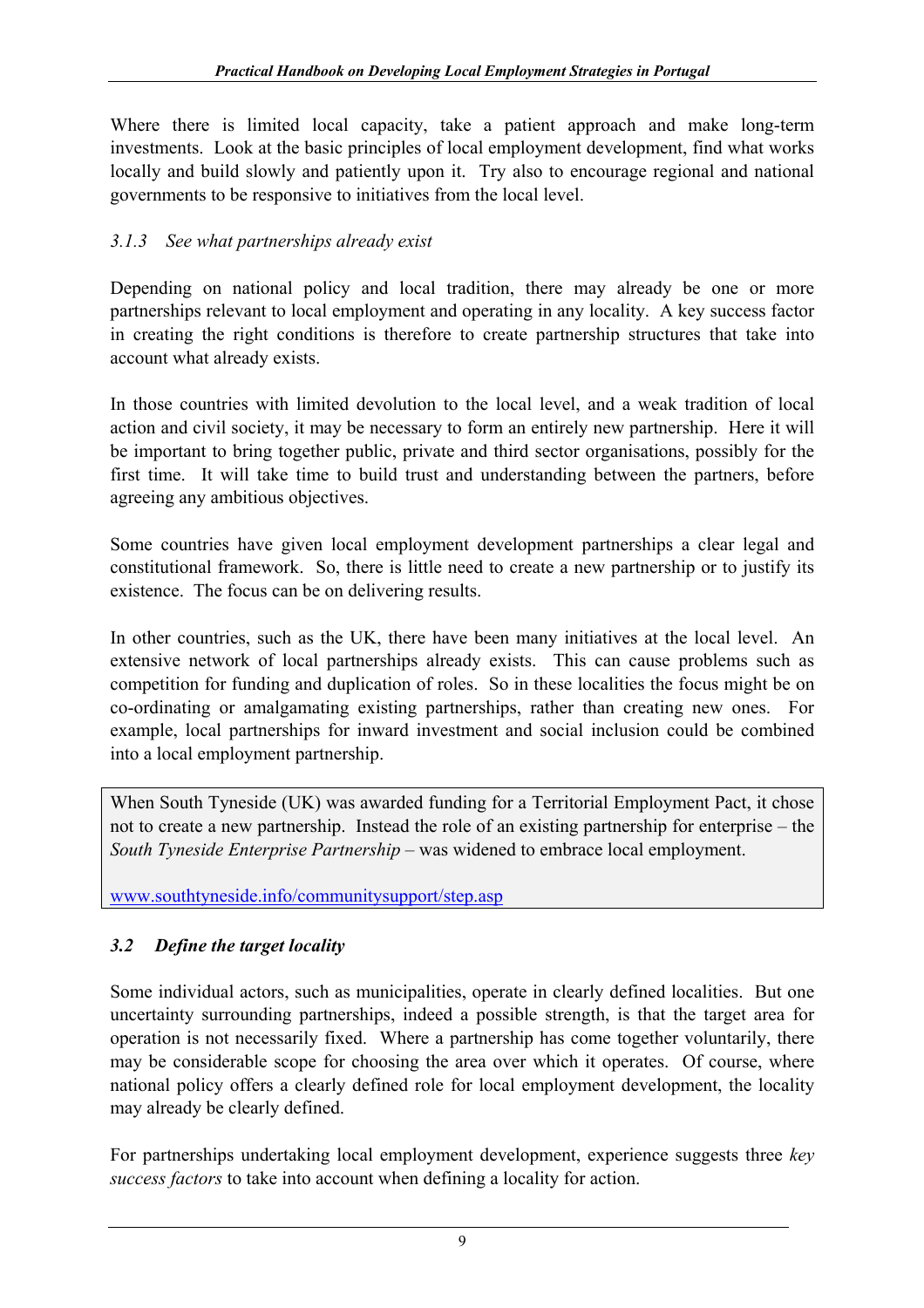# *3.2.1 Consider the geography of the local labour market*

Employment problems and opportunities rarely match administrative boundaries. So a strategic approach may require a partnership to target an area that is larger than just one municipality, for example, a travel-to-work area. The key benefit of this approach is that local solutions can be developed in direct response to the employment problems and potential of any locality. For example, the *Tampere-Pirkkala Territorial Employment Pact* (Finland)4 developed an action plan for several neighbouring municipalities that had all experienced a decline of the textiles, clothing and footwear industries.

# *3.2.2 Take into account administrative boundaries*

It can be useful to define a locality according to local administrative boundaries, for example a municipality. This can simplify activity, since many key local actors will already operate within the same area. It also avoids some of the problems involved in drawing different partners together from several municipalities. It may also be easy to collect data about the area. However, the target locality might not reflect the geography of the local labour market and the problems to be addressed.

## *3.2.3 Get the size right*

A local employment partnership should be big enough to be strategic, yet small enough to remain local. Partners need sufficient knowledge of and influence over the locality to be able to make a difference. They may need to be able to react quickly to new events.

'Local' can certainly refer to the sub-regional, local (municipal) or neighbourhood levels but its scale, size, coverage and administrative boundaries will vary. A partnership responsible for an area with a very large number of inhabitants may be unwieldy and unfocussed, lacking an emphasis on truly local needs. Partnerships covering populations smaller than a municipality (such as a neighbourhood) might be too small to be effective in any strategic sense.

Different types of action are more effective at different levels. For example, the *Proyecto*  Pléyade (Spain)<sup>5</sup> defined target areas for analysis on the basis of local labour markets covering several municipalities. But it created individual action plans for each municipality within the target area. In general, a municipality might be most appropriate for the integration of disadvantaged groups. But a sub-region or region may be most appropriate for inward investment and infrastructure developments.

*Be strategic, be local, be manageable.* 

 $\overline{a}$ <sup>4</sup> http://europa.eu.int/comm/regional\_policy/innovation/innovating/pacts/en/list/fin\_tampere.html or www.tampere.fi/english

www.femp.com/pleyade/eng/index.htm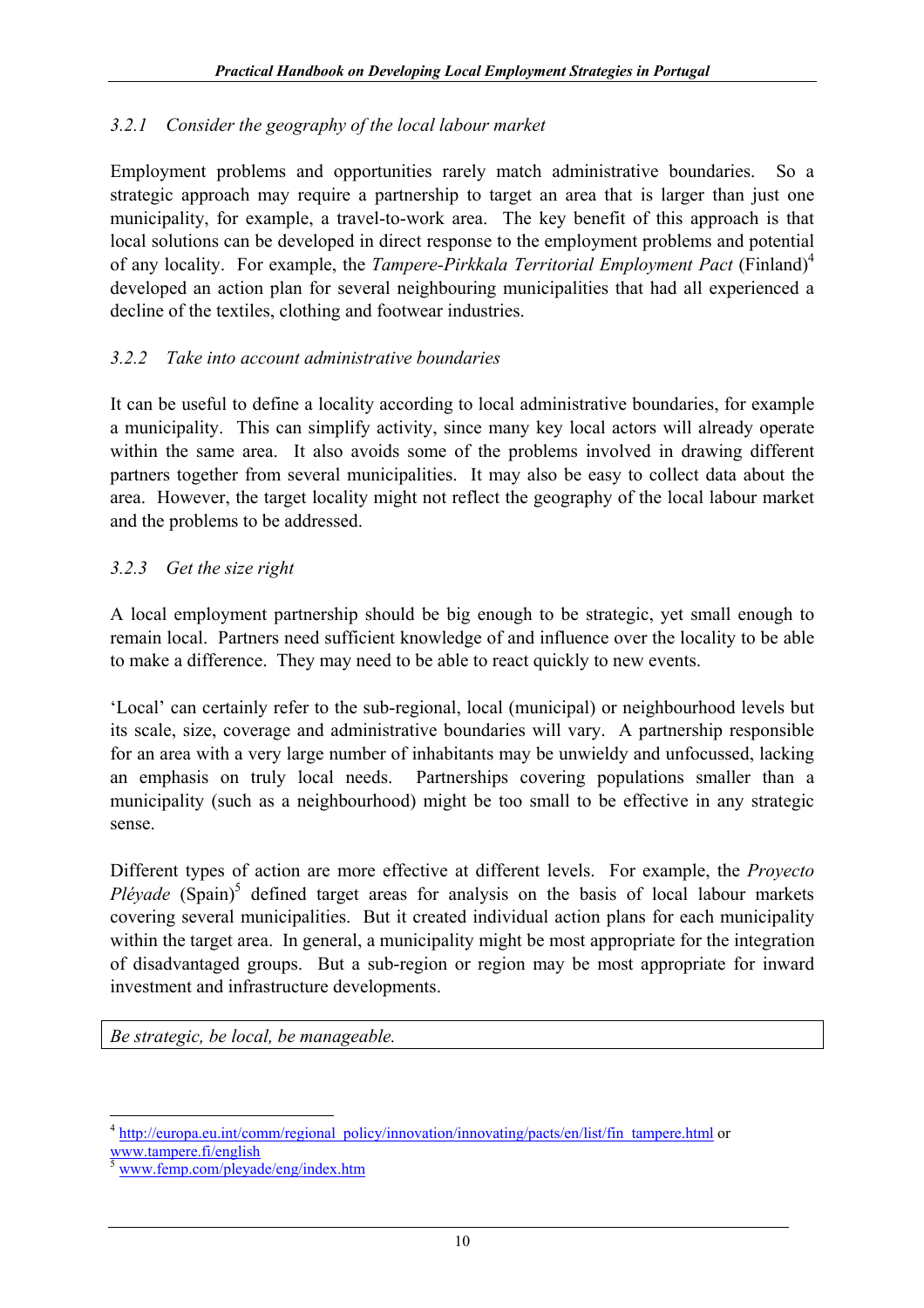# *3.3 Develop an efficient partnership.*

While local employment development can be done without a partnership, experience shows that a partnership can add value that cannot be gained in other ways. But it has to be a real partnership for this effect to be at a maximum. Where, for example, partnerships are merely symbolic or 'marriages of convenience', the outcomes will be less secure.

A partnership approach can be more effective, because it can potentially:

- Involve a wider set of interests, including industry, commerce and the social partners;
- Generate wide political support and local 'ownership' of activity;
- Empower people, especially disadvantaged groups;
- Reduce duplication of effort and produce focused action;
- Increase the financial, physical and human resources available;
- Provide more coherent or holistic services:
- Understand, anticipate and meet local needs;
- Inject innovation and creativity into regional and local developments; and
- Combine the effects of various programmes, thus optimising impact.

It is important that a local employment partnership has the right format, leadership and membership, if it is to be effective.

*The key benefit of partnership is improved local governance*.

## *3.3.1 Format*

The most effective format for the partnership will depend on its particular circumstances, such as national policy, local capacity and existing partnerships. So there will be great variety from one locality to the next. However, past experience points to a number of *key success factors* in the way a partnership is structured and managed.

- A genuinely '**bottom up**' approach that encourages initiatives and ideas from the 'grassroots' level.
- A **broad-based** membership of public, private and third sector organisations that have an interest in local employment.
- A **common purpose** to bind them together regardless of their individual responsibilities.
- A **partnership agreement** that strengthens accountability by clearly distributing responsibilities between partners.
- A **formal structure**, whether as a distinct legal entity (such as a company limited by guarantee) or a looser association of partners.
- Open and honest **dialogue** between partners.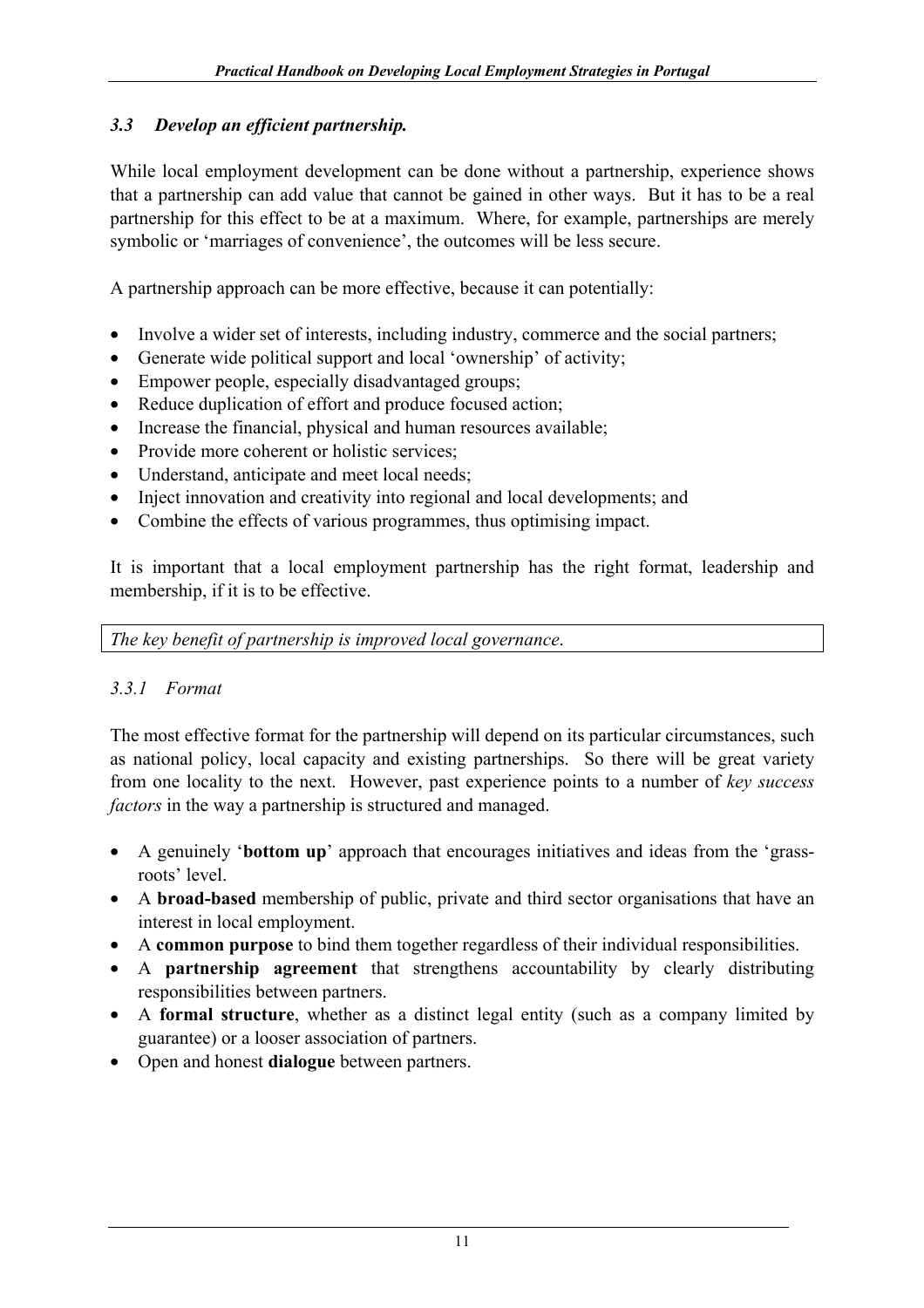An evaluation of the *Pilot Programme for Economic and Social Progress* in Ireland identified three models of partnership:

- **The Delivery Approach**, in which the partnership designs, develops, funds and runs activity, usually on a time-limited pilot/demonstration basis and the activity is generally responding to a lack of locally-based services or insufficient mainstream provision.
- **The Agency Approach**, which also addresses an identified need but the response is more concerned with designing, or sometimes allocating resources rather than a direct involvement in the actual delivery of services to the target group.
- **The Brokerage Approach**, which provides a support structure to local actors. The main roles are planning, co-ordinating, supporting, facilitating and lobbying.

www.combatpoverty.ie

## *3.3.2 Leadership*

An effective partnership requires good organisational and individual leadership. But the lead partner should not take sole ownership of the partnership and its activity. Instead it provides the right environment and conditions for the partnership to operate in. It also encourages the active involvement of all local actors. The lead partner should demonstrate genuine political commitment to the partnership. It will put the general interest above its own corporate interest.

A good lead partner will already have an established local role in economic development, vocational training and social inclusion. It may also need the financial capacity to take responsibility for large amounts of money on behalf of the partnership.

Local authorities are often the best placed to lead a local employment partnership. They are elected, accountable to local people and recognised by regional, national and EU policymakers. They have the capacity to provide local services, many of which are relevant to local employment, such as social welfare. Many national governments are also devolving the implementation of public employment policy to local authorities.

But some local authorities lack the experience, power and resources to lead a local employment partnership. So other partners might be more appropriate, particularly if they are already responsible locally for economic development or vocational training.

Every partnership also needs an effective individual leader with strong political authority. For example, experience in Italy and Greece demonstrates that the mayor is usually the most appropriate leader. But the leader also needs the personal skills and attributes to lead the partnership and oversee its strategy on a day-to-day basis. So it might be best to have an executive working alongside the political leader.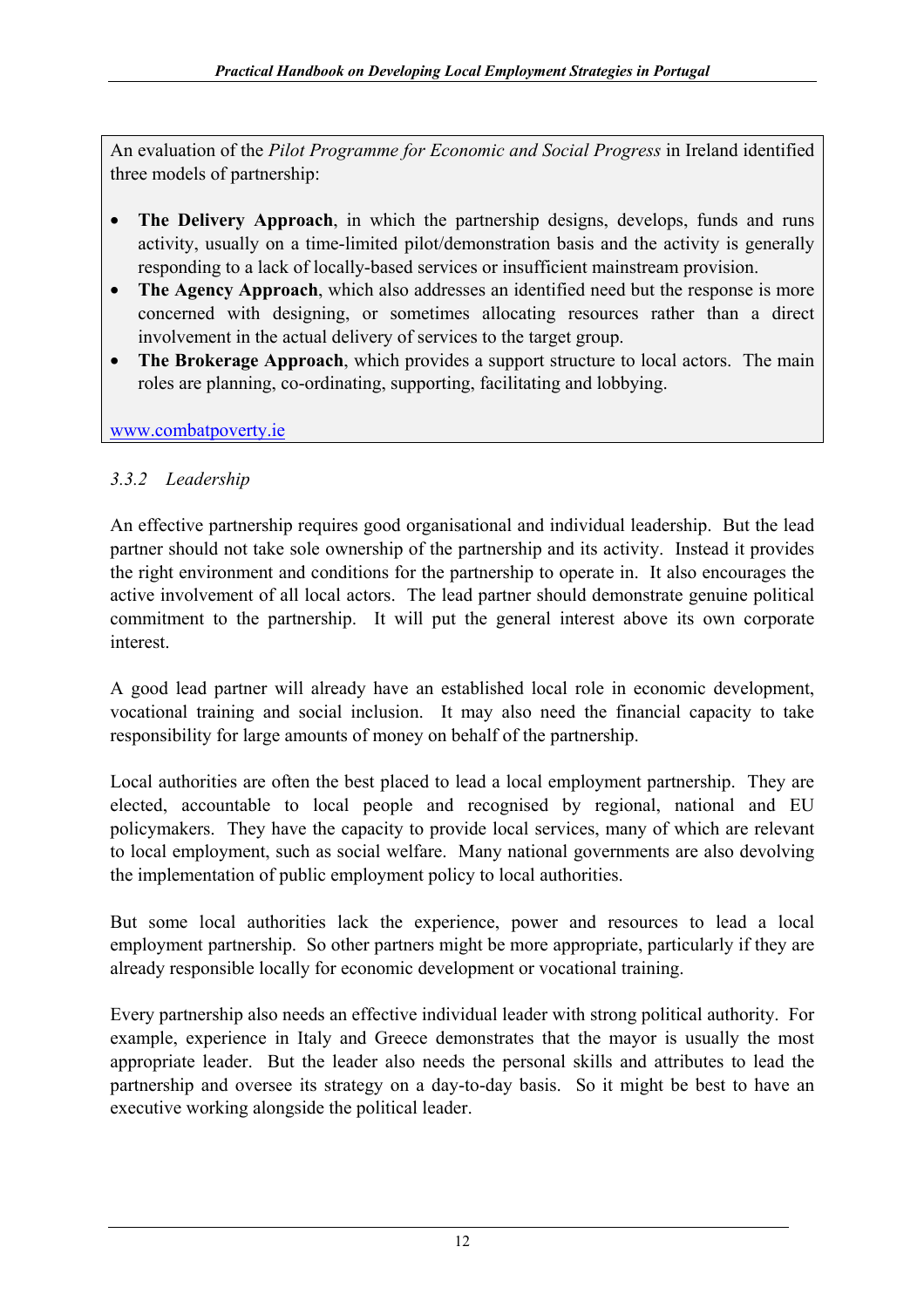Evaluation of the Preparatory Measures project led by *KEDKE* in Athens (GR) concluded that the leader of a local employment partnership needs:

- **communication** with local actors;
- **knowledge of local actors** and how they work;
- **realism**;
- knowledge and experience of **funding sources**; and
- **innovation** and **entrepreneurship**.

#### www.kedke.gr

## *3.3.3 Membership*

The partnership should include all local actors with the knowledge, expertise and remit to contribute to local employment development. These might include:

- Local and regional authorities and the local representatives of national authorities;
- Local employers such as large firms, financial institutions, representatives of small businesses and social economy bodies;
- Committees responsible for monitoring EU structural assistance;
- Local development associations;
- Social partner organisations;
- Non-governmental organisations;
- Professional organisations, Chambers of Commerce, Trade Associations;
- Local offices of the Public Employment Service; and
- Educational, training, and research organisations.

But there is no single, uniform, ideal 'mix' of partners. Membership will vary significantly, from locality to locality. Indeed, so will roles, responsibilities and organisational structures, even within the same Member State. Some partners will be fully involved in implementation. But others might only be involved as consultees. The key is to ensure wide consultation as well as effective decision-making.

## *3.4 Linking with others*

The success of a local employment partnership depends in part on the influence that it can have beyond its immediate locality. This is because others take decisions that have an impact on local employment. So it is important to establish and maintain good links with national and regional levels, neighbouring localities and other localities across Europe.

## *3.4.1 National and regional levels*

Most national governments are decentralising the implementation of their employment policies. This is mainly done through local offices of the public employment services. But it also involves partnerships with different types of local actors. So there is a real opportunity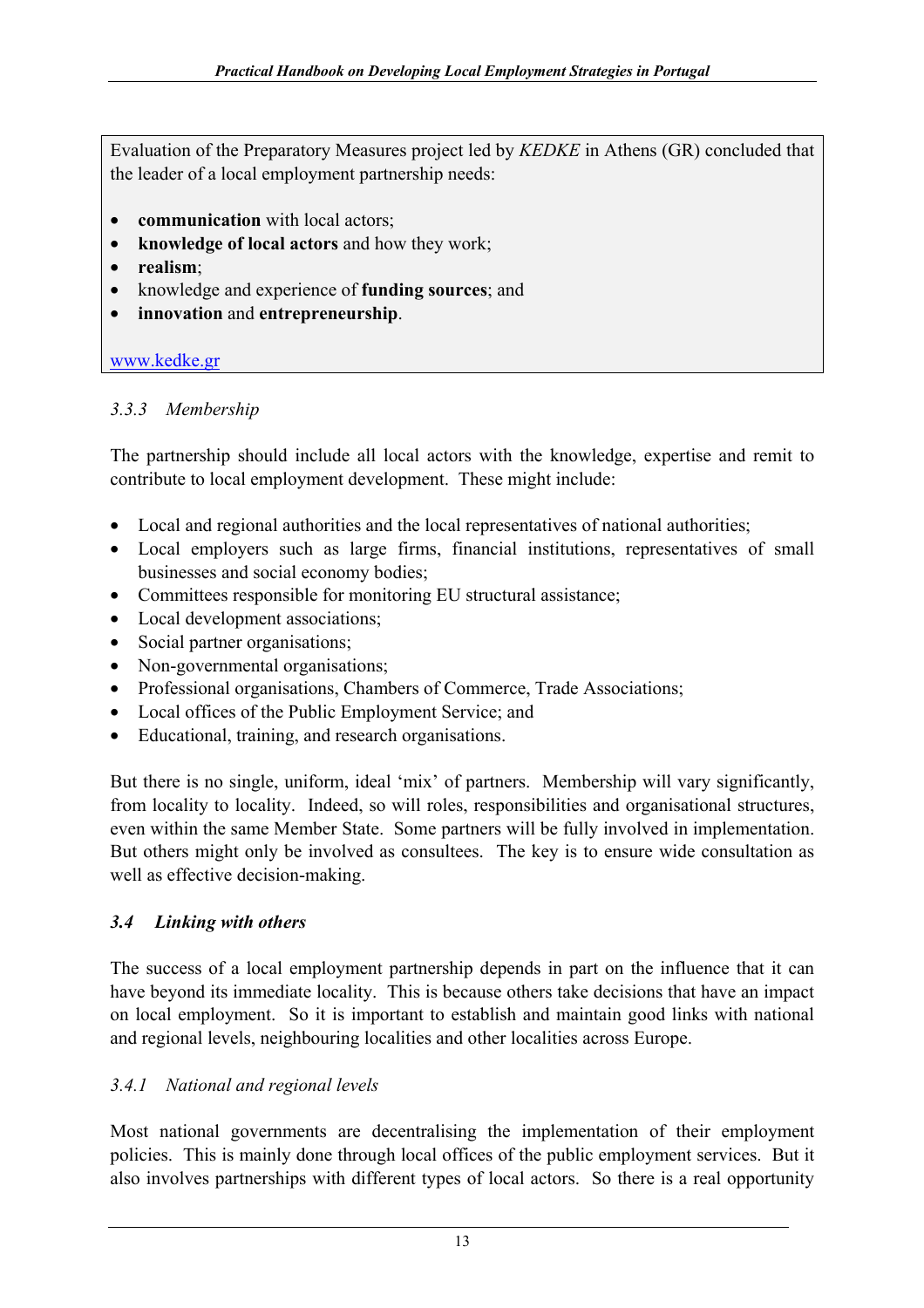for local partnerships to influence the implementation of national policy at the local level. They can make it more responsive to the needs of their own localities.

For example, the UK Government's *New Deal for the Unemployed* involves partnerships of local employers, local authorities, trade unions and third sector organisations. These partnerships advise the public employment service on the design and implementation of the New Deal programme in their locality.

At the same time, national governments also set guidelines for employment development, including at the local level. These guidelines are increasingly encouraging the development of local employment strategies. The EU is also encouraging national governments to involve local players in the design of national policy, including the *National Action Plan for Employment* and *National Action Plan for Social Inclusion*. So local employment partnerships have the opportunity to make national policy more supportive of their activity.

Local employment partnerships should seek to:

- have an authoritative voice and role that is recognised at the national and regional level;
- be consistent with regional and national policy, particularly the National Action Plans;
- develop institutional links with the regional and national levels; and
- be part of the policy making process at regional and national level.

*National policy: understand it, influence it, work with it.* 

## *3.4.2 Neighbouring localities*

Employment problems and opportunities often extend across local administrative boundaries. So it is useful to make links with local actors and partnerships in neighbouring localities to address shared problems and opportunities. Co-operation can include:

- Co-ordinating strategies to ensure complementarity;
- 'Lobbying' regional, national and EU authorities to highlight shared problems and influence policy;
- Commissioning or sharing research into common problems;
- Specific projects operating across boundaries;
- Promoting employment and training opportunities in neighbouring localities; and
- Ensuring that local employers and residents receive consistent support across municipal boundaries.

 $\overline{a}$ 

<sup>6</sup> www.newdeal.gov.uk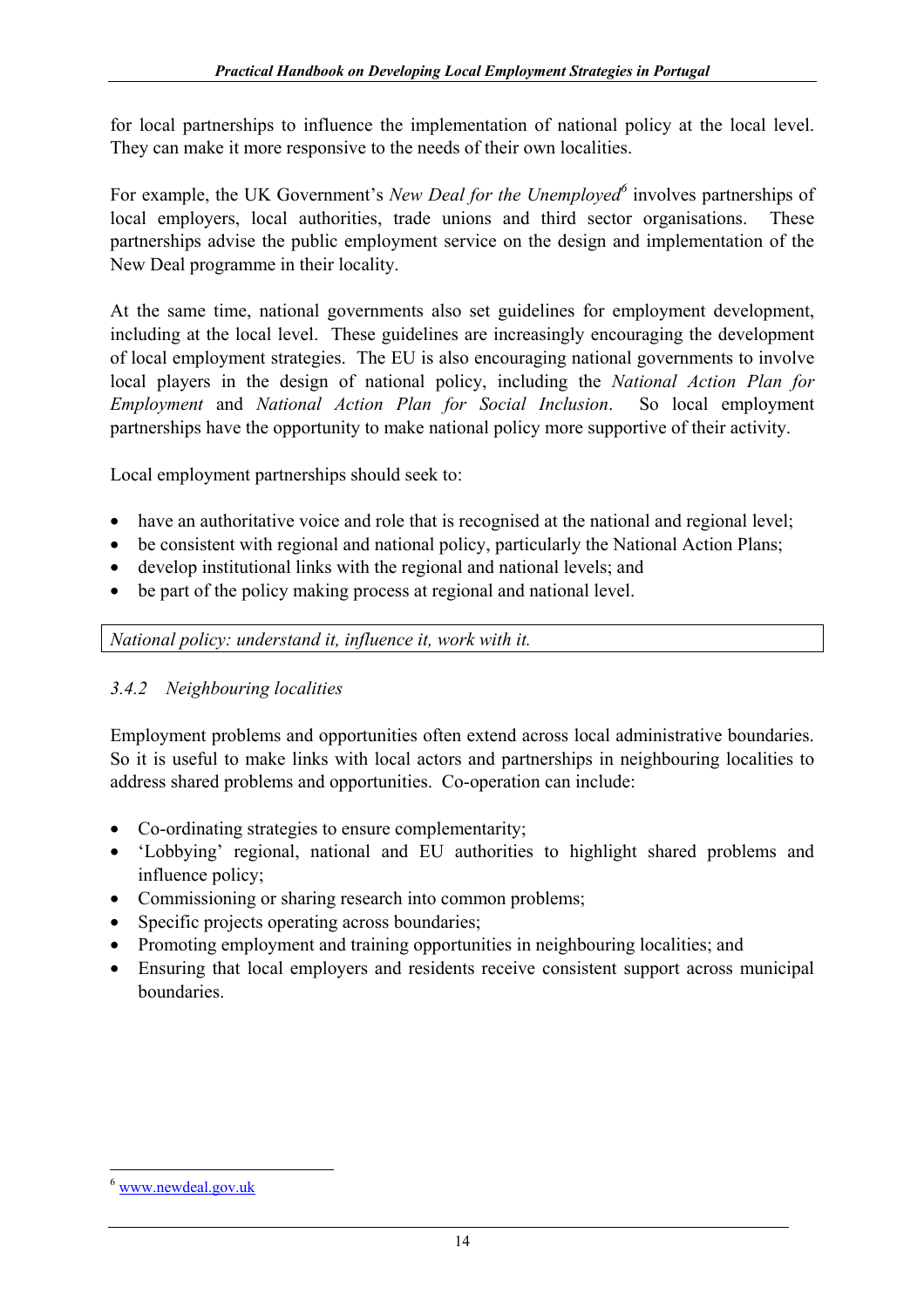#### *3.4.3 Similar localities across Europe*

Localities with similar characteristics are likely to experience similar problems and opportunities. So there is much to be gained from co-operating with partnerships in similar localities across Europe. Co-operation can include joint lobbying of national and EU authorities. It can also include sharing information and best practice in local employment.

Co-operation is often most effective if it is part of an established network. Networks allow access to cost-effective means of publicising activity such as seminars, conferences, websites, journals and newsletters. A partnership could also set up a new network with one or more other partnerships.

Local employment partnerships from five large northern European cities came together to form the *Metronet Network*. These were the Territorial Employment Pacts from Berlin (D), Bremen (D), Copenhagen/Malmo (DK/S), Dublin (IRL), Hamburg (D), Tottenham (UK) and Vienna (A). The network developed common themes, shared good practice and considered a common approach to evaluation. It has led to a joint project about social exclusion as well as co-operation in preparing applications for the Community initiative EQUAL.

www.aforesund.org/eng/oresund\_employment\_pact.aspx

One important existing network is the *Committee of the Regions<sup>7</sup>*. It is an advisory body to the EU, composed of representatives of regional and local authorities. The EU has to consult the Committee on matters that concern local and regional government, such as employment.

Other networks bring together regions or localities with common geographical or economic characteristics. Examples of these networks include Eurocities<sup>8</sup> and the European Industrial Regions Association<sup>9</sup>.

Some networks take a thematic approach. For example, five *European Thematic Groups* bring together local practitioners from EQUAL development partnerships across Europe to share good practice between practitioners<sup>10</sup>. They also ensure that EU policy takes into account the experiences of local activity from across Europe.

 $\overline{a}$ 

www.cor.eu.int

www.eurocities.org

<sup>9</sup> www.eira.org

http://europa.eu.int/comm/employment\_social/equal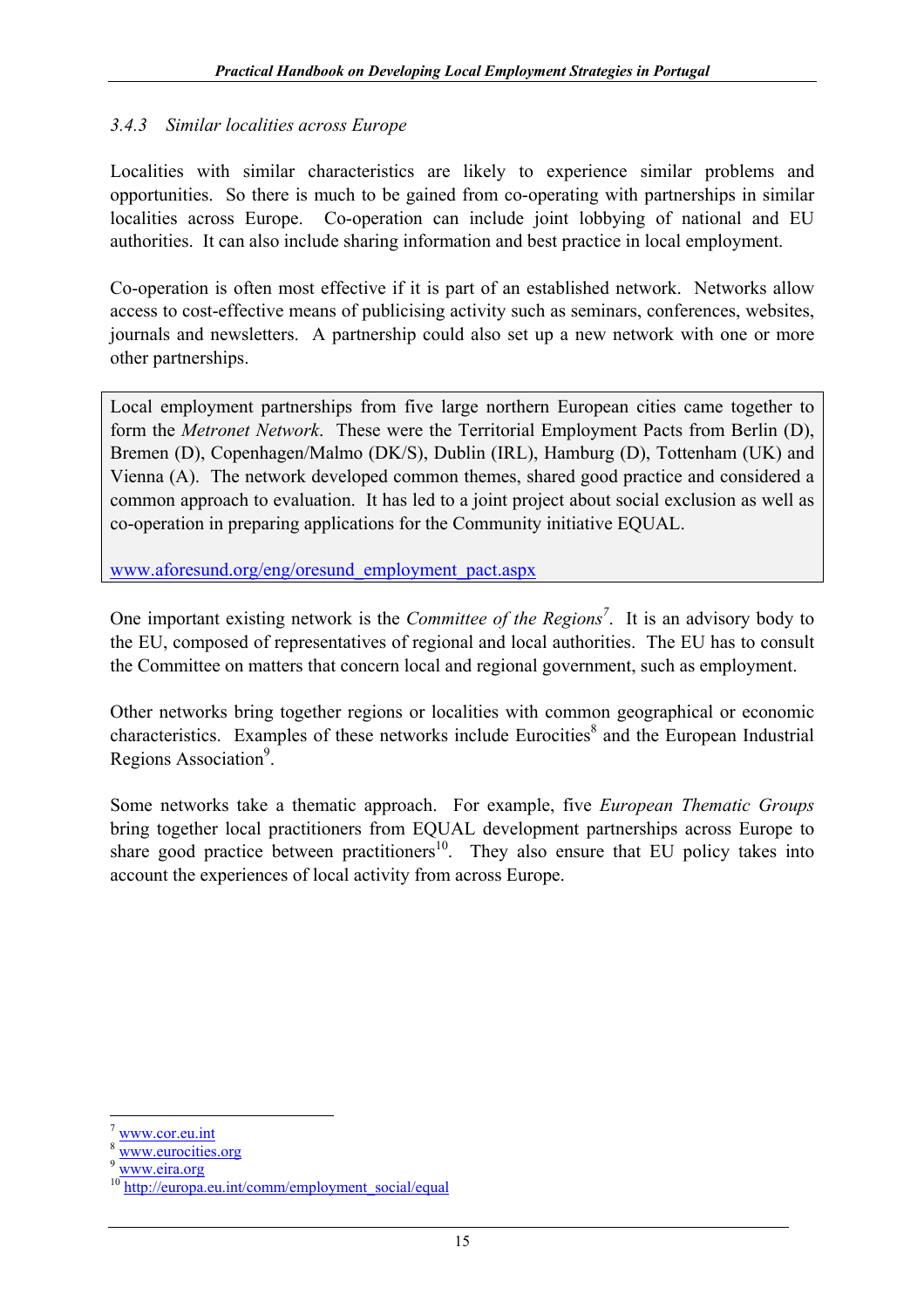# *4.0 IMPLEMENTATION*

Once a good local partnership is in place, with a clearly defined role, the next step is to design and implement a strategy. Experience shows that the impact of a local employment strategy depends on some *key success factors*. These are:

- Knowing the locality and its labour market;
- Developing a broad strategy:
- Implementing the strategy; and
- Reviewing progress and learning lessons.

Learning from these key success factors might suggest a process similar to the 'roadmap' presented in Figure 2 below. But the roadmap is a flexible tool that can be adapted according to local circumstances. For example, some steps might already have been taken in the course of 'creating the right conditions' (outlined in the previous section). Moreover, some steps can be taken simultaneously or in a different order to that described here.

In any case, local employment development is a continual and dynamic process. The lessons that a partnership learns from monitoring and evaluating its strategy should highlight new opportunities and problems. Understanding these opportunities and problems might require the collection of more information at the local level, leading to a new or revised strategy and new actions.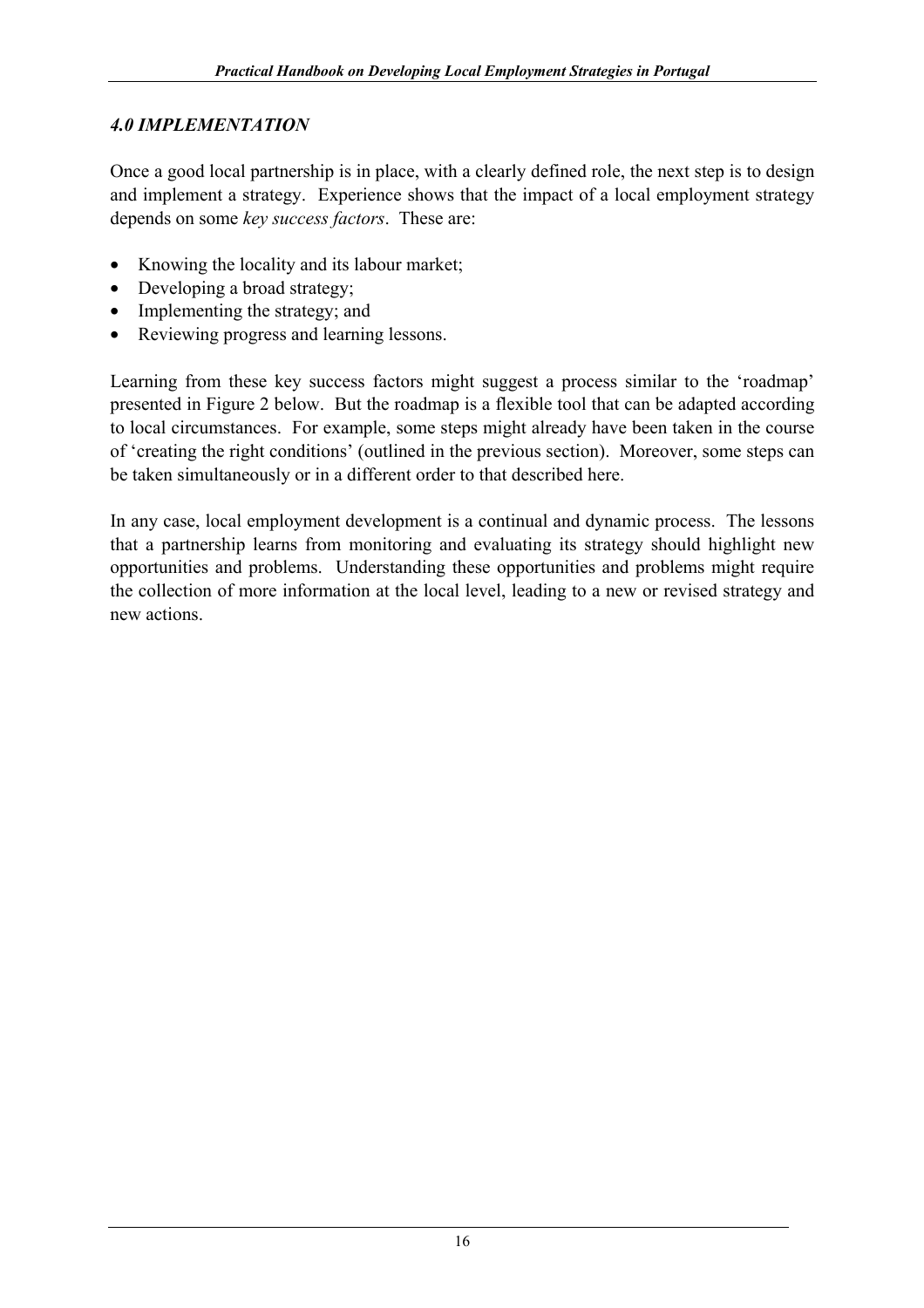

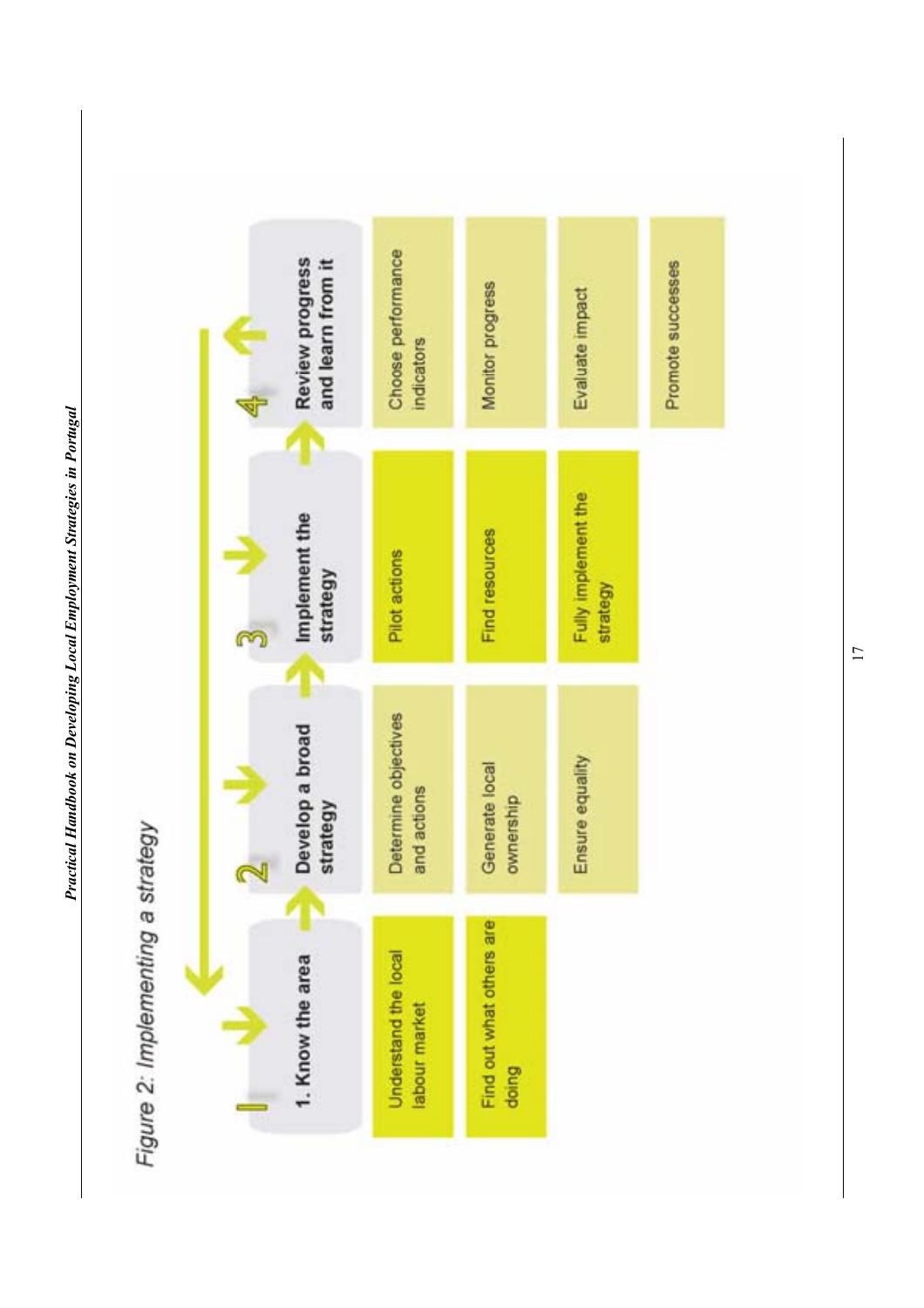# *4.1 Knowing the Area*

# *4.1.1 Understand the local labour market*

A local partnership needs to understand the problems that it wishes to address. This is best done by collecting information about local employment in a systematic way. The information can then be analysed, which will guide the choice of objectives and actions. Continuously gathering information also allows measurement of the impact of activity on local employment. The strategy can also be revised as new problems and opportunities emerge.

Collecting information in a systematic way is important because some or all partners may be unaware of some problems and opportunities. The extent and cause of problems may not be known. In any case, the local employment situation will change over time.

A local employment partnership will probably need to gather information about:

- Levels of employment and unemployment;
- Characteristics of the employed and unemployed (age, skill levels, location, etc.);
- Skills needed by local employers;
- Skill available in the local workforce;
- Key occupations;
- Key economic sectors;
- Gender equality;
- Demography;
- Needs of disadvantaged groups;
- Wider social and economic trends; and
- Future trends.

A partnership will probably need to bring together information from several different sources to enable a comprehensive assessment of the local situation. The extent of the information gathered should be proportionate to the size of the partnership and its activities.

National governments usually publish information about general employment trends as well as detailed statistical information. National data is a useful starting point, but does not always reflect the real-life experiences of local communities and local people. So local information is also needed. Some local actors may already gather information for their own purposes. For example, this might be about the needs of disadvantaged groups. It may also be necessary to commission new research, where there are gaps in information.

Some partnerships have created local or regional 'observatories'. Observatories gather information about employment from various sources and use it to create a comprehensive analysis of the local situation. They then distribute it widely to help local actors plan their activities.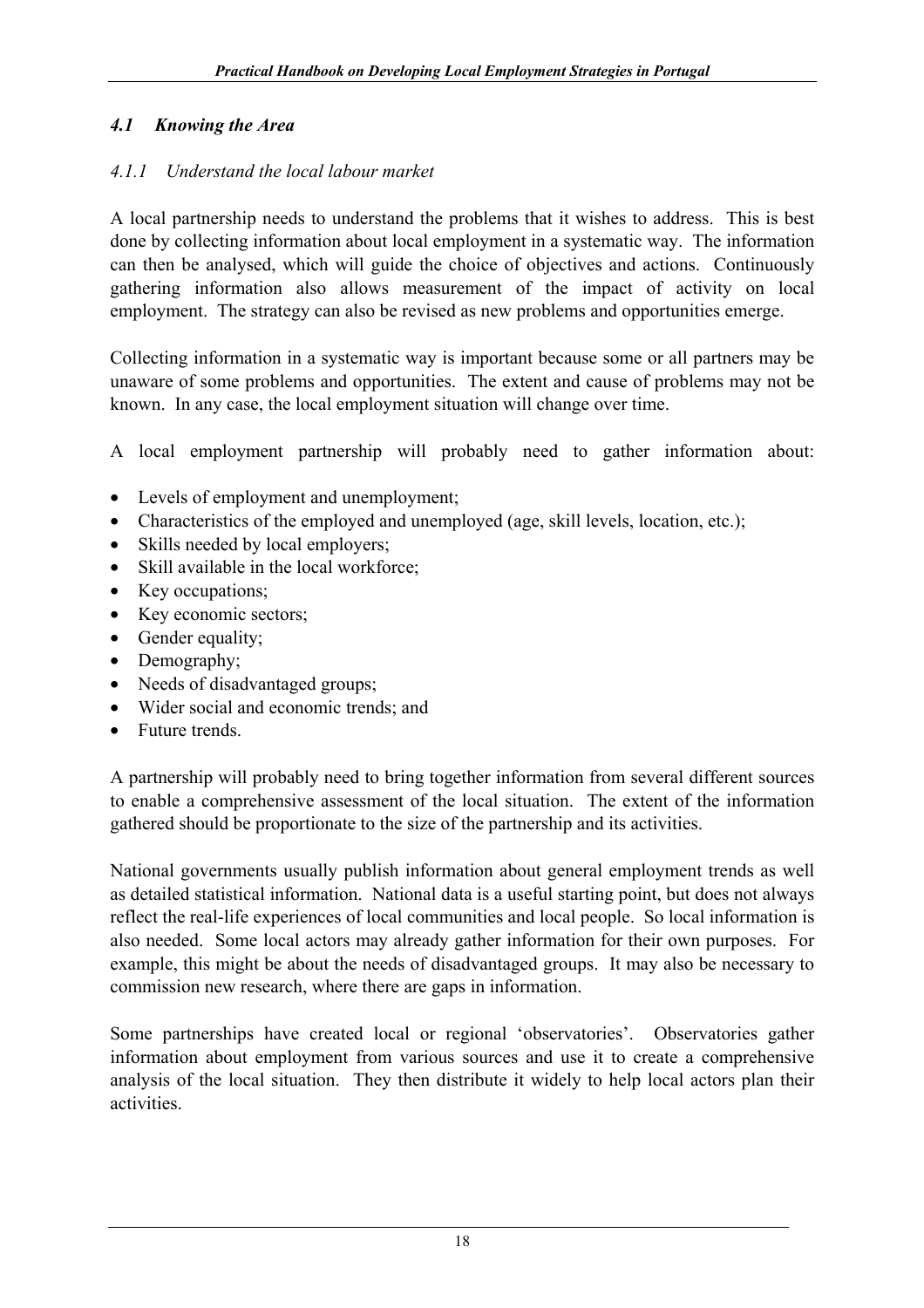The *Nottinghamshire Research Observatory* brings together local information and research on economic and social issues in the county of Nottinghamshire (UK). It makes current research reports available on-line as well as publishing unemployment bulletins. This research can then guide the design and implementation of local employment strategies and projects. The Observatory also promotes partnership in undertaking and disseminating research. This helps increase co-operation, avoid duplication and bridge information gaps.

www.theobservatory.org.uk

# *4.1.2 Find out what activity already takes place*

Local employment development does not take place in a vacuum. It is part of a wider pattern of activity. Section 3 considered the importance of seeing which actors and partnerships already operate locally. It is also important to see what actual activity these actors are undertaking. New activity should add value to existing activity.

Examine the following activities and seek to add value to them.

- **EU, national and regional 'mainstream' programmes** operating locally. These programmes are likely to offer far greater resources than those available locally. So it is important to work with them rather than against them. But they do not necessarily meet specifically local objectives and may be inflexible. So it is important to try to influence them so that they better meet local needs.
- **Other local strategies** that may indirectly influence local employment. This might include strategies for sustainable development, social inclusion or inward investment. A local employment strategy should add value to them by working with rather than against them. The local employment partnership can also influence these other strategies so that they also contribute to employment objectives.
- **Local initiatives** may already address employment, without being part of a partnership strategy. Third sector organisations, in particular, may focus on the needs of their target groups. They might not be aware of wider policies and activities. Indeed, third sector support structures may even co-exist alongside those of the public services.

Compare these activities with the assessment of local problems and opportunities. This comparison will then highlight the priorities for action.

*Add value to what is already happening.*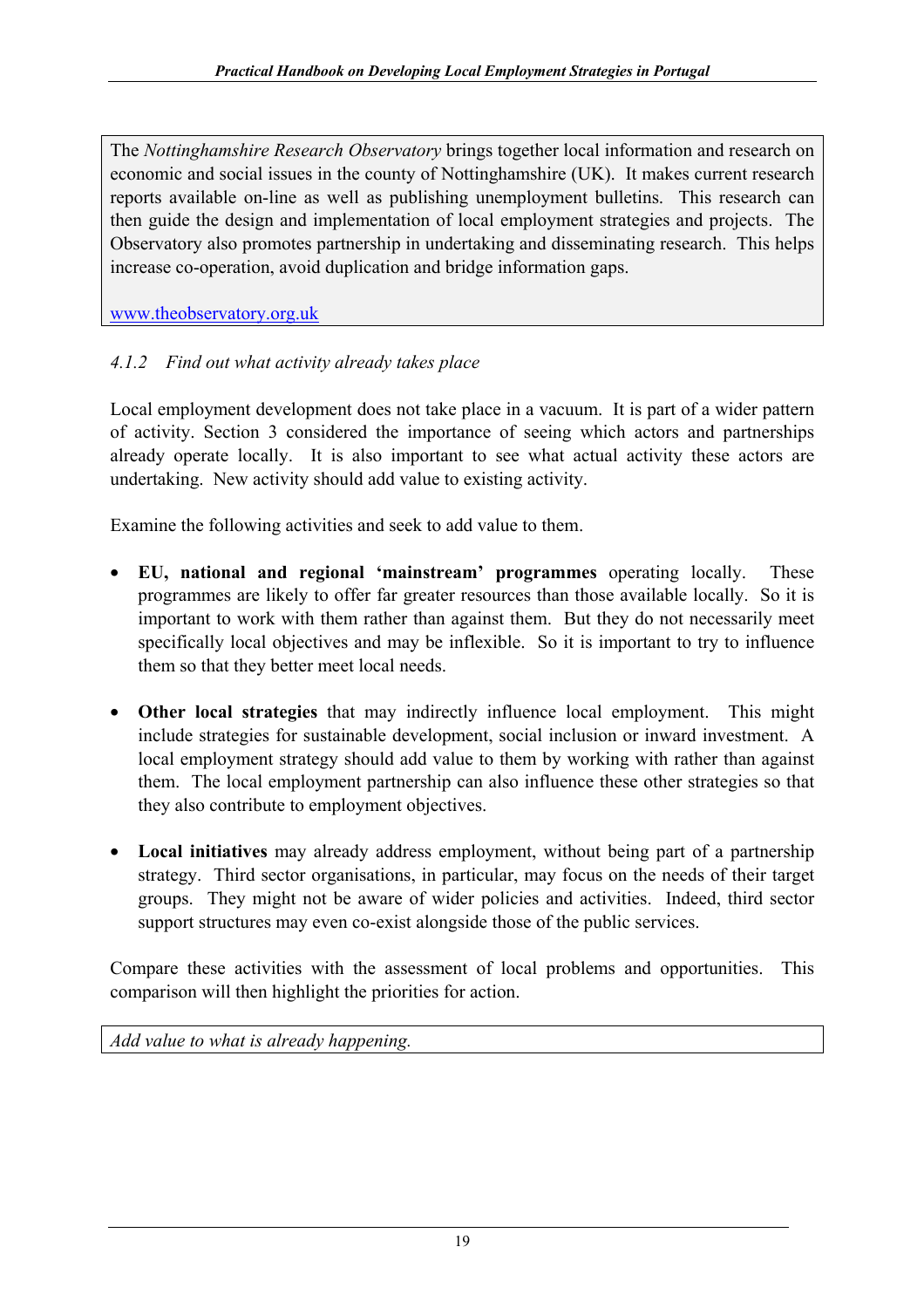## *4.2 Develop a broad strategy*

Experience shows that local employment initiatives are most effective if they are part of a strategy. This enables all activity to be co-ordinated towards meeting common objectives. The strategy should usually include actions to create jobs as well as actions to help people into these jobs. In other words, it should consider the 'demand' for labour as well as the 'supply' of labour. It should also be 'owned' locally and address inequality.

# *4.2.1 Determine objectives and actions*

A local employment strategy might have four overall aims.

- creating new jobs;
- raising the employability of local people;
- helping people into jobs; and
- reducing inequality.

Some ideas for meeting each of these four aims are offered below.

#### **Creating new jobs**

- promote the locality to inward investors
- encourage the creation of new businesses
- create social enterprises
- encourage a local culture of enterprise
- identify job vacancies in neighbouring localities

#### **Improving employability**

- identify employers' skill needs and train people to meet these needs
- identify growth sectors and train people to work in these sectors
- recognise the prior experience and skills of people and their communities
- create 'intermediate' or 'sheltered' employment opportunities to help long term unemployed people back into work
- identify and retrain people at risk of redundancy
- encourage those with the right skills to commute in from other areas

#### **Helping people into jobs**

- offer new facilities for care of dependants
- meet travel costs
- resolve transport problems
- provide better information about job vacancies
- encourage employers to adopt flexible working practices
- hold events that bring employers and jobseekers together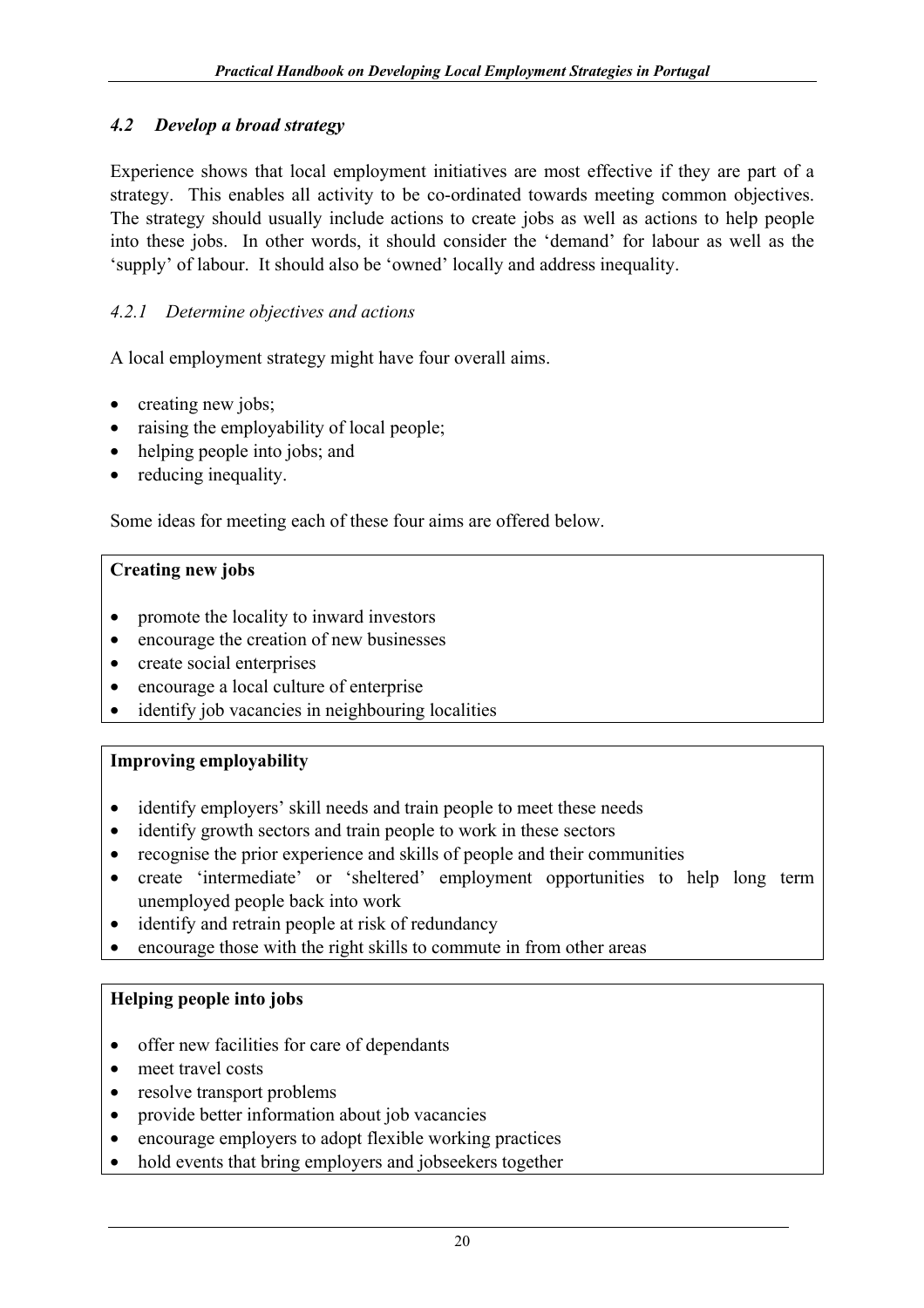#### **Reducing inequality**

- create jobs suitable for disadvantaged groups
- customise guidance and counselling services to the needs of disadvantaged groups
- challenge discrimination in education, training and employment
- encourage employers to recruit from disadvantaged groups, particularly where they have no tradition of doing so
- make different groups aware of sectors and jobs that they have not traditionally entered
- empower target groups and communities by including them in the planning and implementation of projects

#### *4.2.2 Local ownership*

The key benefit of local employment development is that it can meet specifically local needs. Local partners are often best placed to identify and meet such local needs. So they need to be fully involved in the design and implementation of a local employment strategy. They need to 'own' it.

Ensuring local ownership takes time. It can involve:

- offering membership of the partnership to any local actor with an interest in employment;
- creating partnership structures that involve local actors on a regular basis;
- sharing the power to make decisions;
- gaining consensus on the broad objectives of the strategy;
- getting the partnership to endorse specific activities;
- involving a large number of actors in implementation;
- seeking financial contributions from several different partners; and
- keeping all local actors and local people informed of progress.

The *Pilot Intervention to Promote Employment at Local Level* in Greece used public conferences to strengthen local ownership of its action plan. The conferences made decisions and promises more visible and made it harder for partners to renege on their commitments.

www.eetaa.gr/tsda

#### *4.2.3 Ensure equality*

As well as taking specific actions to reduce inequality, a local employment partnership should incorporate equal opportunities into all its activity. This includes the operation of the partnership and all employment actions, whether directly addressing equality or not.

A partnership should take five key steps to ensure equality. These steps are an integral part of designing, implementing, monitoring and evaluating the strategy.

• Develop an equal opportunities policy to which all partners can commit.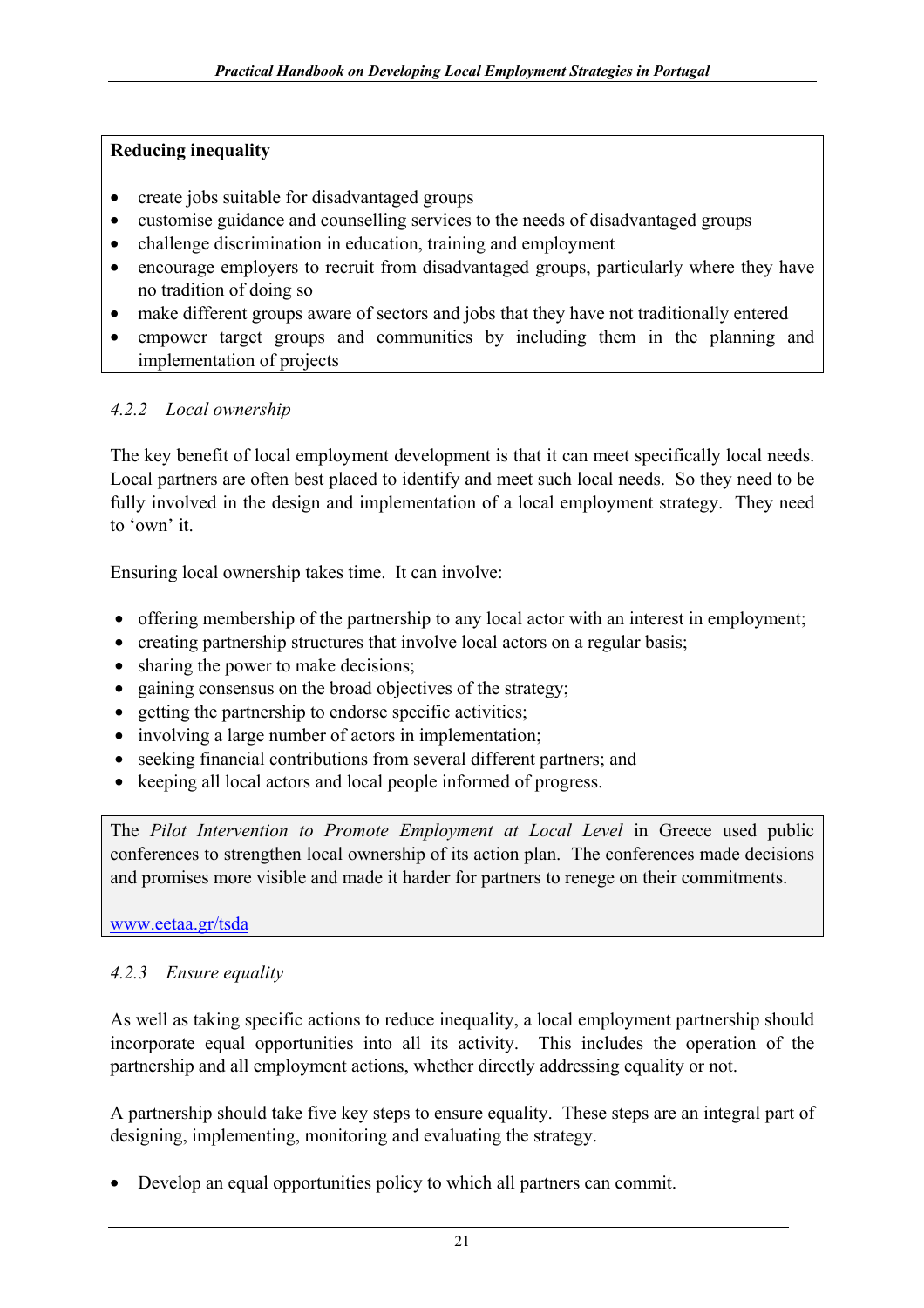- Draw up a 'starting point' from which to measure progress.
- Set targets for equality objectives.
- Collect monitoring data systematically throughout the life of the strategy.
- Evaluate progress and review policy and targets at regular intervals.

# *4.3 Implement the strategy*

Having created the right conditions, researched the local area and developed a strategy, a local employment partnership can then fully implement that strategy. This involves testing the effectiveness of actions in a pilot phase, finding resources for the full strategy and then designing and implementing an action plan.

# *4.3.1 Pilot actions*

Pilot projects allow the testing of approaches to local employment development. They provide invaluable feedback from practical experience as well as comments from any target groups. These can be used to refine the approach. When implementing changes highlighted by pilot projects or by feedback, record any changes and the circumstances around them for later use in the evaluation.

The size and extent of pilot projects will depend upon the aims and objectives of the strategy. It could involve testing training materials with a small group of volunteers, before recruiting genuine trainees. An entire project could be a pilot scheme. For example, testing an approach to tackling local unemployment with a particular disadvantaged group. If successful, pilot projects can be extended within the context of the wider strategy.

*Small pilot projects help refine an action plan and increase its effectiveness.*

# *4.3.2 Find resources*

Implementation of the strategy will obviously require financial resources. Some of the partners will have their own resources. But it will probably be necessary to seek additional funding from several external sources. This can create problems if the process is not carefully managed. A few key principles should be followed.

First, develop the partnership's long-term strategy irrespective of the funding for individual projects. The strategy should focus on what needs to be done. It should continue regardless of the limits of any single source of funding.

Second, seek sustainable funding from a variety of sources, either for the whole strategy or for individual projects. These sources include European, national, regional and local programmes. Combine the different funding sources into a coherent programme and avoid creating a list of ad hoc projects. Carefully consider each funding source before applying for it. Funding sources that are not relevant or that have onerous conditions will divert attention and effort from the main priorities of the strategy.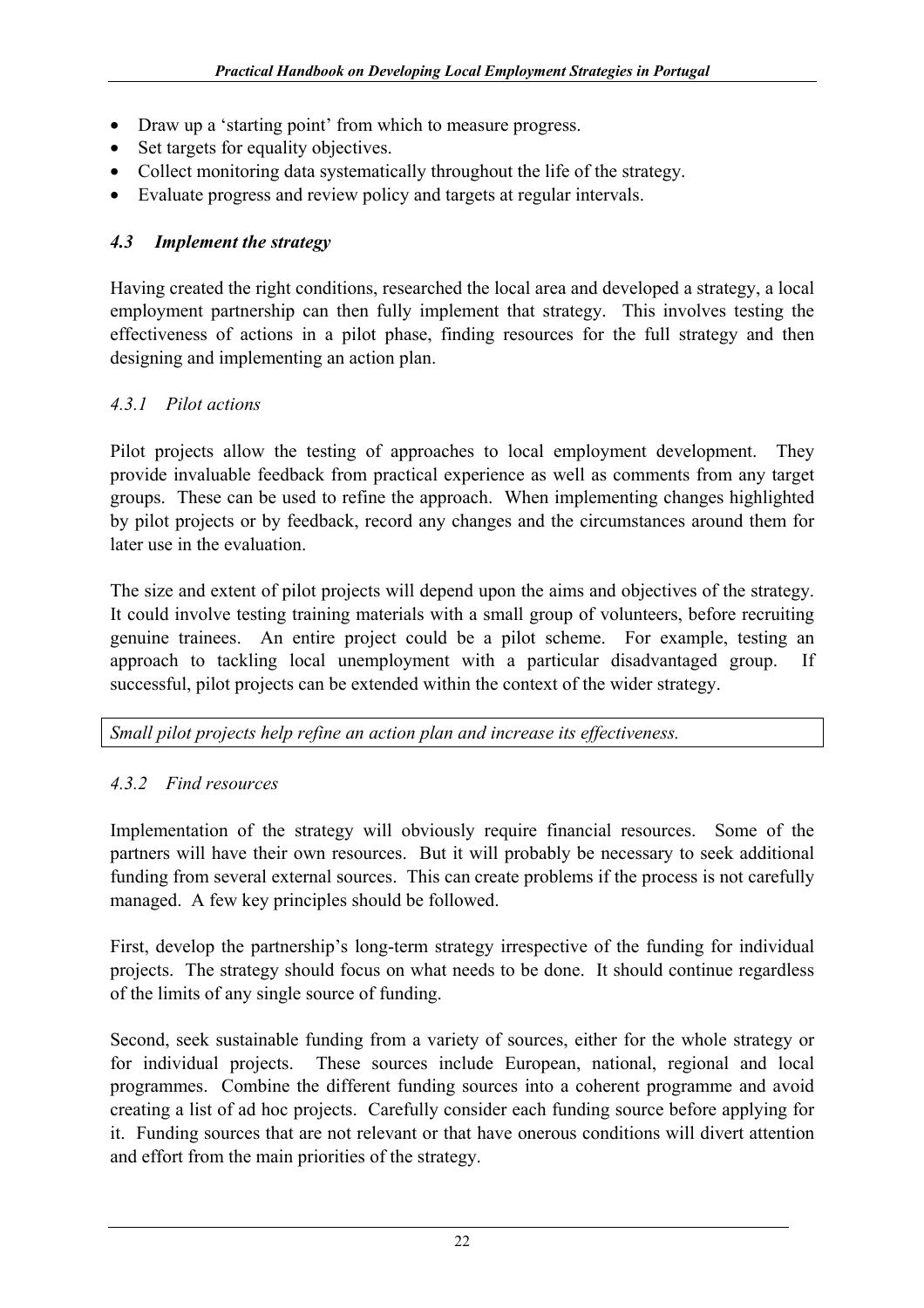Third, ensure that the partnership has the capacity to manage the different funding sources received. This does not mean that all funding has to be received and managed by one partner. Different partners can take responsibility for receiving and spending money. But some partnerships may require a 'lead partner' to manage funding and demonstrate accountability. This lead partner can then provide the other partners with funding, perhaps through a subcontracting arrangement.

The next section considers some specific EU funding sources. National sources of funding for local employment development are considered in later sections of this *Practical Handbook*.

*A strategy should be fed by funding, not led by funding.* 

# *4.3.3 Sources of EU funding*

The EU **Structural Funds** are an important source of funding for local employment development. They support actions that create jobs, help people into jobs, improve employability and reduce inequality at the local level.

The **European Social Fund** (ESF) is the main EU financial instrument underpinning the European Employment Strategy. It is therefore the most important to local employment development. In the current programming period (2000-06) ESF provides around  $\epsilon$ 9 billion per year. This money supports strategic long-term regional programmes that upgrade and modernise workforce skills and encourage enterprise. There are three types of regional programme:

- Objective 1: for regions whose development is lagging behind;
- Objective 2: for economic and social conversion in industrial, rural, urban or fisheriesdependent areas facing structural difficulties; and
- Objective 3: for modernising systems of training and promoting employment in all areas except Objective 1 regions.

Programmes are planned by Member States together with the European Commission. They are implemented through a wide range of public and private organisations, including nongovernmental organisations and local partnerships. These organisations can apply for support from ESF through the regional programmes.

ESF offers considerable support for local action in the programmes for 2000-06. Indeed, local development is considered as a 'horizontal objective' for all ESF operations. This means it should be taken into account in each of the five 'policy fields' of ESF. So all regional ESF programmes offer specific funding for local employment development.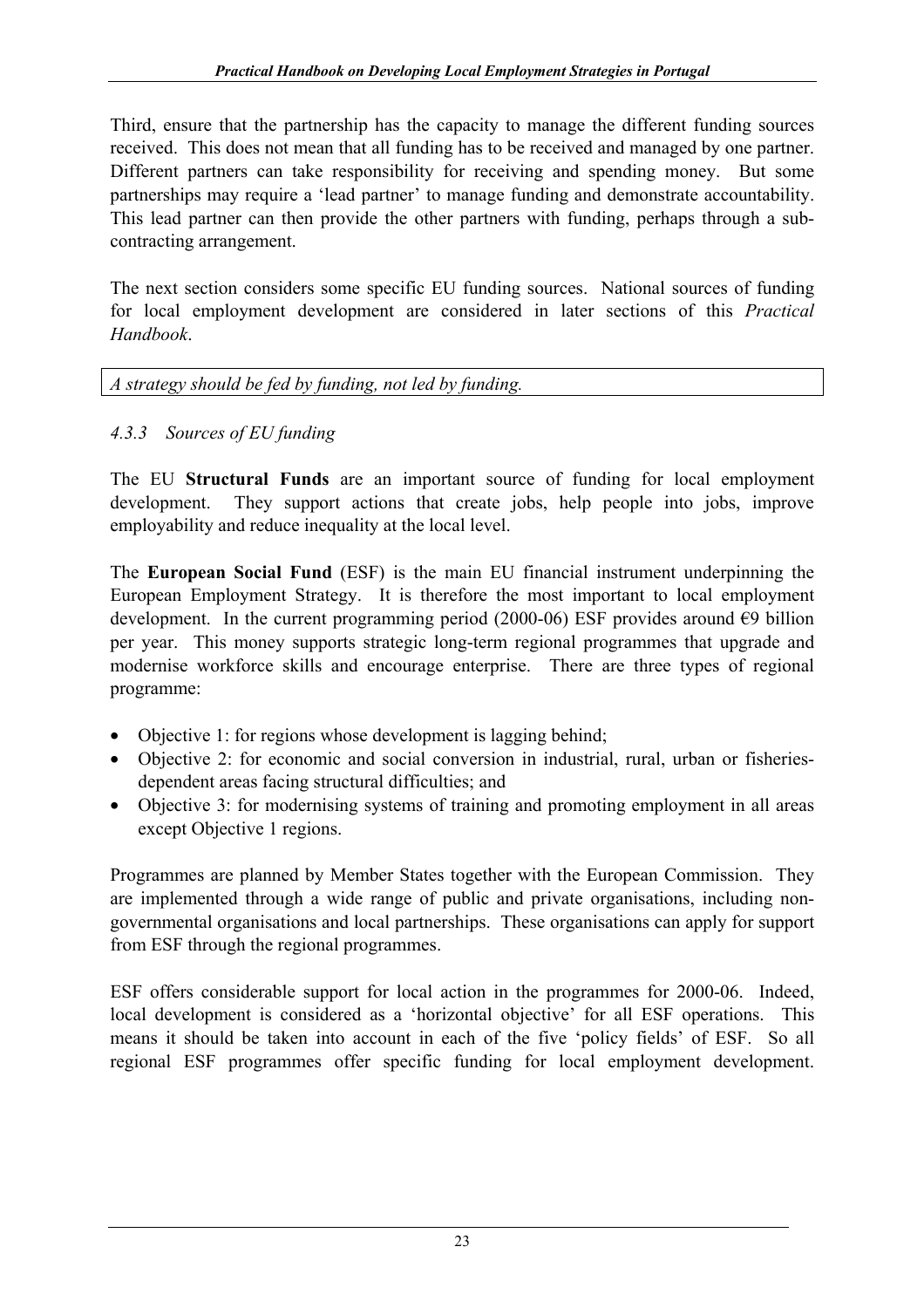## *Policy Fields of ESF*

- Developing and promoting active labour market policies
- Promoting equal opportunities for all in accessing the labour market
- Promoting and improving training, education and counselling as part of a life long learning policy
- Promoting a skilled, trained and adaptable workforce
- Improving women's access to and participation in the labour market

The **European Regional Development Fund** (ERDF) provides funding for wider economic development, such as business support services or new infrastructure. It is available to regions designated as eligible for support from Objective 1 or Objective 2.

In addition to the regional programmes, local actors can also receive funding from other EU programmes.

The Community Initiative **EQUAL** provides ESF funding for new approaches to combat discrimination and exclusion, based on the principles of bottom-up strategy building, partnership and empowerment. EQUAL funds the activities implemented of strategic 'development partnerships'. A local employment partnership could apply for EQUAL funding for its activities or could co-operate with an EQUAL development partnership in its locality.

ESF funding from **Article 6** is available to local actors for innovative actions. Article 6 projects must encourage close co-operation between European, national, regional and local levels, as well as the social partners and third system organisations. They explore new approaches to the content and organisation of employment, including vocational training and industrial adaptation. Article 6 measures include pilot projects, studies, exchanges of experience and information activities.

Three annual calls for proposals, in 2004–2006, focus on the theme of '*Innovative approaches to the management of change*'. Within this theme, innovative measures must focus on two sub-themes:

- *management of demographic change*: supporting innovative initiatives to promote active ageing and to raise the employment rate of older workers; and
- *management of restructuring*: supporting innovative solutions to restructuring by enhancing the adaptation and anticipation of workers, enterprises and public authorities.

The **Leader+** Community Initiative encourages new approaches to integrated and sustainable development in rural areas. It can support local employment development as part of a wider area-based approach. The emphasis is on capacity building, empowerment of local actors and targeting of local activity. Action 1 is most relevant to local employment development. It funds the integrated territorial development strategies of 'Local Action Groups'. Action 2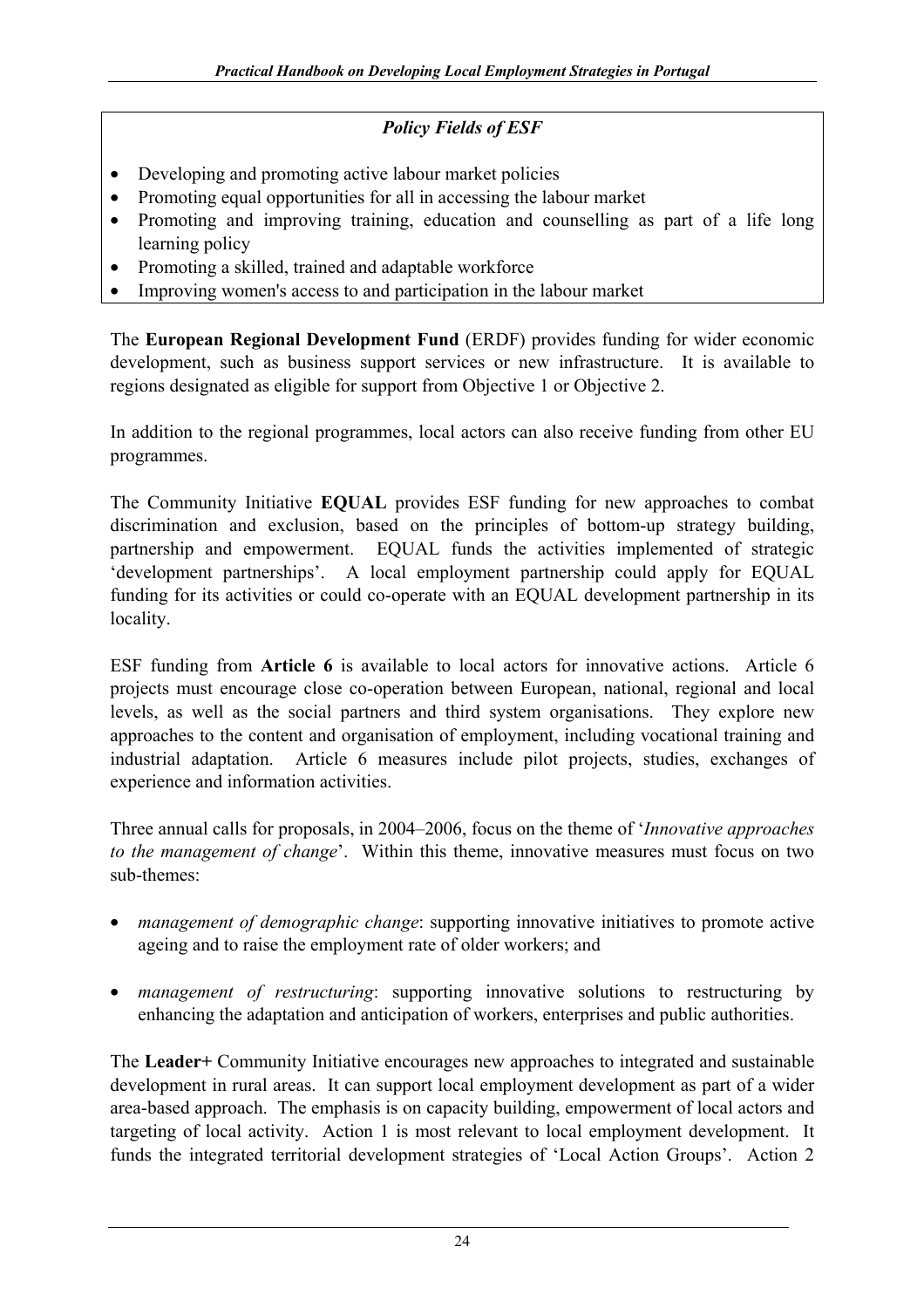supports co-operation between rural localities. Action 3 disseminates information from the national to the local level.

The **Urban II** Community Initiative supports innovative strategies for sustainable economic and social regeneration in a limited number of urban areas throughout Europe. Again, the emphasis is on capacity building, empowerment of local actors and targeting of local activity. Activities supported include job creation and the integration of disadvantaged groups into education and training.

The current Structural Funds programmes operate until 2006. A new programme will operate from 2007-2013 focusing on the objectives of convergence, competitiveness and cooperation. In addition to the ERDF, ESF and Cohesion Fund will be a new legal instrument to overcome obstacles to cross-border co-operation, the European grouping of cross-border co-operation (EGCC).

# *4.3.4 Full implementation*

Having piloted the actions and found funding for the full strategy, the partnership can then implement the full strategy. Full implementation usually requires the aims and objectives of the strategy to be converted into an action plan. The action plan will include specific and measurable actions as well as the responsibilities of each partner. It provides the basis for reviewing progress.

## *4.4 Review progress and learn from it*

Reviewing progress is vital as it allows a partnership to:

- clarify the 'starting point' and allow later comparison;
- identify problems and resolve them;
- demonstrate the progress and achievements of the action plan;
- identify good practice to share with others; and
- highlight new problems and opportunities requiring further research and action.

# *4.4.1 Choose performance indicators*

Choosing and developing measurable 'performance indicators' enables a partnership to demonstrate the achievements of its action plan. Performance indicators can demonstrate success in achieving objectives but also help make the criteria for success clear to everyone. They should not only consider the immediate output of activity, such as jobs created or people trained. They should also consider the wider impact on local employment.

Indicators need to be as relevant and objective as possible. Ideally, all the partners should agree on the choice of indicators. The final choice should include both 'quantitative' and 'qualitative' indicators.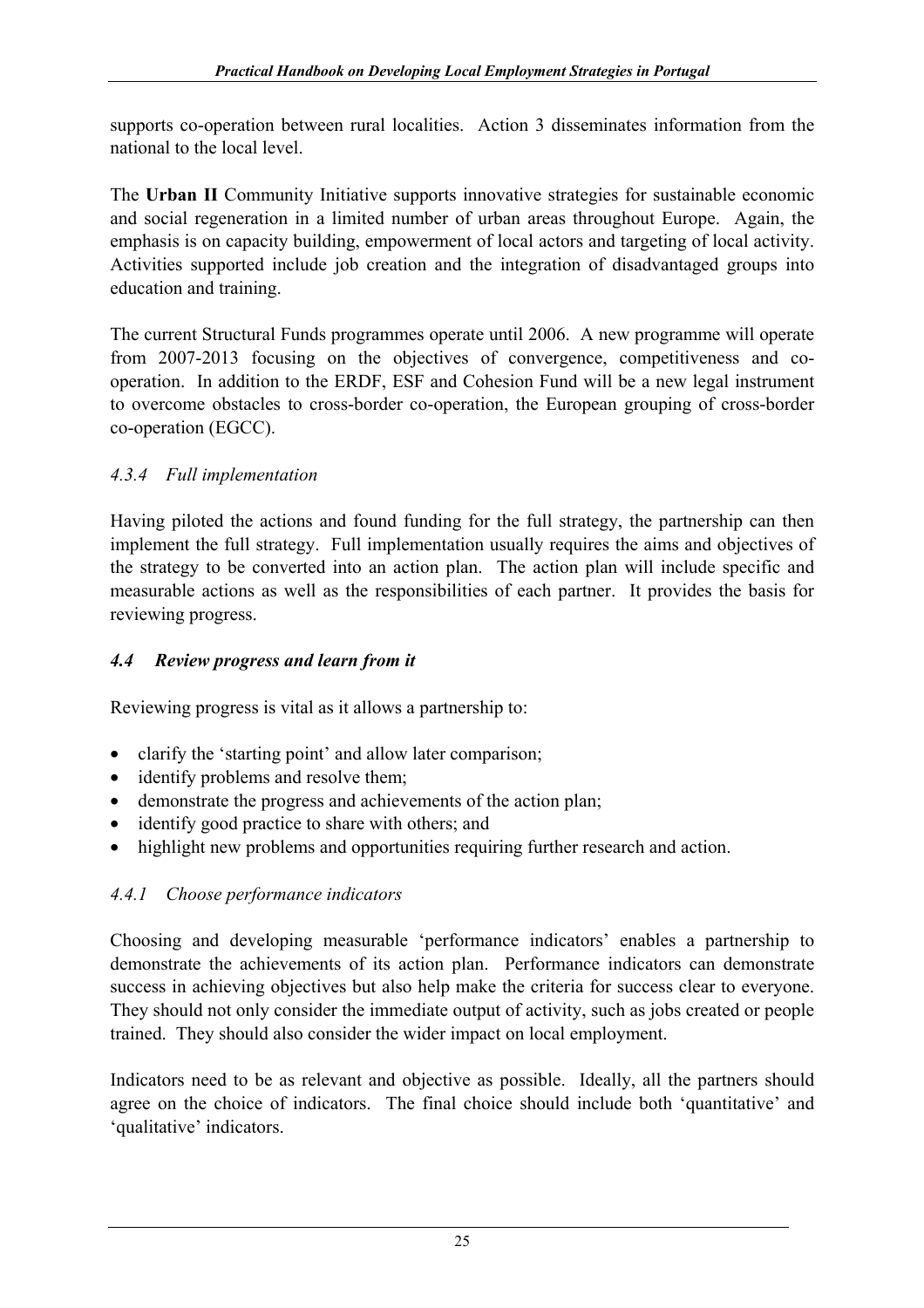**Quantitative** indicators (numbers and statistics) are specific and measurable. They are useful for demonstrating starting positions and concrete facts and outcomes, such as financial expenditure or numbers of people receiving training. But they do not always demonstrate the 'wider picture'. Use standard definitions where possible, to allow comparison with other localities.

**Qualitative** indicators (opinions and attitudes) reflect the life experiences of individuals and organisations. They can be important measurements of skills, such as communication and inter-personal skills, which are usually overlooked by quantitative indicators. They can be particularly important for projects working with disadvantaged groups as they can help to show personal progress towards finding a job.

*Use an Indicator Matrix to link the action plan objectives to specific indicators. The Matrix should list objectives hierarchically and plot activities and milestones against each objective. Select a 'basket' of indicators to correspond to anticipated achievements towards each objective.* 

# *4.4.2 Monitoring*

Action plan monitoring is an ongoing process that should continue throughout the implementation of the action plan. It consists of recording outcomes against the performance indicators.

Monitor the action plan is important because it:

- allows the partnership to see if it is on schedule;
- helps to review ongoing performance;
- keeps the partnership informed of emerging issues; and
- satisfies the information demands of funders and other interested parties.

Monitoring systems should effectively and efficiently gather all the information needed in a useable form. It may not be possible to develop a standard monitoring system for all projects because of the differences in client groups, starting positions and the context in which they operate. However, common data from all projects should feed into the monitoring systems of the overall action plan. Monitoring systems should not be too complicated. They should only collect essential data. To ensure that the monitoring systems are performing correctly, consider a small pilot test of the systems.

A good monitoring system primarily monitors:

- **inputs** of resources such as time and money to ensure that budgets are respected; and
- **outputs**, by using indicators to assess progress towards action plan objectives.

*Monitoring helps to keep track of day-to-day activities.*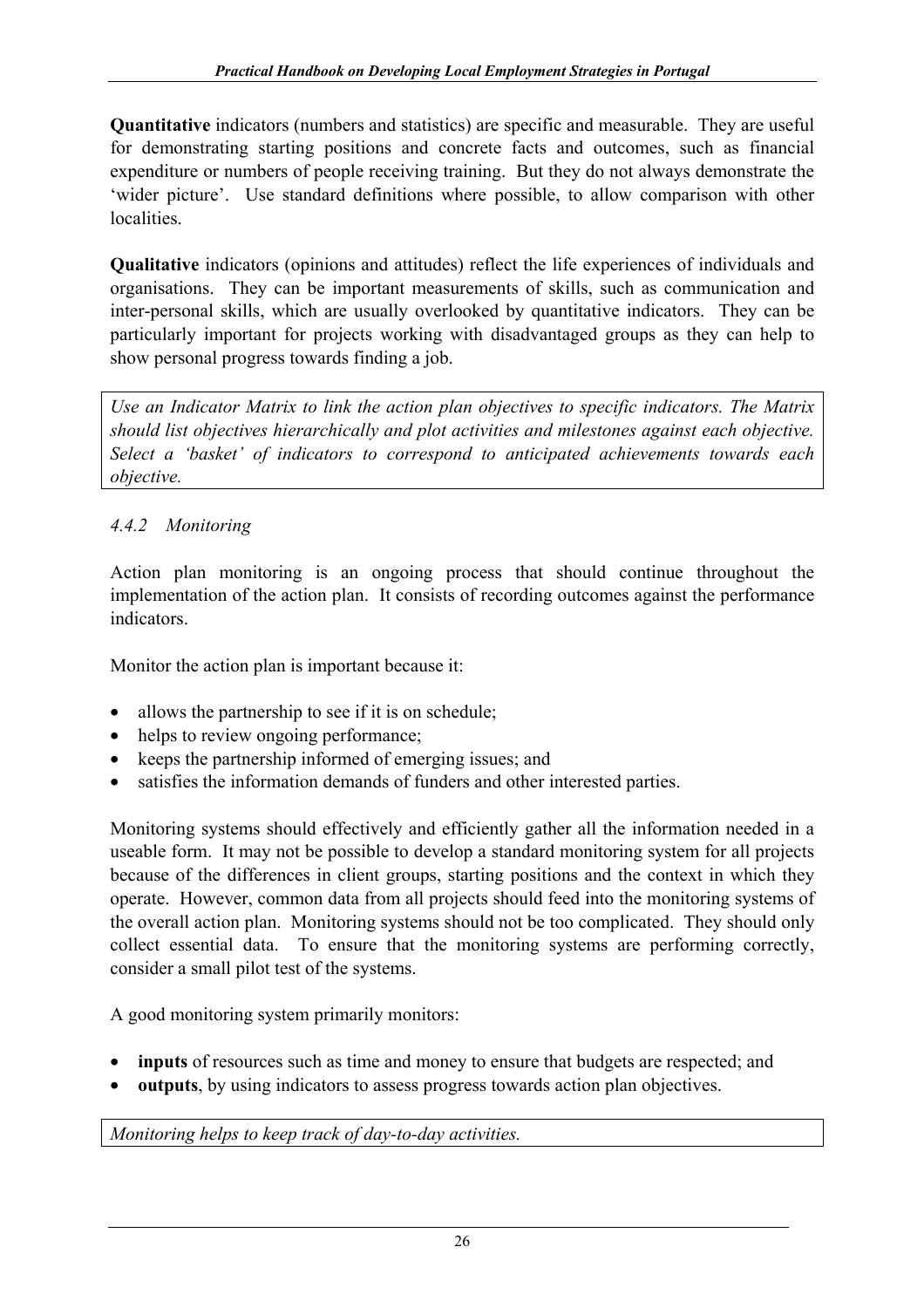# *4.4.3 Evaluation*

Evaluation determines the value of the action plan by looking at the overall achievement of aims and objectives. It judges the overall success and wider impact of a strategy. Evaluation involves the analysis and interpretation of action plan data provided by the monitoring systems to identify achievements and areas of weakness. But evaluation is about more than simply tracking information. It answers questions about why and how things happened.

Evaluation of the action plan highlights factors and circumstances that affected what worked and what didn't. By gathering this information the partnership will be better placed to understand its successes and learn from its mistakes.

Two types of evaluation can be undertaken.

- **'Internal'** (or 'self-') evaluation by someone within the partnership. Evaluators should be sufficiently skilled, or offered suitable training. They must be provided with the time and resources to conduct an effective evaluation. Additionally, they will need to know what data will be available to them, as well as having some experience of research methods, data analysis and data presentation.
- **External** (or 'independent') evaluation. External evaluators can offer specialist expertise and broad experience. Their independence and objectivity lends credibility to the evaluation, particularly with external funders and policymakers. Using an external evaluator also avoids burdening the partnership with a task that it may lack the time and the skills to do effectively.

A final or **summative evaluation** is essential to assess overall lessons from the action plan. Some partnerships also conduct **formative evaluations**, which report at key points in the action plan. They track progress and enable adjustments to be made. The scope of an evaluation should be proportionate to the scale of the partnership's activity.

The focus of the evaluation will depend on:

- the objectives of the strategy, which will influence what is evaluated;
- the purpose of the evaluation and what it will be used for; and
- the audience for the evaluation; for example, the partnership, the wider community or external funders and policymakers.

# *4.4.4 Promote successes*

A local employment partnership should promote its activities and successes in three ways. All three are inextricably linked and should take place throughout the life of an action plan.

Firstly '**publicity**', which makes people aware of the partnership and its activity. Publicity can maintain important public and political support for the partnership. It may be required by funders, who want public recognition of their financial support. For example, projects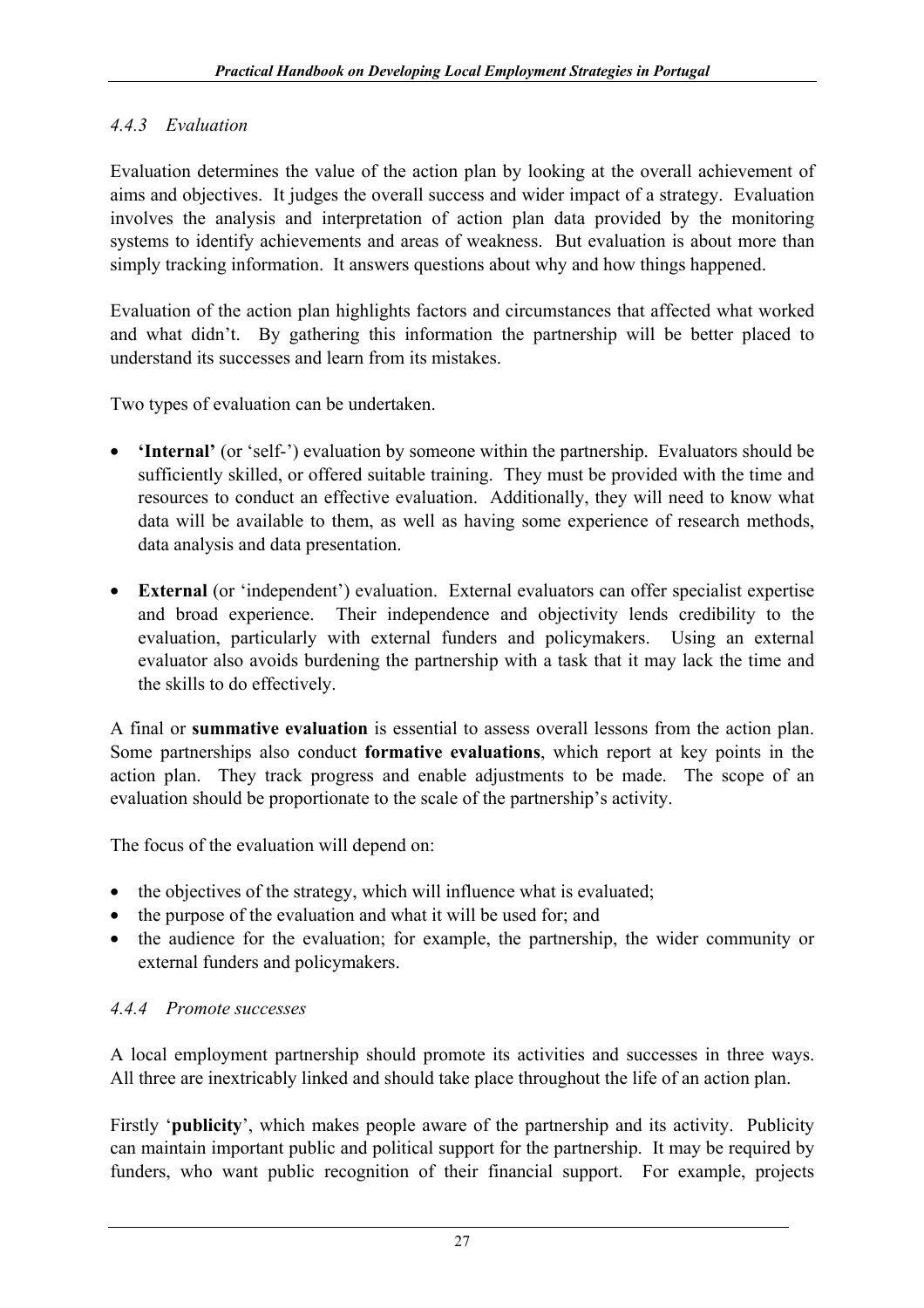receiving ESF or ERDF funding are required to display prominently the relevant logo. Publicity is also important in encouraging individuals to take up new training opportunities or businesses to use new support services.

Secondly '**dissemination**', which promotes the achievements of the partnership. It provides information about the quality, relevance and effectiveness of new products and processes. The aim is to convince others to use these new products and processes or at least learn the lessons. For example, the partnership might promote new training materials to networks of training providers in order to generate commercial income.

Thirdly '**mainstreaming**', which aims to ensure that the partnership's achievements become part of regular provision or practice. It is primarily targeted at policymakers and funders at all levels. Mainstreaming aims to convince policymakers and funders to adopt new methods or approaches to tackling a problem. It enables EU, national and regional policy to respond to the lessons learned at the local level. Mainstreaming can also ensure that the partnership receives long term, sustainable funding from EU, national or regional programmes.

The *HOME* project in Puglia (I) trained local unemployed people in the maintenance and refurbishment of housing and the local environment. The partnership publicised the project to local residents to keep them informed of achievements and to recruit them to the training. It also disseminated information to other practitioners via a printed brochure, an international seminar and an evaluation report. Through this activity, it made other national public bodies aware what could be done through innovative activity at the local level.

*Promote the partnership and its activity throughout the life of the action plan.*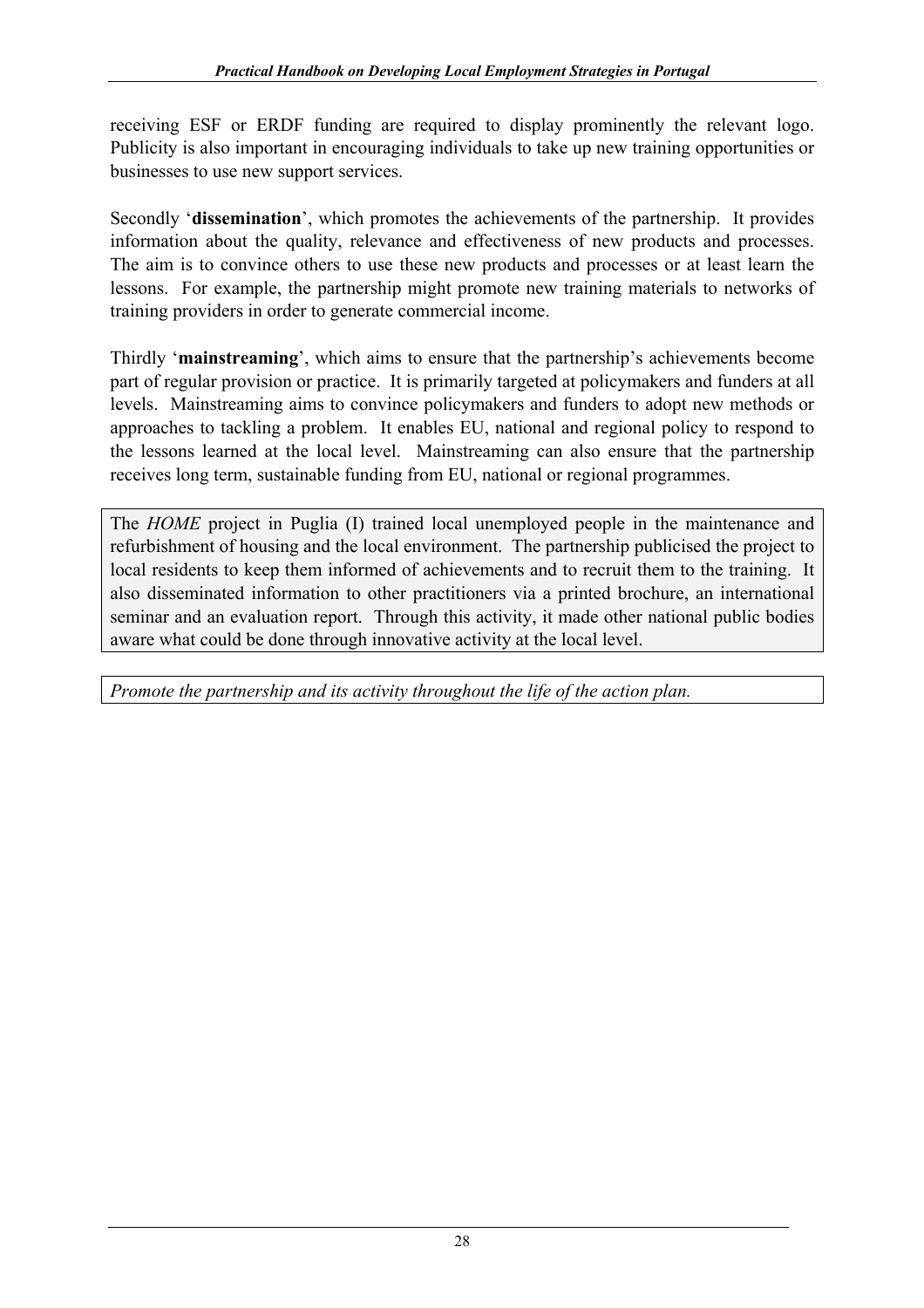# *5.0 GOVERNANCE CONTEXT IN PORTUGAL*

Employment development in Portugal has traditionally been the responsibility of the national government. Programmes have been fairly centralised with limited local flexibility. So the opportunities for autonomous local partnerships remain limited.

But there has been increasing decentralisation to the regional and local levels in recent years, encouraged in part by the European Structural Funds. This is likely to continue. So it is important for local actors first to understand and work with the national level. Second, local actors should look to build local capacity so that they can benefit from new opportunities offered by any future decentralisation.

This section introduces the current governance arrangements for employment development at the national, regional and local levels in Portugal.

# *5.1 National governance*

According to the Constitution, local development is the responsibility of the national government (except in the case of the Azores and Madeira). This responsibility lies with the Ministry for Social Security and Work, the Ministry for Economy and the Ministry for Agriculture and Fishing. Co-ordination of actions is attributed to the Ministry for Finances and performed by the Directorate-General for Regional Development (DGDR).

The **Economic and Social Council** is responsible for consultation and co-ordination in relation to economic and social policies. It participates in the preparation of major plans for economic and social development. These plans may include specific territorial programmes, including special political and administrative arrangements for the Azores and Madeira. The implementation of these national plans is decentralised.

The Azores and Madeira constitute **autonomous regions** with their own political and administrative statutes and their own institutions of self-government. In each case, the regional government is accountable to the regional legislative assembly, which is itself elected by universal suffrage. In these regions the regional government is responsible for employment development.

# *5.2 Regional governance*

In the Portuguese mainland, policies have until recently been implemented in a decentralised manner through the **Commissions for Regional Co-ordination (CCRs)** in each of the five regions. These are North, Centre, Lisbon and Tagus Valley, Alentejo and Algarve. The Government recently introduced further decentralisation, through the creation of the **Commissions for Regional Co-ordination and Development (CCDRs)**. The CCDRs replace the CCRs and the **Regional Directorates for Territorial Planning and Urban Development (DRAOT)**.They now fulfil the responsibilities formerly fulfilled by the CCRs and the DRAOT as well as additional competencies including regional planning and environment and bio-diversity preservation.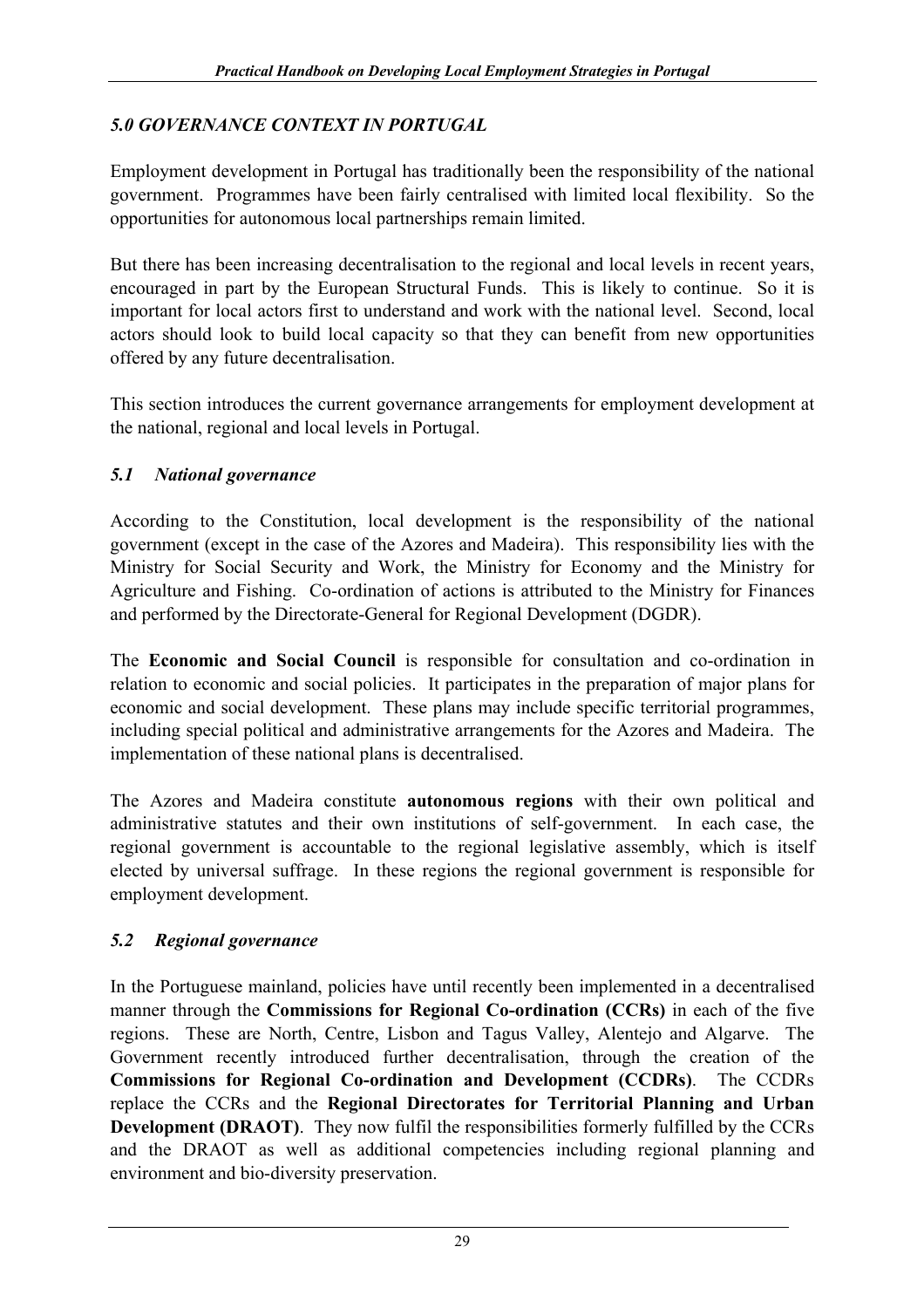| <b>Policy</b>               | <b>definition</b> Government of the Republic                                             |  |  |
|-----------------------------|------------------------------------------------------------------------------------------|--|--|
| bodies                      | The Economic and Social Council                                                          |  |  |
|                             | Government of the Autonomous Region of the Azores                                        |  |  |
|                             | Government of the Autonomous Region of Madeira                                           |  |  |
| <b>Overall Management</b>   | Ministry for Finances (MF)                                                               |  |  |
| of Regional                 | Ministry for Towns, Territorial Planning<br>and Environment                              |  |  |
| <b>Development Policies</b> | (MCOTA)                                                                                  |  |  |
|                             | Ministry for the Economy (ME)                                                            |  |  |
|                             | Ministry for Social Security and Work (MSST)                                             |  |  |
|                             | Management Commission of the CSF 2000-2006                                               |  |  |
| <b>Management of</b>        | Ministry for Social Security and Work (MSST)                                             |  |  |
| <b>Sectoral Programmes</b>  |                                                                                          |  |  |
| on Employment               |                                                                                          |  |  |
| Co-ordination               | and European Social Fund Management Institute (IGFSE)                                    |  |  |
| supervisory bodies          | Management Office of the Employment, Vocational Training and                             |  |  |
|                             | Social Development Operational Programme (POEFDS)                                        |  |  |
|                             | Management Office of the Economy Operational Programme (POE)                             |  |  |
|                             | Rural Development and Hydraulics Institute (IDRHa)                                       |  |  |
|                             | Regional Directorate for Studies and Planning (the Azores)                               |  |  |
|                             | (DREPA)                                                                                  |  |  |
|                             | Institute for the Management of the Community Funds (Madeira)                            |  |  |
|                             | (IFC)                                                                                    |  |  |
|                             | Directorate-Regional for Planning and Finances (Madeira) (DRPF)                          |  |  |
| <b>Advisory</b>             | CCDRs (previously CCRs)- Commissions for Regional Co-<br>and                             |  |  |
| regulatory bodies           | ordination                                                                               |  |  |
|                             | Employment and Vocational Training Institute (IEFP)                                      |  |  |
|                             | <b>Executive bodies and Public Employment Services: Local Employment Agencies (IEFP)</b> |  |  |
| providers (public)          | Local public services                                                                    |  |  |
| <b>Executive bodies and</b> | Regional and Local Development Associations                                              |  |  |
| providers (private)         | <b>Private Partners</b>                                                                  |  |  |

**Main bodies within the Portuguese system for regional and local polices on employment** 

By reorganising this level of administration and by replacing the CCRs with the CCDRs, the government seeks to involve the most important actors in sustainable development at the local and regional levels. These are municipalities, NGOs, universities and polytechnic schools, labour unions and industrial or commercial associations. Their involvement is ensured through membership of the **Regional Councils**. These councils will have the power to propose to the Government persons to be appointed as Chief Executive of the CCDR.

The implementation of employment policies is co-ordinated by a planning and monitoring structure operating at the national, regional, and local level. A key aim is the harmonisation of national goals, policies and instruments to those defined in the Community Support Framework (CSF). The present Portuguese CSF is a document approved by the European Commission, in agreement with the Portuguese authorities, which defines the main strategic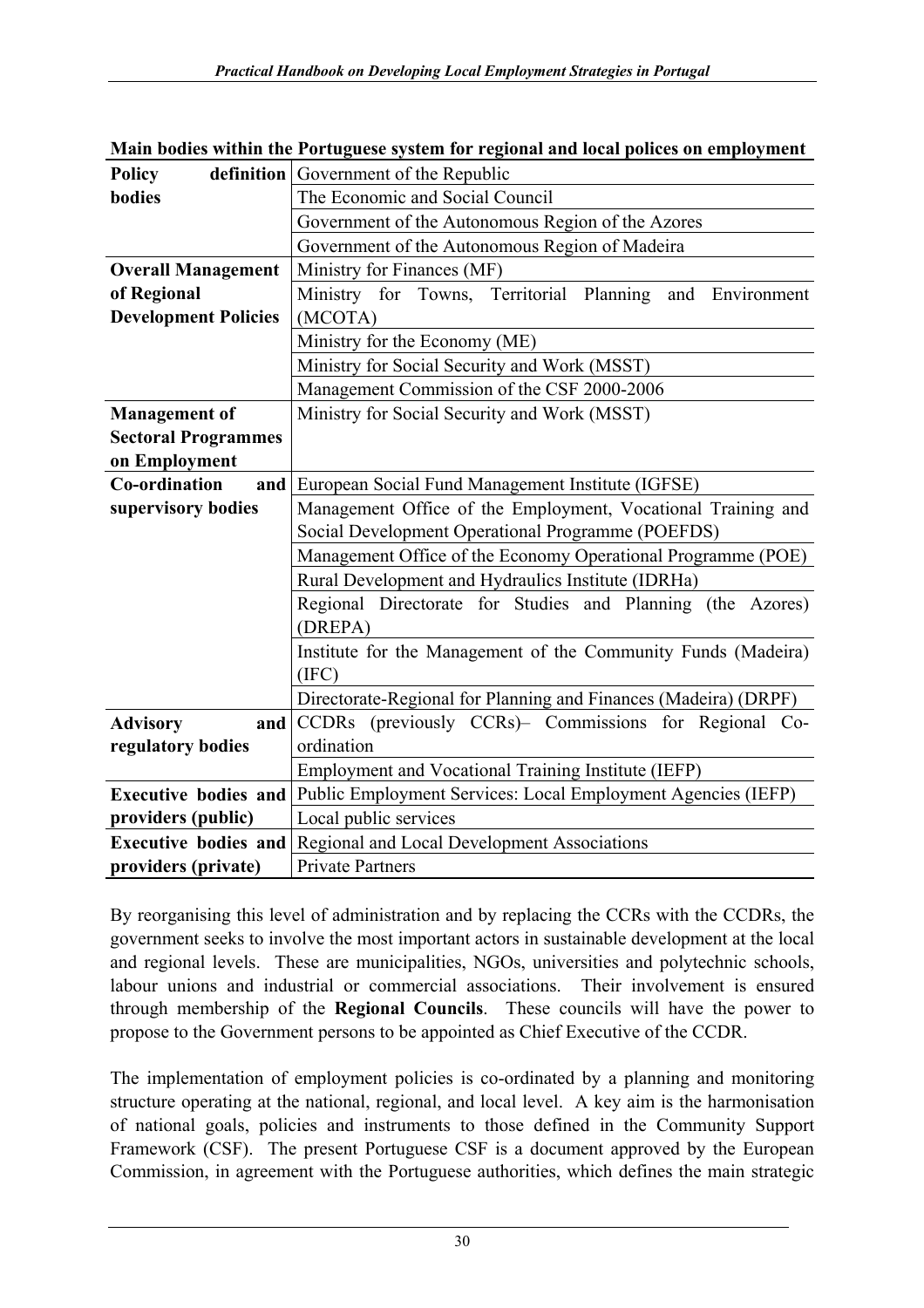priorities of intervention for the European Structural Fund for the period 2000-2006. It gives a description of the Portuguese social-economic situation and contains a strategy for development, priorities for action, objectives, the division of Structural Funds resources and the conditions for activity.

The structure of the CSF comprises three levels of action:

- *the CSF's global execution level;*
- *the implementation of each Structural Fund; and*
- *the implementation of specific Operational Programmes included in the CSF.*

In practice, institutions that form the structure can belong either to the "co-ordination and management" area or to "monitoring" or "control". Within the co-ordination and management structure, and specifically oriented to monitoring the CSF's overall execution, is the **Management Committee of the Portuguese CSF 2000-2006**. This is composed of officials from the Ministry for Finance and government representatives responsible for each Community Fund.

The CSF is carried out through Operational Programmes. These Operational Programmes describe in detail the interventions which will be undertaken on both regional and sectoral level. The Regional Operational Programmes are the main instruments of decentralised regional development policy. CCDRs are responsible for the co-ordination of the Regional Operational Programmes. The Sectoral Operational Programmes remain under authority of the Ministerial Departments.

# *5.3 Local governance*

Local authorities are representative institutions that serve the particular interests of the population in their territory. They have their own assets and financial resources, and executive instruments. In Portugal, local authorities include:

- parishes ("freguesias");
- municipalities;
- administrative regions; and
- the autonomous regions of The Azores and Madeira.

Historically, local authorities have had little leeway to work outside the national framework of policies and development processes. Furthermore, regional institutions such as the CCRs are decentralised agencies of central government institutions. They do not operate autonomously. However, municipalities have in recent years started to receive new, broader powers in regional planning. So there is increasing scope for them to be active in local employment partnerships.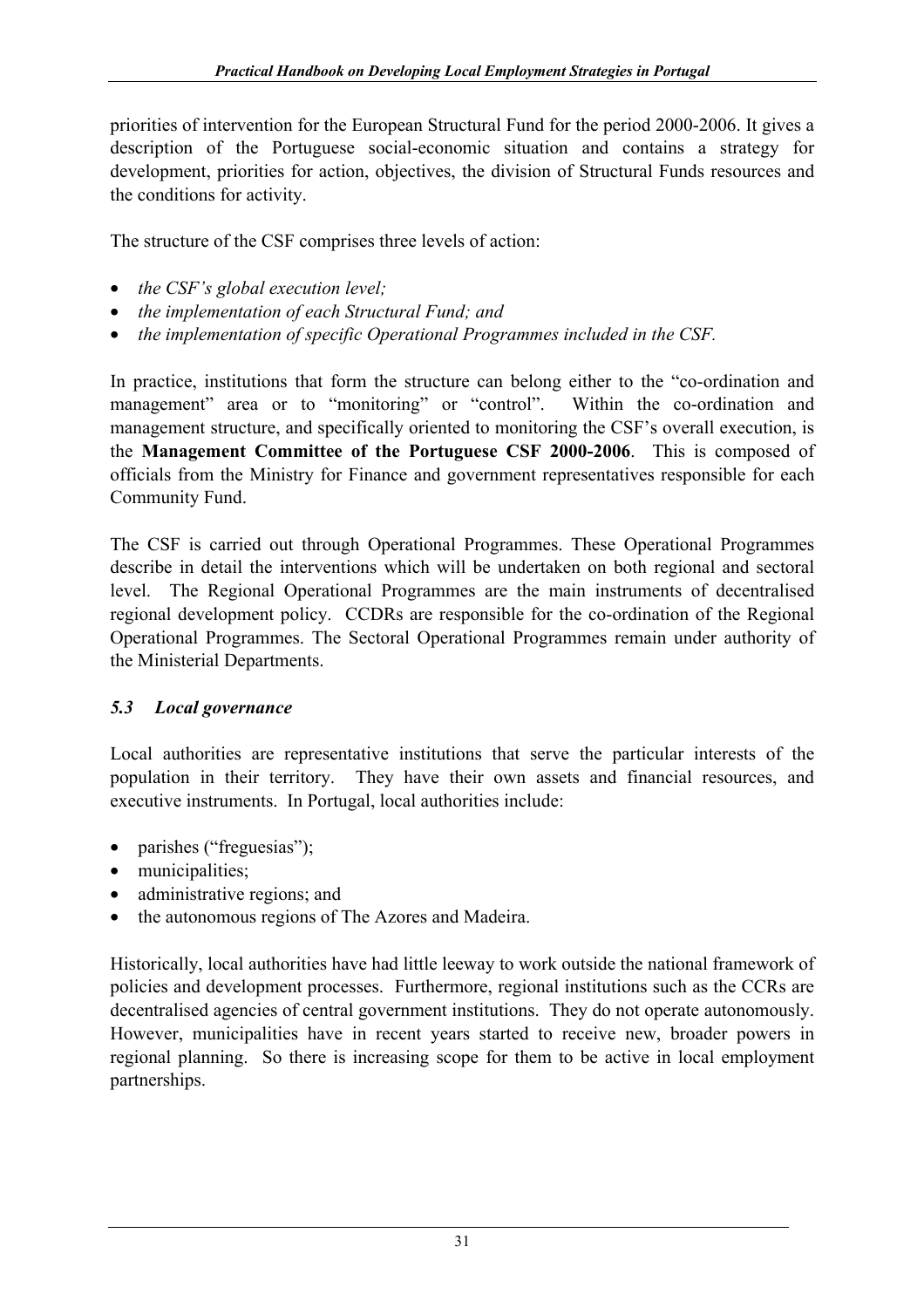## *6.0 POLICY CONTEXT IN PORTUGAL*

#### *6.1 Introduction*

Opportunities for local partnerships to undertake employment development in Portugal have increased in recent years. This is due in part to the availability of national and EU funds. It is also due to the decentralisation of responsibility and funding for employment development in recent years. Responsibility for employment development has been increasingly transferred from the national level to the regional and even the local level.

One of the main channels of decentralisation has been the creation of structures for CSF implementation. These have given municipalities greater responsibility not only for employment but also for regional planning, sustainability, the environment, culture, education and society. Alongside this, the capacity of local authorities to undertake local employment activity has increased. Indeed, they now have better investment, equipment and service structures. With the support of national and EU policies and funding, numerous associative organisations have also emerged and become stronger. So local actors are now better placed to form partnerships and undertake local employment development.

Despite these increasing opportunities bottom-up approaches to employment development have not yet fully matured. They tend to replicate national strategies rather than creating genuinely local processes based on meeting specifically local needs. Local employment partnerships continue to rely heavily on public and third sector actors. Private sector participation remains limited. Partnerships remain dependent on national and EU funding. So it is important for any local partnership to maximise the opportunities available from these funding sources. They must also continue to build local capacity for local employment development.

#### *6.2 National Policies*

The main instrument for employment policies at national level, is the **National Action Plan for Employment** *("Plano Nacional de Emprego" – PNE)*. The PNE presents all existing measures designed to respond to the **European Employment Strategy (EES) guidelines.**  The PNE describes employment development and related measures under the:

- Structural Funds Operational Programmes;
- Community Initiative programmes;
- National initiative programmes; and
- Specific measures for the Azores and Madeira Regions.

Another important planning instrument is the **National Action Plan for Inclusion** *("Plano Nacional para a Inclusão" – PNAI*), for the promotion of social inclusion. The PNAI places great emphasis on local action for inclusion. So it represents an important opportunity for local employment partnerships.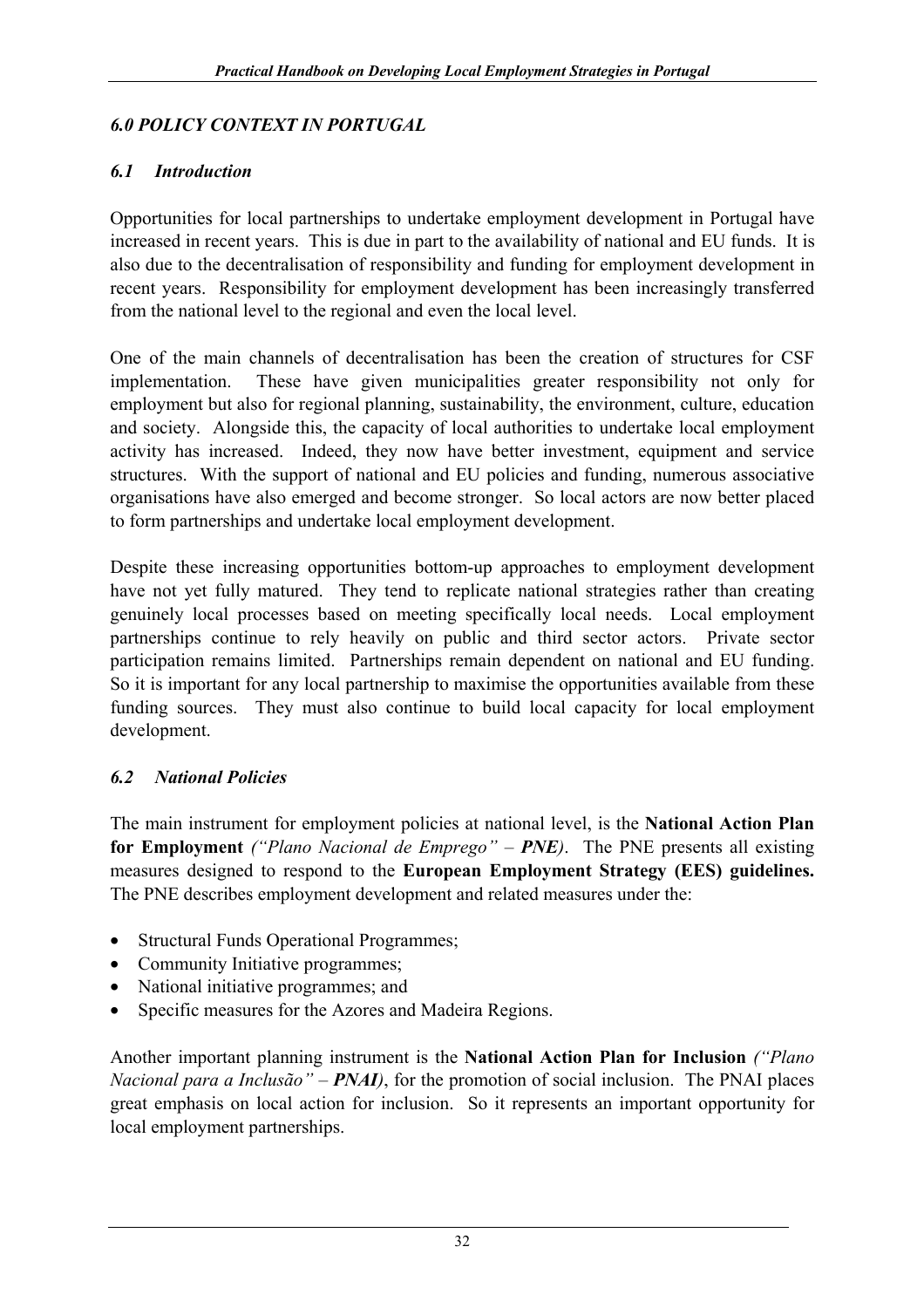The implementation of these instruments at national, regional, and local level gives rise to additional actions specifically adapted to local contexts and territorial sensitivities.

# *6.2.1 National Action Plan for Employment (PNE)*

The PNE recognises the importance of local employment development in Portugal. Guideline 2 (*fostering entrepreneurship and promoting job creation)* in particular, contains measures to promote action at the local level. Guideline 8 (*Making work pay through incentives to enhance work attractiveness*) includes measures to simplify and give flexibility to the process of setting up businesses. The PNE also acknowledges the need to simplify the legal and fiscal framework, to make it attractive for investment.

The National Network of Centres of Enterprise Formalities (CFEs) is one measure included in the PNE. It is an initiative that improves the flexibility of support to new business creation.

*National Network of Centres of Enterprise Formalities (CFEs)* 

The administrative obstacles and the time needed for setting up a business have been reduced through the National Network of Centres of Enterprise Formalities (CFEs). The Network is comprised of 7 centres.

In 2001, the centres registered a total of 107,223 inquiries and the average time needed to start up a company ranged between 23 days (Lisbon) and 33 days (Coimbra). In 2000, the National Network of Centres of Enterprises Formalities received the "Portuguese Public Services Quality Prize 1999" and was recognised as an example of good practice by the EU.

Local partnerships are also supported through URBCOM.

*URBCOM – System of Incentives for Commercial Town Planning* 

The URBCOM is the system of incentives of the POE (Economy Operational Programme of the Portuguese CSF 2000-2006), created in order to promote the modernisation of commerce and services, by promoting the development of towns.

Commercial town planning projects can be developed through partnerships formed by SMEs, commercial associations, municipalities and URBCOM's co-ordinating and monitoring units (UAC). Since 2001, URBCOM has been supporting small investments made by traders implemented in municipal markets.

The Portuguese Community Support Framework (CSF) also offers incentives for the creation of micro and small businesses, and for self-employment. Good examples of such initiatives include the following (see section 5.2 for contact details for further information on these programmes):

- System of Incentives for Small Enterprises (SIPIE);
- System of Incentives for the Modernisation of Enterprises (SIME); and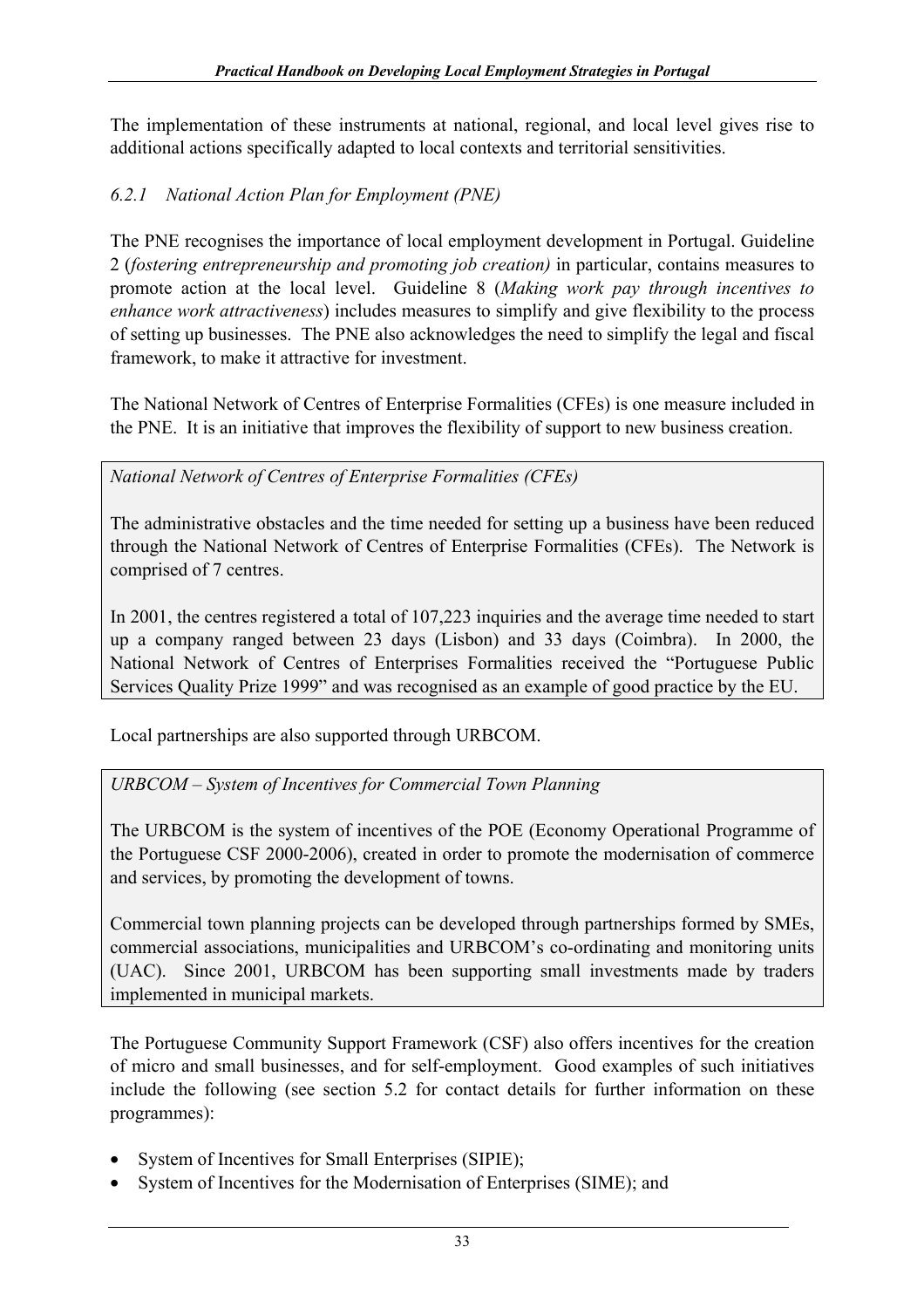• Programme to Stimulate Labour Demand (PEOE), promoted by the Employment and Vocational Training Institute (IEFP).

The PNE also strongly supports activities relevant to Guideline 4 of the EES (Investments in human capital, lifelong learning and the knowledge economy). These include:

- services in areas requiring high-skills and ICTs:
- family support services; and
- security, hygiene and health services.

Most importantly, the PNE encourages local and regional authorities to develop strategies for promoting employment. According to the PNE, such strategies should:

- promote local partnerships;
- be coherent with the endogenous development perspectives of each territory;
- reinforce competitiveness and the capacity of the social economy to generate jobs; and
- enhance the capacity of the Public Employment Services to identify local job opportunities and regulate the local labour market.

So the national level now recognises regional and local employment strategies. The next section considers these strategies in more detail.

## *6.3 Regional and Sub-Regional Polices*

## *6.3.1 Regional Action Plans for Employment*

There are **Regional Action Plans** *("Planos Regionais de Emprego PREs)* for four regions in Portugal. These regions face particular needs different from the rest of the country. Firstly, the Azores and Madeira have particular needs due to reasons of geography. Secondly, the Oporto Metropolitan Area and Alentejo regions have particular labour market difficulties. These last two regions therefore benefit from the **Oporto Metropolitan Region Regional Action Plan (PREAMP)** and the **Alentejo Regional Action Plan (PREA)**.

These PREs reflect the aims and objectives of the European Employment Strategy as well as the National Action Plan for Employment. They also adapt national policy instruments to the regional level. As such, they aim to increase the effectiveness of employment development activity.

The Programme for Local Employment Promotion in Alentejo (PIPPLEA) provides a useful example here.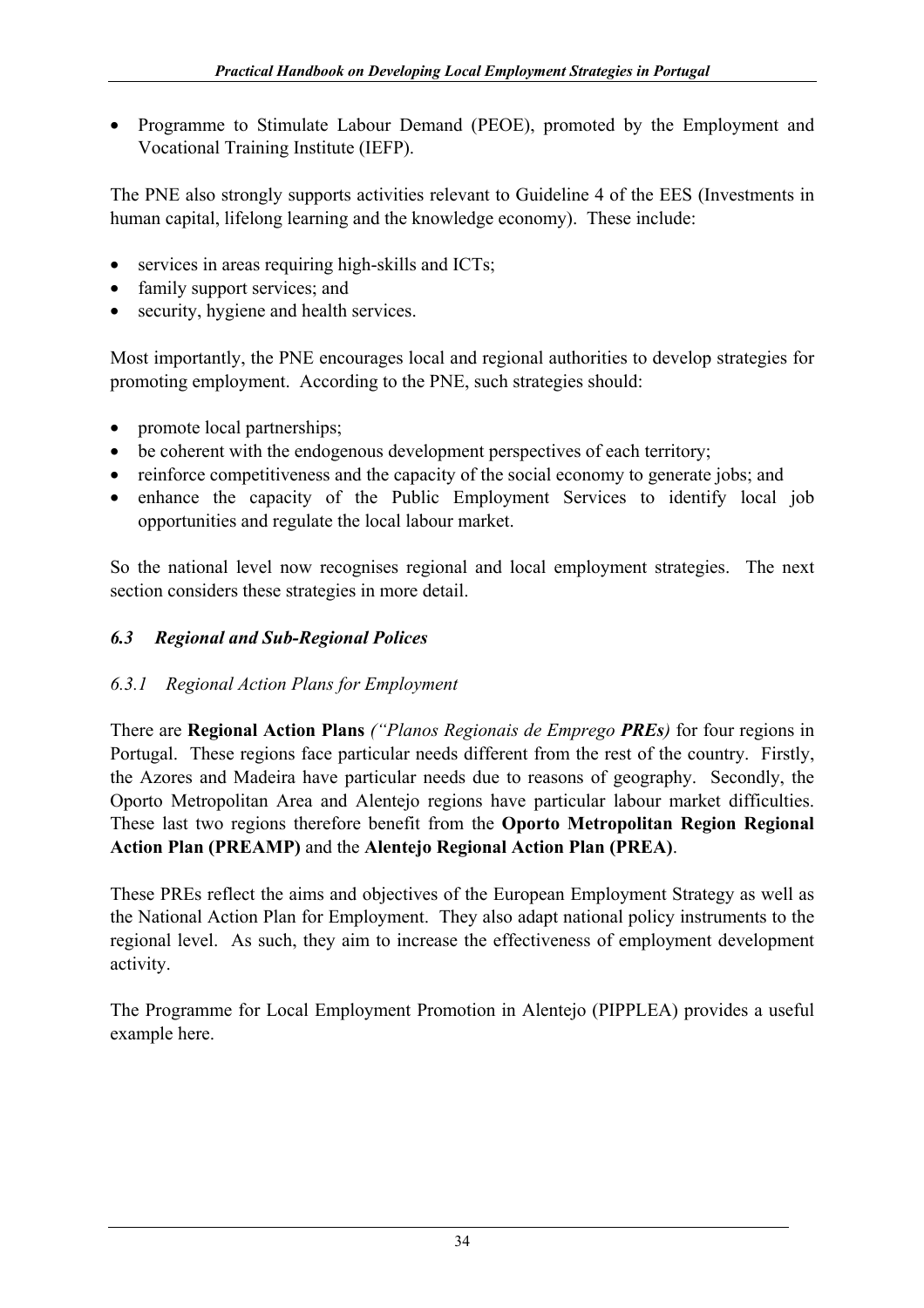*PIPPLEA - Programme for Local Employment Promotion in Alentejo* 

PIPPLEA formed an interesting local employment promotion experience. Initiated as a pilot project in 1998, PIPPLEA aimed to support local projects. These included a variety of actions that "through the celebration of programme contracts between IEFP and public and private agents, propose local intervention projects aimed at the regions that suffer acute problems of depopulation and unemployment".

The PIPPLEA was financed by national funds and lasted three years. It followed a bottom-up approach. Actions were implemented through partnerships. A variety of goals were pursued including job creation, training for certain target groups, meeting social needs and addressing cultural dynamics. Project promoters received support for a variety of interventions such as job creation or training for specific target groups.

The mid-term evaluation highlighted key strengths and weaknesses of the PIPPLEA:

## **Strengths**

- One of the priorities of the 23 Local Intervention Projects (LIPs) was the promotion of local services to support individuals and SMEs, considered innovative in Portugal.
- The implementation of Local Intervention Projects involved a large number of (different) local partners; in particular, it explored and developed the regional LEADER II's network.
- A significant impact was job creation at local level namely through the migration of professionals with tertiary education from urban to rural areas.

#### **Weaknesses**

- Many partners could have had a more active role in the implementation of projects.
- Only 10% of the funds were devoted to development through the exploitation of the area's endogenous potential.
- The Programme's results were not sufficiently disseminated (lack of visibility).

# *6.3.2 Regional Employment Networks*

The **Regional Employment Networks** *("Redes Regionais para o Emprego" – RREs)* are a national government initiative, launched in 1998. They are another method for increasing concerted actions in territories with a coherent social and economic identity. RREs are also a model for partnerships between public and private actors. Through partnership they aim to make the most of resources available to the region.

RREs bring together decentralised public administration services, municipalities, professional and business associations, development associations, solidarity institutions, schools, training centres and private companies. The Ministry for Social Security and Work (MSST) oversees the RREs in co-operation with the Ministries of Finance, Education and Economy.

Regional Employment Networks now cover the whole of the Portuguese mainland. So any local employment partnership should take the actions of the RRE into account and seek to cooperate with them.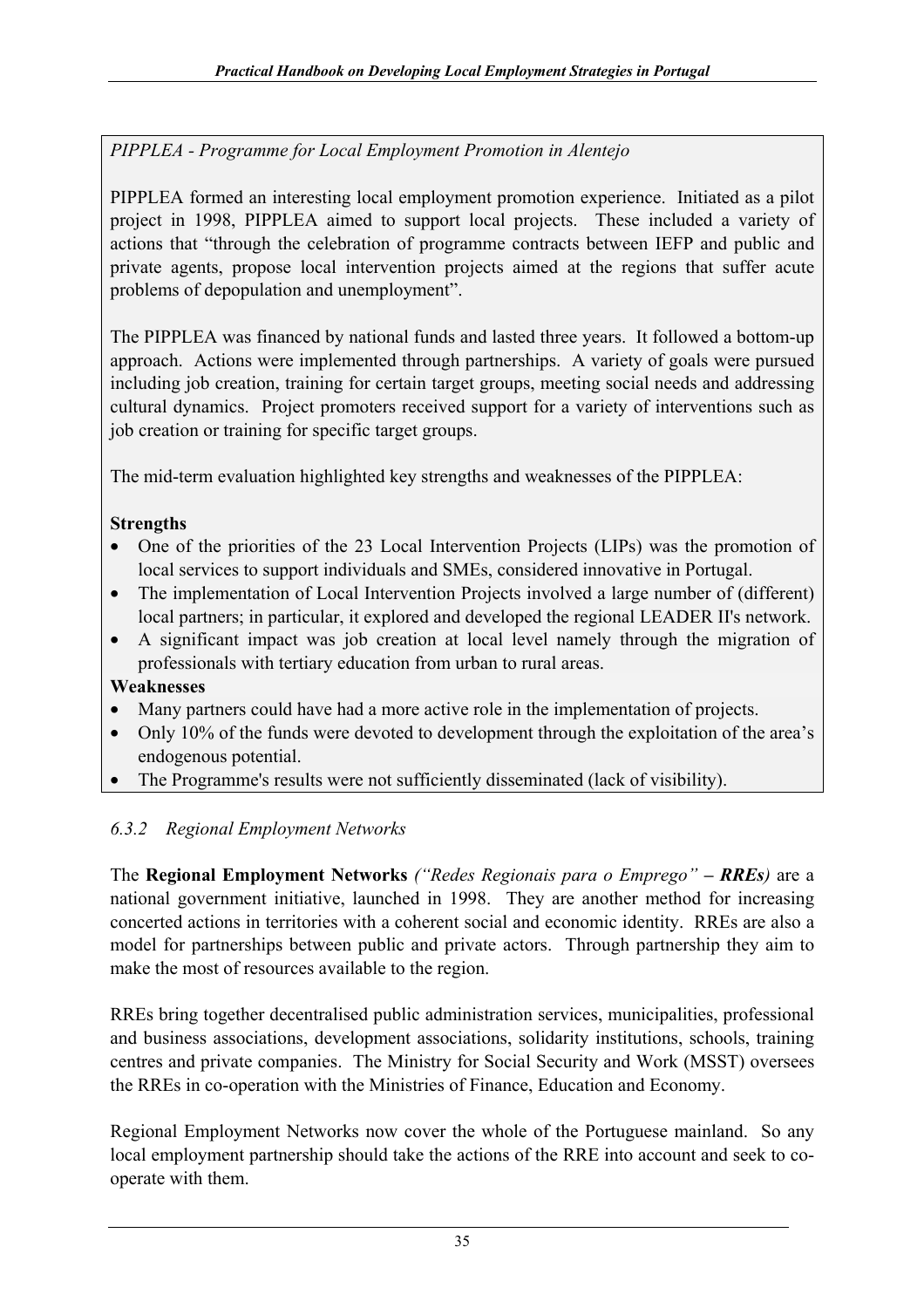# *6.4 Social Development Network*

The **Social Development Network** *(Rede de Desenvolvimento Social – RDS)* creates social and professional insertion opportunities for persons facing precarious living conditions. It does this by acknowledging and promoting the work of local social solidarity networks. The Network features in the National Action Plan for Inclusion.

# *6.4.1 The Regional Operational Programmes*

Regional policy is mainly supported by the CSF Regional Operational Programmes. These programmes include local level decentralised employment policies. Furthermore, some Regional Operational Programmes also define territorial development policies, although not specifically focused on local job creation. The North Operational Programme and the Alentejo Operational Programme are relevant examples here.

#### *6.4.2 Decentralised Regional and Local Policies in the Autonomous Regions of the Azores and Madeira*

The **Madeira Operational Programme (POPRAM)** and the **Azores Operational Programme (PRODESA)** are the main instruments within the development strategy of the two Portuguese Autonomous Regions. These programmes integrate a coherent and linked set of measures that are supported by the Structural Funds (ERDF, ESF, EAGGF and FIFG). In particular, PRODESA and POPRAM include a number of support subsystems concerned with local employment development.

These two Portuguese Autonomous Regions are archipelagos and thus form distinct territories to target. Municipalities often assume an important role in implementing the Operational Programmes in these Autonomous Regions. They are assisted by other dynamic stakeholders operating within or close to the municipal administration.

# *6.4.3 Territorial Employment Pacts*

**The Territorial Employment Pacts (TEPs)** *("Pactos Territoriais para o Emprego")* are based on a territorial approach. They are partnerships for employment development at the sub-regional or local level. Three TEPs received EU funding, those of Northern Alentejo, Vale do Sousa and Marinha Grande. These three pilots had different characteristics in terms of the socio-economic context and in terms of the nature of the projects supported.

• **Vale do Sousa TEP** (Northern Portugal) was focused on "Employment Qualification and Sustainability". This TEP addressed employment problems resulting from poor social infrastructure, inadequate schooling, high dropout rates from secondary education, a weak service sector and over-dependence on low skill, low value-added industries such as footwear, clothing and wood furniture.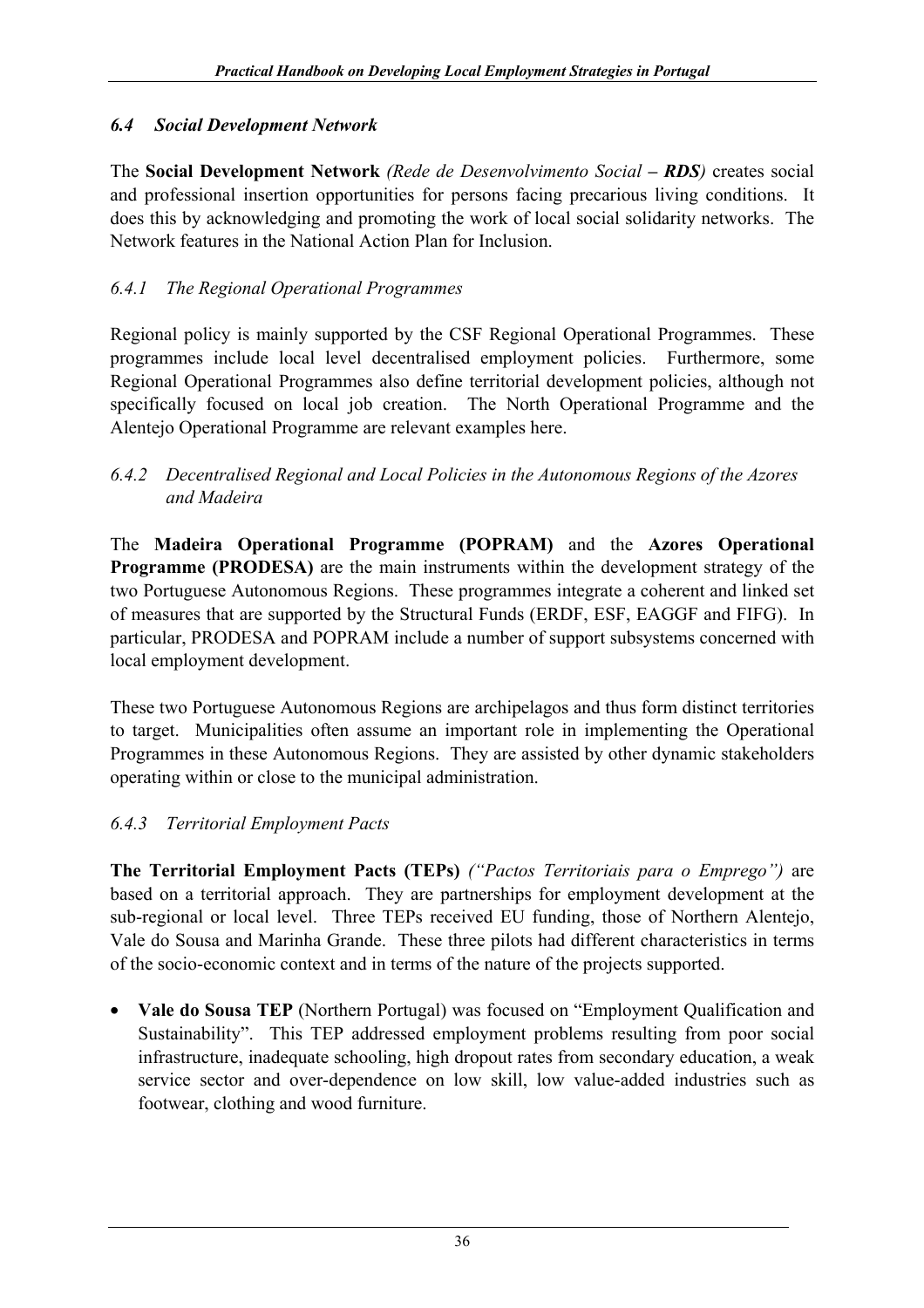- The **Marinha Grande TEP** (MG-TEP) aimed to create new opportunities in high technology companies. This was in order to reduce the municipality's over-dependence on glass and plastic industries and diversify the local economy.
- The **Northern Alentejo TEP** covered several municipalities in the less developed region of Alentejo. This region has an ageing population and a high unemployment rate. It focused on the promotion of handicraft activities and local tourism. It thus aimed to take advantage of the region's potential for endogenous growth.

All three TEPs brought together diverse actors including public and private entities, associations and NGOs. Vale do Sousa was probably the most successful TEP in this respect. Even in the MG-TEP (a TEP with a more restricted intervention area) an important number of local actors joined efforts to work together. However, it was difficult to involve private companies as well as financial institutions in the TEP partnerships, which created difficulties in securing development financing for the projects.

*Marinha Grande TEP* 

The MG-TEP was particularly innovative through its key projects and the strong synergies between them. These included:

- Training Centre for the Glass and Crystal Industry;
- Support Centre for Enterprise Creation (CACE); and
- Training School and the Development Agency, connected to a risk-capital company.

Another important innovation was a new certification process for handicraft goods.

http://europa.eu.int/comm/regional\_policy/innovation/innovating/pacts/en/list/pt\_marinha.html

Overall, the key achievements of the Portuguese TEPs have been their success in creating local partnerships and developing coherent action plans. Their experience of partnership working provides an important example that other regions and localities can follow. They have also demonstrated how a partnership can develop a coherent strategy and action plan, based on a thorough analysis of the opportunities and problems in the region or locality.

The Portuguese TEPs also demonstrate some key success factors for local employment partnerships.

- Identify long-term funding sources. The TEPs' period of operation coincided with the last two years of the Community Support Framework 1994-1999, creating some uncertainty in funding.
- Develop the financial capacity of key partners. This is necessary to receive funding and distribute it to the partnership and its projects.
- Create good dialogue with the relevant government ministries. The TEPs had to develop working relationships with the Ministry of Equipment, Planning and Territory Administration and the Ministry for Labour and Solidarity.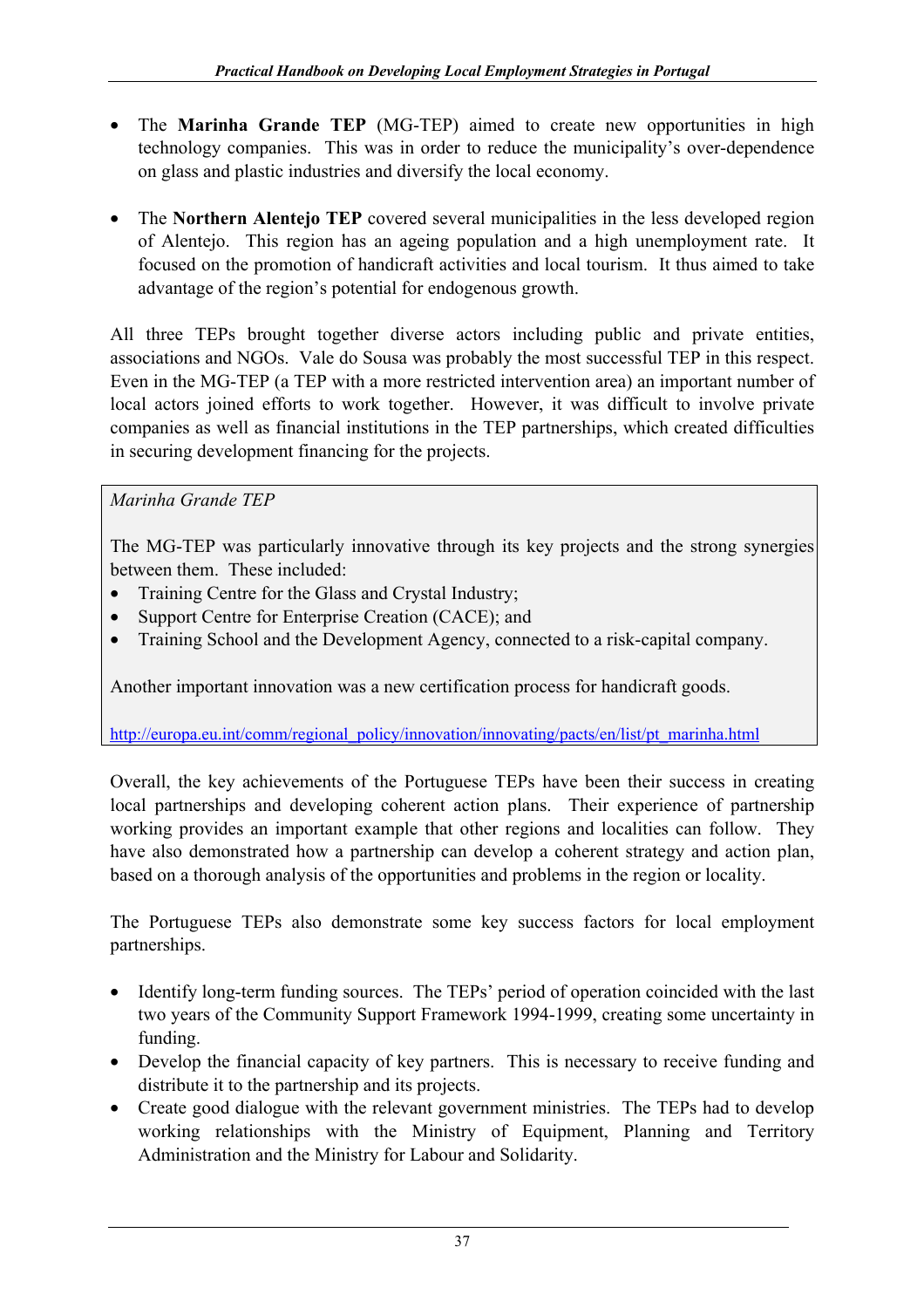• Be prepared for a steep learning curve. There was no previous tradition in Portugal in partnership working. So the TEPs had to devote time and resources to the learning process.

The Vale do Sousa TEP and MG-TEP continue some activity, although less than during the period of EU funding. However, the TEPs share many common characteristics with the Regional Employment Networks (RREs), including a broad-based partnership, an integrated strategy and an emphasis on the local dimension. RREs are a national initiative operating on the Portuguese Mainland. They have built on the achievements of the TEPs and so can be an important source of information and good practice for other local actors.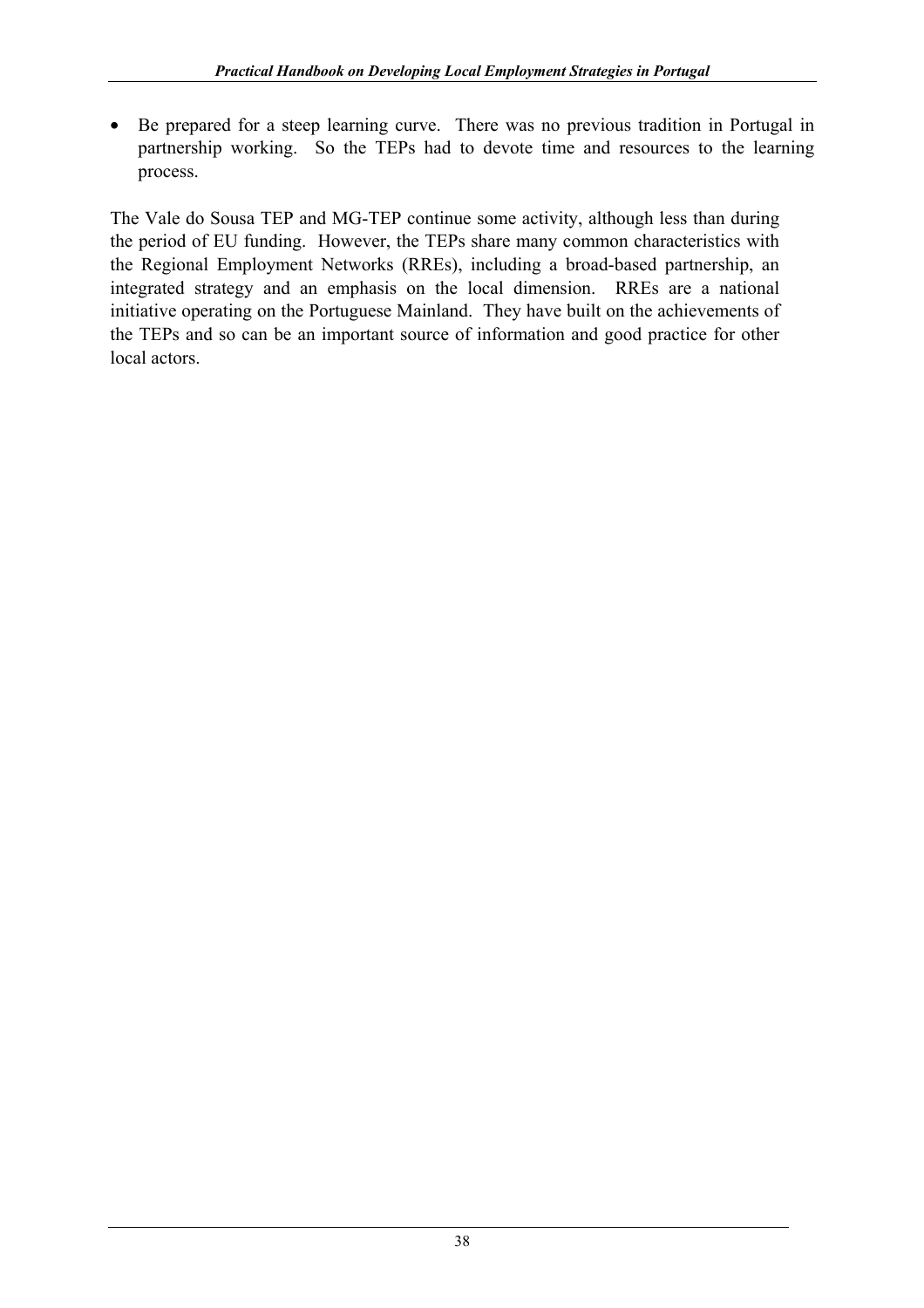#### *7.0 ESTABLISHING AND RUNNING A PARTNERSHIP IN PORTUGAL*

#### *7.1 Targeting a territory*

A local partnership must define its territory according to its objectives and the problems that it wishes to address. But experience in Portugal suggests that the sub-regional level is usually the most appropriate level for a local employment strategy.

For example, RREs have been based at sub-regional level, within each mainland region. Each RRE encompasses several neighbouring municipalities that share a common socio-economic identity. The formation of RREs has taken into account the consensual recognition of employment and qualification problems, the wealth of institutional fabric and the ability to undertake regional and local development.

Similarly, Norte Alentejo TEP covered some 16 municipalities within the Alentejo Region, covering a population of 138 000.

In contrast, the PIPPLEA programme was not based on specific administrative boundaries. Instead, the partnership defined the target territory on a project-by-project basis, but within the programme's general framework. So target territories varied widely. Some projects targeted a single parish or group of parishes. Others targeted a municipality or a group of municipalities.

#### *7.2 Finding space for a partnership*

As noted above, decentralisation of employment development in Portugal is still relatively recent. Local employment partnerships are not yet mature. They still face legal, technical and financial constraints. So in the short term, they will continue to rely on and reflect national policies and programmes.

However, national and EU policy in recent years has been supportive of local employment partnerships. EU funds in particular have generated new opportunities. Some partnerships have been able to produce useful results and impacts. Administrative weaknesses may be less problematic in the future as a result of continued decentralisation.

So it is strongly recommended that potential promoters of local employment initiatives base themselves on pre-existing frameworks, programmes and partnerships. Building an entirely informal or autonomous partnership remains potentially difficult and risky. But where possible, local employment partnerships should continue to build capacity in order to benefit from future opportunities resulting from decentralisation.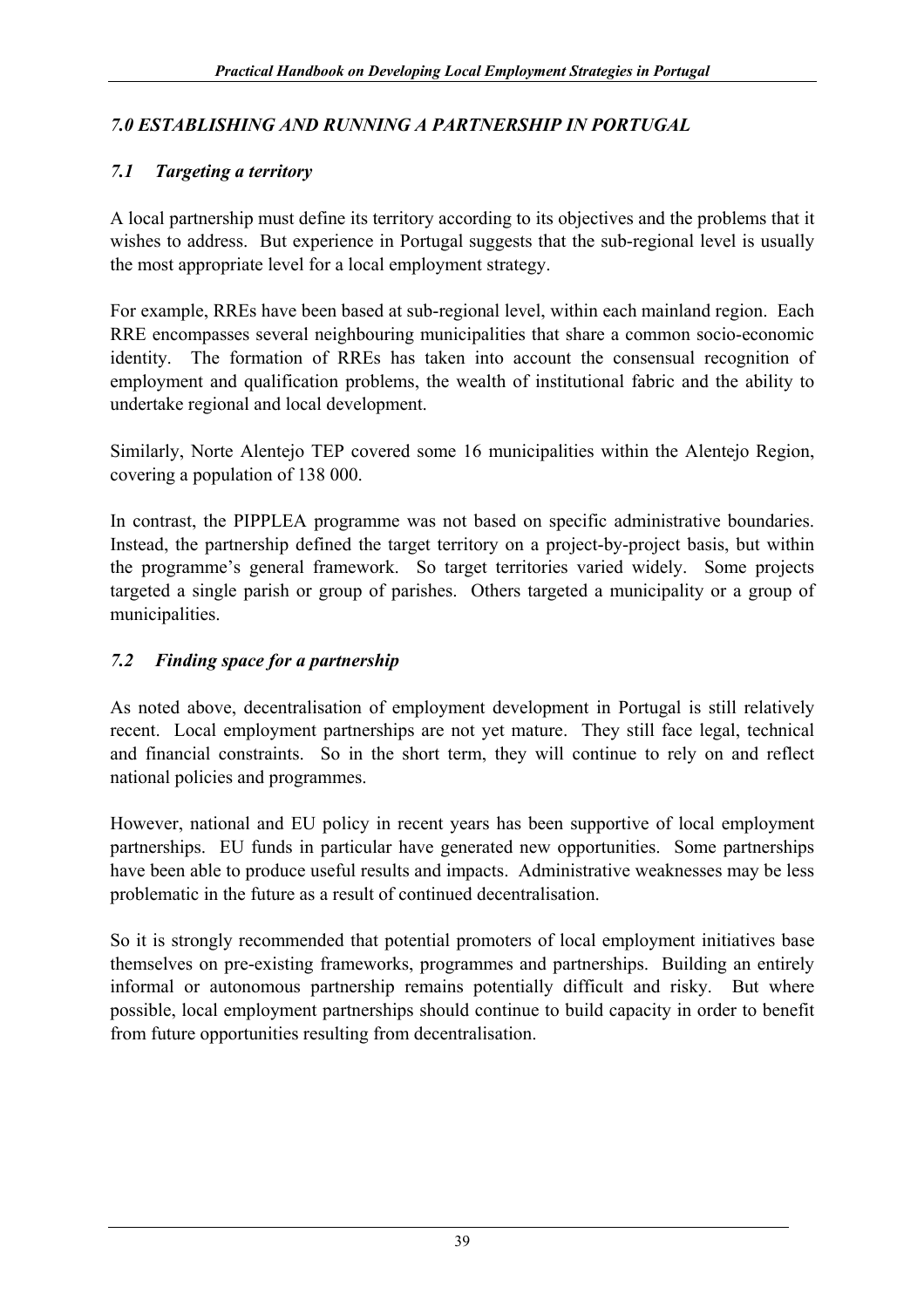# *7.3 Partners*

Decentralisation is involving a wider variety of actors in local employment development. These local actors are the bases upon which different types of partnerships can be built. They include:

- municipalities and associations of municipalities:
- regional or local development associations:
- social partners; and
- third system organisations.

The public administration is represented at the local level through a network of local units. This is true primarily for the Public Employment Service (IEFP) whose Local Employment Agencies are distributed throughout the Portuguese Mainland. The Public Employment Service in the Autonomous Regions is also organised through local agencies, which in turn report to each regional government.

Experience in Portugal shows two types of actors that are particularly important to any local employment partnership:

- Institutional actors connected to political decision centres, such as CCDRs, the IEFP, municipalities, parishes and some decentralised central government services pertaining to Ministries.
- Third system organisations such as NGOs or Private Institutions for Social Solidarity (IPSSs). Within this group, a distinction can be made between institutions whose work is essentially based on voluntary work and professional institutions. Those based on voluntary work often face financial, technical, and human resource constraints. Professional institutions have the technical capacity and experience to receive EU and national funding. However, some professional institutions may suffer from precarious internal structures and low financial sustainability.

Although private sector companies are present in the majority of local development programmes and projects, their participation is not sufficiently active or autonomous. As a consequence, local development processes continue to depend on public funding.

*The biggest challenge for local employment partnerships in Portugal is to involve local businesses and entrepreneurs in their activity.* 

Experience from Portugal, such as the TEPs and RREs, suggests that it remains difficult to involve private companies in local employment partnerships. Consequently, any partnership still needs to look to regionally decentralised public administration services and NGOs, to take the lead. Notwithstanding who takes the lead, partnerships should try to find ways to involve the private sector as much as possible.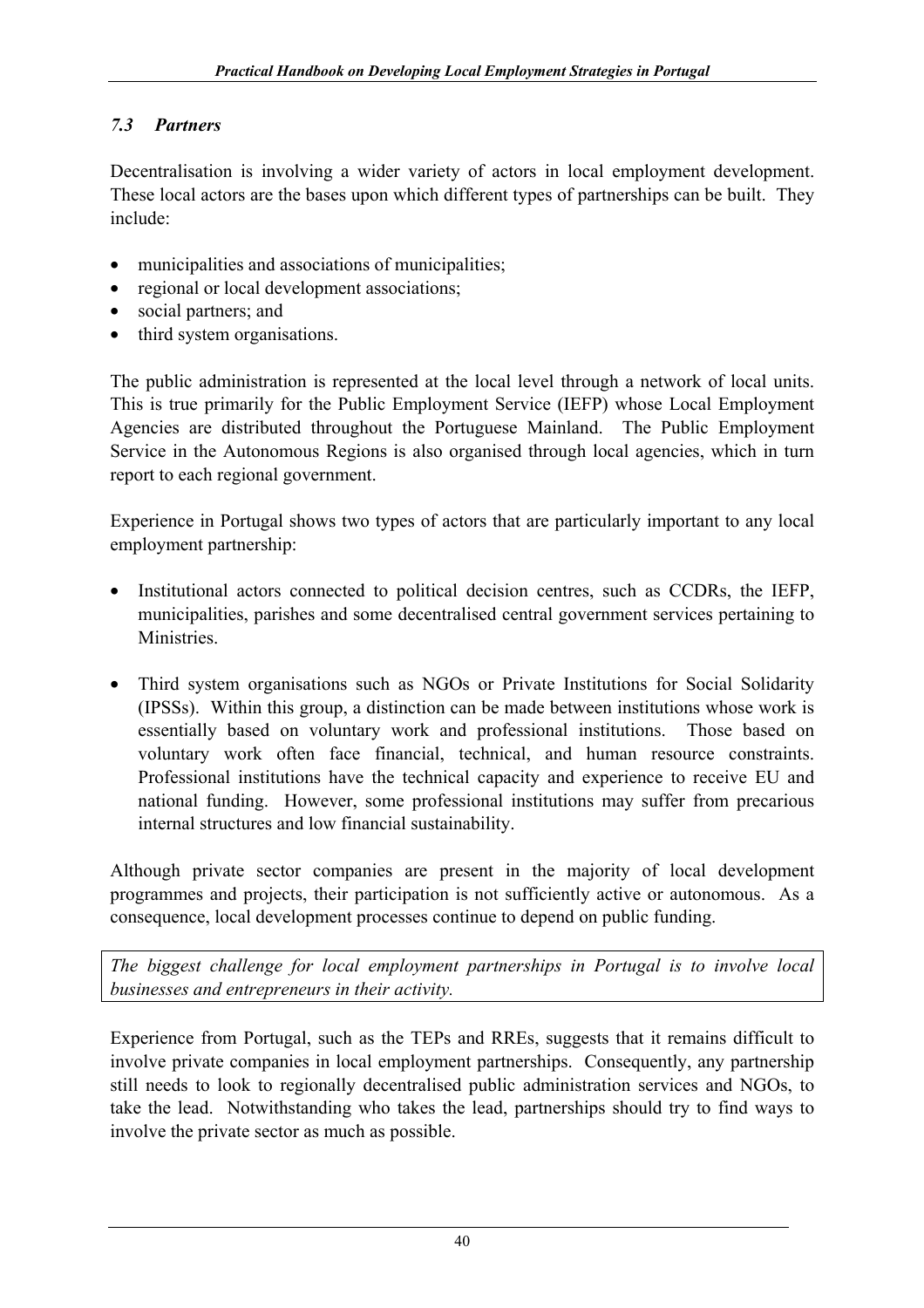## *RRE partnerships*

The composition of RRE partnerships was dictated by the RRE legal framework. This required Public Administration Institutions and Services (at the central, regional or local level) and Institutions of Associative Character to participate in RREs. These included:

- municipalities and associations of municipalities:
- trade unions and entrepreneurial associations:
- local development associations and schools;
- public interest institutions; and
- company managers from the regional economic fabric etc.

Although the membership of RREs varies widely, in all RREs a strong component of State Institutions, Municipalities and IPSSs is present, in contrast with a weak representation of companies.

# *Norte Alentejo Territorial Employment Pact*

Norte Alentejo TEP achieved a good balance between public institutions and non-profit associations, both local and regional. Ideally, financial institutions, and venture capital companies would also have been partners. Such partners could have enriched the TEP with human and technical capacity and would have increased its chances of financial sustainability. But it proved difficult to involve such actors. However, the TEP did make important progress by involving private associations. These were able to strengthen the partnership by contributing a private sector 'viewpoint'. They included:

- Associação de Artesãos no Norte Alentejano
- Associação de Agricultores do Distrito de Portalegre
- Associação para o Desenvolvimento em Espaço Rural do Norte Alentejano
- Agrupamento de Produtores Agrícolas e Florestais do Norte Alentejano
- Núcleo Empresarial da Região de Portalegre Associação Empresarial

# *7.4 Management*

Experience from Portugal suggests that the effectiveness of a partnership is primarily dependent on regional and local conditions, such as the effective participation of all partners. But the design of management and monitoring structures remains important.

The RRE and TEP partnerships demonstrate one possible approach to management. Both types of partnership included a co-ordination body supported by a technical unit and a regional or local forum. Future local employment initiatives may choose to adopt this kind of coherent structure.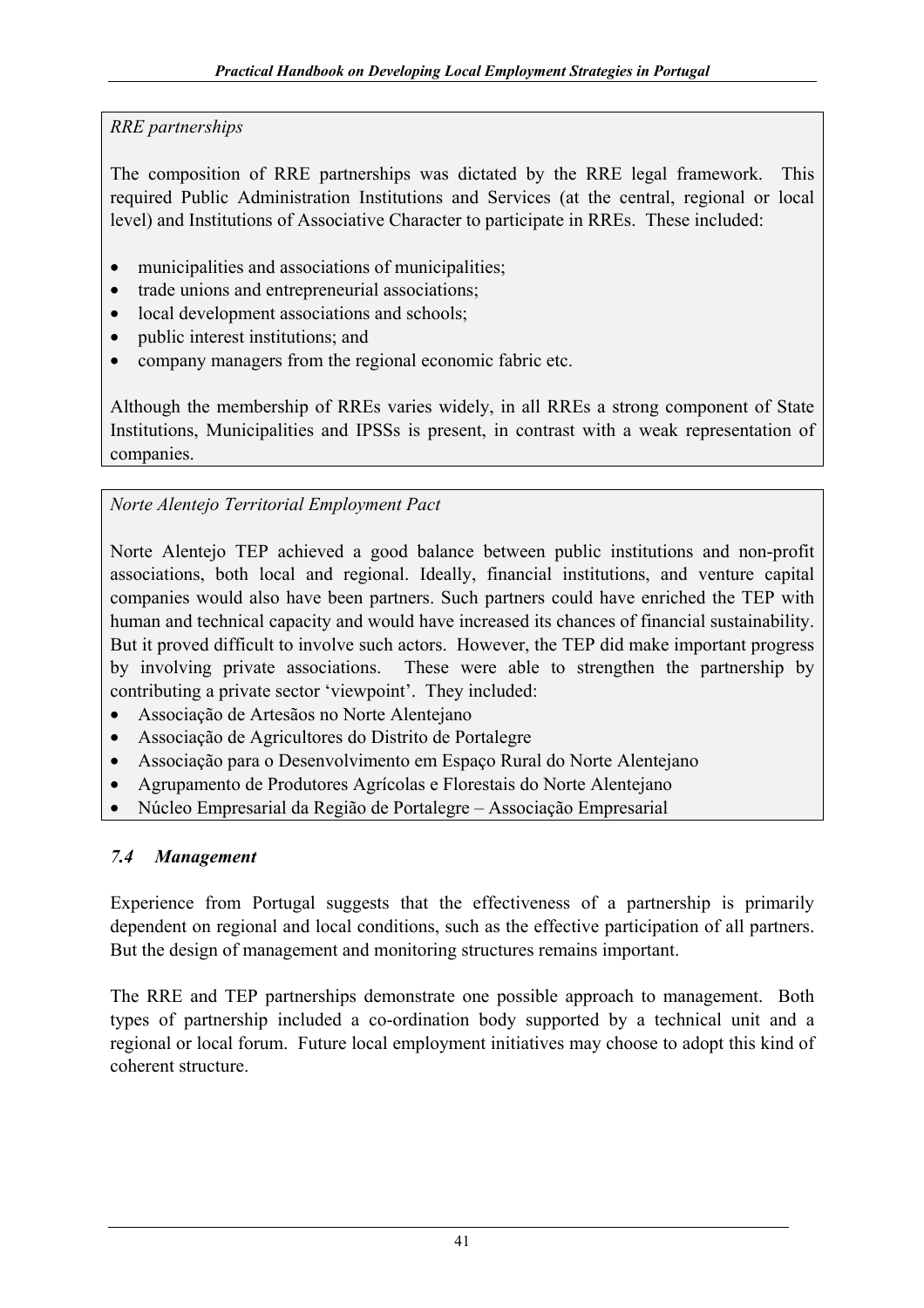*Regional Employment Networks (RREs)* 

The management of each RRE consists of three key elements.

- **Regional Forum for Employment**, which assures strategic concerted action throughout the network. It includes all interested parties that sign the co-operation protocol.
- **Co-ordination Nucleus** responsible for network building and development and composed of the IEFP's Regional Representative (i.e. the director of a Regional Directorate of the IEFP, who is also the president of the Co-ordination Nucleus), the directors of the IEFP local offices, and representatives from the Municipality and the regional CCDR.
- **Technical Support Unit**, the executive unit of the network that plans projects, organises actions and mobilises resources.

# *Norte Alentejo TEP*

The **overall co-ordination** of the NA-TEP was assumed by CCDR Alentejo with the support of the IEFP Alentejo Regional Directorate.

The NA-TEP had the following structure:

- The **Forum,** which involved all partners. This included those with an active role, such as project promoters or those with merely a passive role such as the consultants.
- The **Executive Commission**, that is, all the project promoters, and
- The **Technical Co-ordination Nucleus** which involved two CCDR representatives and one IEFP representative. Their functions included:
- 1. diagnosis of the regional situation;
- 2. defining objectives and goals to be achieved;
- 3. selecting, contacting and informing key actors;
- 4. co-ordinating and supervising implementation;
- 5. administrative and logistic support; and
- 6. organising partnership meetings.

# *7.5 Support from other levels of government*

Support from both regional public administration services and central public administration services, together with the co-operation of the Public Employment Service has proved very valuable in past initiatives.

RREs and TEPs have shown a particular dynamic as they gave rise to a set of localised initiatives related to local public services. These include the Public Employment Service (the IEFP), which itself implements a number of employment and vocational training measures at local level.

However, the links being established in the context of localised interventions may also demand close co-operation with other public administration services located in the intervention territory, apart from the Public Employment Service. In fact, municipalities and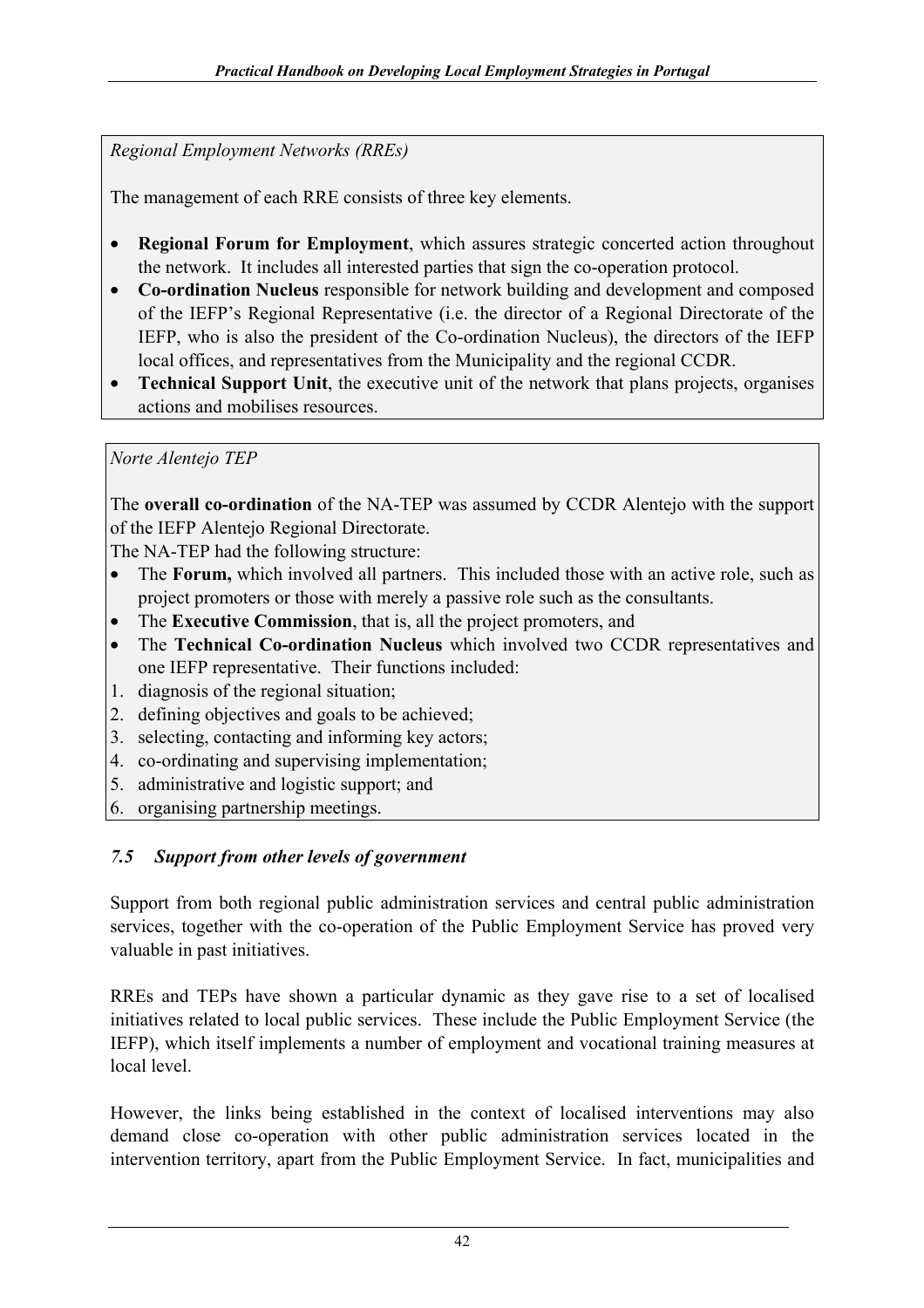parishes have been playing an increasingly relevant role in the definition and implementation of local development strategies.

The Norte Alentejo TEP offers useful experience in creating links with different levels of government.

#### *Norte Alentejo TEP*

The TEP developed effective links with the decentralised regional public administration services. These included:

- DRA-IEFP;
- Alentejo Directorate-Regional for Education; and
- Alentejo Directorate-Regional for Agriculture and Rural Development.

The TEP's links with Central Public Administration Services were also crucial. These services included in particular the Directorate-General for Regional Development (DGDR) and the Directorate-General for Employment and Vocational Training (DGEFP). The DGEFP was also the service that co-ordinated the launch of the programme.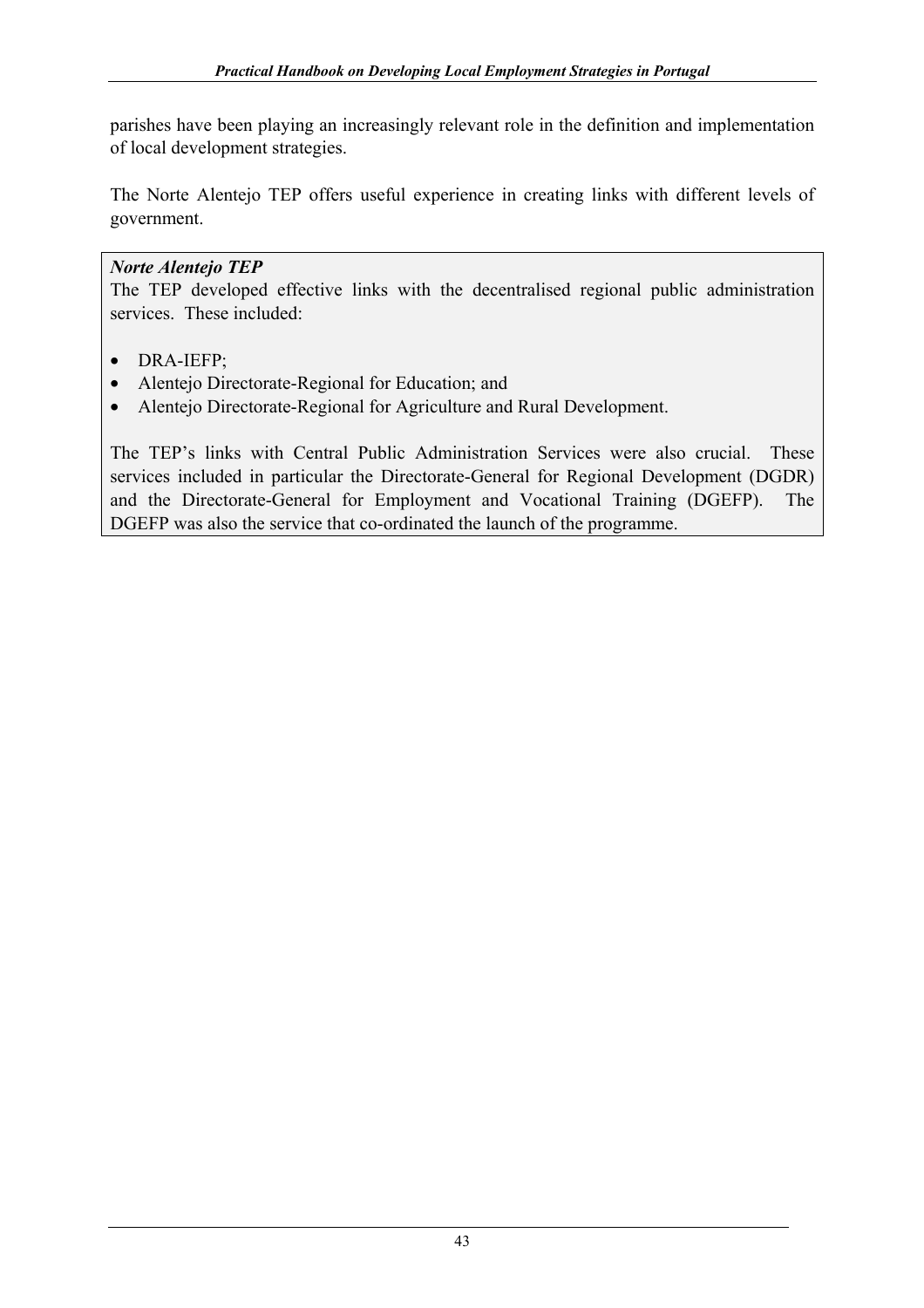#### *8.0 IMPLEMENTING THE STRATEGY*

#### *8.1 Assessing the needs of the territory*

When assessing the needs of a territory, the following institutions can provide important information about the programmes and regulations in each Portuguese Mainland region.

- CCDR (previously known as CCR)
- IEFP Regional Delegations
- Institute for the Management of the Community Funds (IFC) Madeira
- Regional Directorate for Studies and Planning (DREPA) The Azores

These institutions possess the data or the necessary contacts to support the analysis and diagnosis of:

- general labour market conditions;
- territorial and social needs;
- investment opportunities; and
- professional training on offer.

On a smaller scale, the following are also good contacts for information gathering:

- regions and municipalities,
- the local agency of the Public Employment Service,
- local development associations or even social or humanitarian institutions

#### *ANIMAR*

ANIMAR is a federation of local and regional development associations throughout Portugal. ANIMAR offers the most adequate contacts in each region either for constituting future partnerships or for gathering support to launch local initiatives.

#### *8.2 Implementing the strategy*

Programmes such as Regional Employment Networks (RREs) and Territorial Employment Pacts (TEPs) have been particularly effective in promoting new local employment partnerships and enlarging existing ones. Their experience provides important lessons about the implementation of local employment strategies in Portugal.

#### *Regional Employment Networks (RREs)*

RREs demonstrate that local partnerships in Portugal can offer benefits through:

- sharing experience;
- improvements in projects co-ordination;
- better exploitation of scarce resources;
- knowledge accumulation and reflection;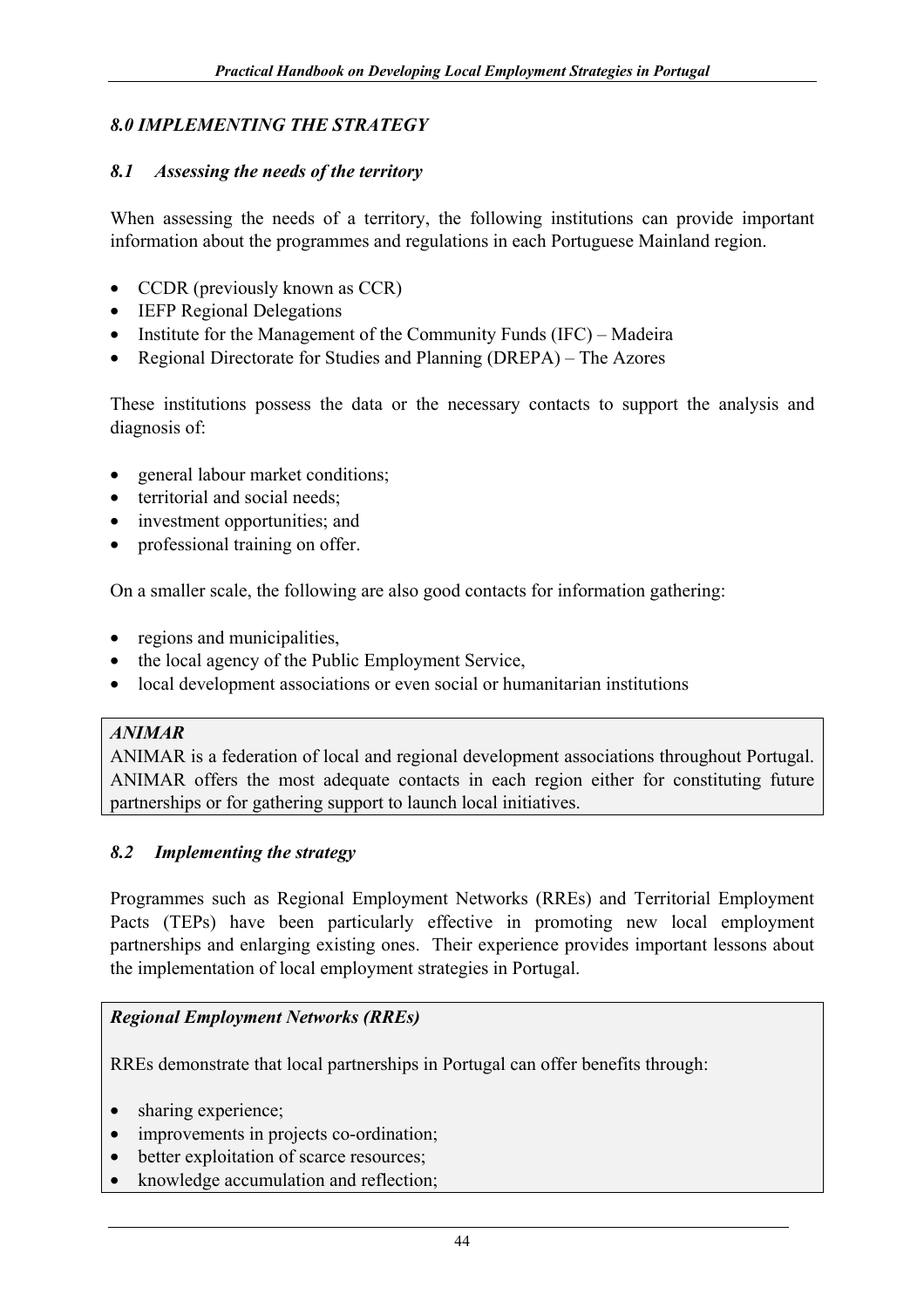• promoting local development;

But the RREs also demonstrate that a local partnership in Portugal will face these challenges:

- generating effective team working;
- coping with bureaucracy and red tape;
- mobilising a large numbers of partners, yet keeping the partnership manageable;
- ensuring co-ordination and articulation;
- developing genuine consensus;
- making information available to partners; and
- guaranteeing financial support.

#### *Norte Alentejo Territorial Employment Pact*

The Norte Alentejo TEP covered a significant part of Alentejo, the least developed region in Portugal. The TEP was developed between 1997 and 2001, based on two priority axes:

- Axis 1 *Tourism and Craftsmanship*; and
- Axis 2 *Population Attraction and Entrepreneurial Development*.

The rationale and objectives of the TEPs relating to support for local partnerships have continued beyond the period of EU funding, through their integration into other policy instruments. This was particularly through the Alentejo Operational Programme 2000-2006 and through the Integrated Action in North Alentejo (Axis 2 of the OP).

#### *8.3 Monitoring and evaluation*

There have been many evaluations of recent programmes in Portugal including the RREs, TEPs and other European interventions such as EQUAL, LEADER+ and INTERREG. These evaluations have considered quantifiable effects. But they have also considered other effects that are not quantifiable but nonetheless important. Evaluations of local employment initiatives supported by the EU Structural Funds highlight the importance of considering these effects.

## *EU Structural Funds in Portugal*

Evaluations of Structural Funds programmes in Portugal have highlighted the achievements of local initiatives in:

- reinforcing and mobilising local development associations and other project promoters;
- strengthening the capacity of these actors;
- developing projects focussed on a specific locality;
- strengthening partnership culture within local project development;
- understanding partnership culture as the way by which civil society is mobilised for local employment development;
- bringing public services closer to local people through projects and support networks (particularly outside the main urban centres);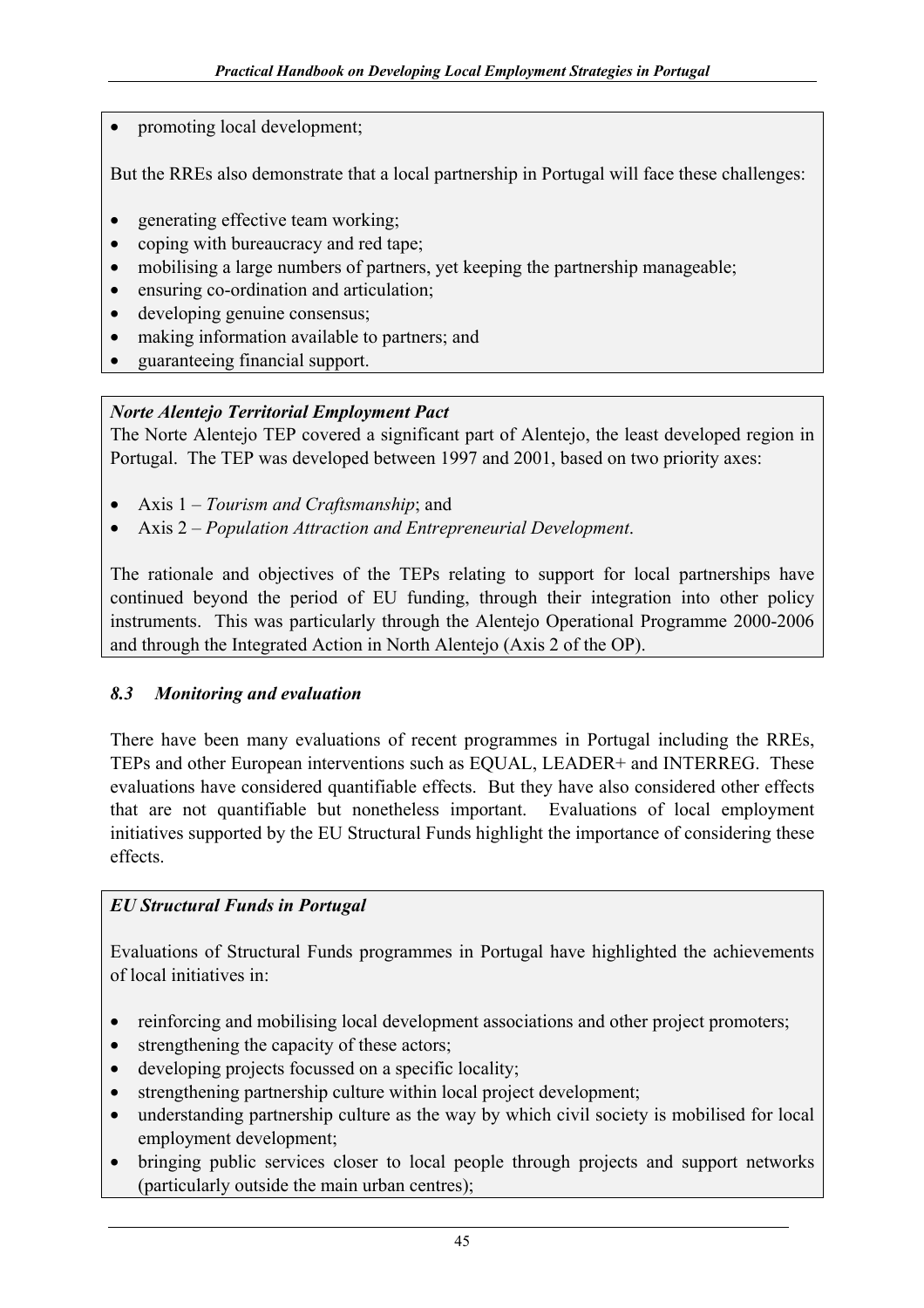- identification of needs and gaps in intervention through a bottom-up approach;
- creating innovative local activity that can be replicated in different contexts by different agents, contributing to good practice formation, testing and dissemination;
- creating local networks that address social exclusion.

#### *8.4 Networks and dissemination*

The Norte Alentjo TEP and the PIPPLEA programme offer useful experience in disseminating the results of their activity.

#### *Norte Alentejo TEP*

Norte Alentejo disseminated its experience through:

- a regular Information Bulletin;
- a website;
- a promotional video;
- seminars and conferences;
- promotional brochures;
- thematic fairs;
- press campaigns; and
- promotional materials such as pens, notebooks, etc.

## *PIPPLEA*

All promoters within the PIPPLEA programme undertook intensive dissemination of their projects. Methods of dissemination included:

- published materials and brochures;
- public presentations;
- press releases; and
- promotional brochures.

Overall, experience from Portugal suggests that published materials and public presentations are the most effective means of disseminating information about projects. They are also effective at getting closer to target populations. 'Information offices' are another effective method of dissemination that has been tested in Portugal. For example, the SinPME – Micro and Small Enterprises Information Offices is a special service provided by IAPMEI (SME and Investment Supporting Institute) in order to facilitate SME access to key information (incentives and programmes, legislation, key contacts, etc.). The information offices are supported by a network of regional offices, promoted by IAPMEI or by other entities with an agreement (protocol) with IAPMEI. The SinPME also have a special telephone help-line offering support to SMEs.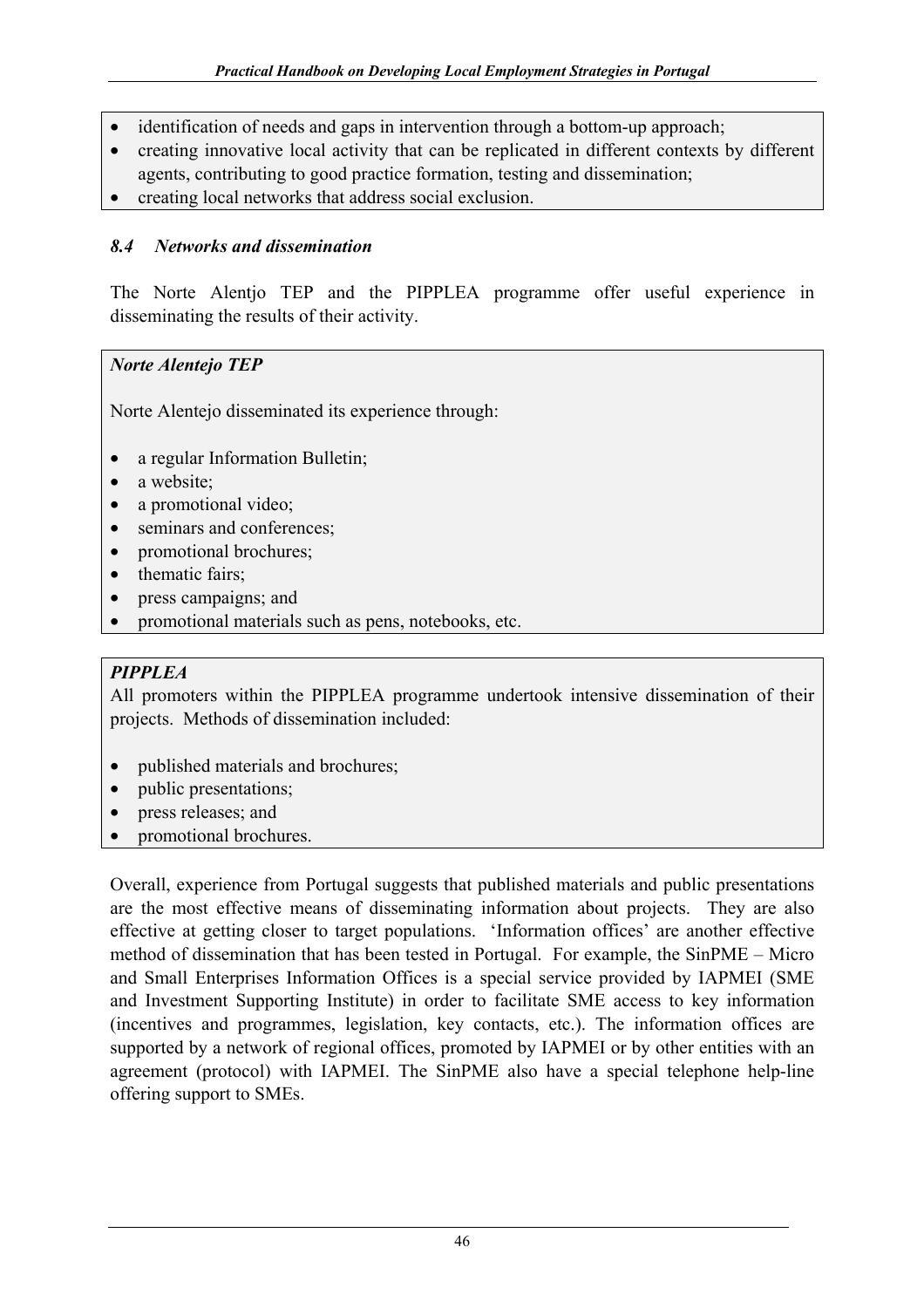# *9.0 ACCESSING FUNDING*

# *9.1 Sources of funding*

The PNE is the most useful source of information about possible sources of funding. It describes the various policies and programmes operating in Portugal. The table below outlines some of the most relevant instruments for local employment development. The PNEs for Portugal are available from the Europa website:

http://europa.eu.int/comm/employment\_social/employment\_strategy/

| <b>PNE's Guideline</b>         | <b>Instruments</b>                                                  |
|--------------------------------|---------------------------------------------------------------------|
| 8 Reducing significantly       | Centres of Enterprises Formalities (CFEs - national<br>$\bullet$    |
| the overhead costs and         | network with 7 centres already in operation)                        |
| administrative burdens         | <b>Investment Cabinets</b><br>$\bullet$                             |
| for businesses                 | Micro & Small Enterprise Information Office (SinPME)<br>$\bullet$   |
|                                | Centres for the Support of Businesses Creation (CACEs)<br>$\bullet$ |
| 9<br>the<br>To<br>encourage    | Companies "Nest"<br>$\bullet$                                       |
| taking<br>of<br>$\mu$          | System of Incentives to Small Enterprises (SIPIE)                   |
| entrepreneurial                | System of Incentives for the Modernisation<br>of                    |
| activities                     | Enterprises (SIME)                                                  |
|                                | Programme to Stimulate the Labour Demand (PEOE)                     |
|                                | System of Incentives to Strategic Tourism Products<br>$\bullet$     |
| employment<br>10<br>New        | (SIVETUR)                                                           |
| opportunities<br><sub>on</sub> | System of Incentives to Projects of Commercial Town<br>$\bullet$    |
| knowledge-base society         | Planning (URBCOM)                                                   |
| and services                   | Support of Integrated Regional Tourism Projects of<br>$\bullet$     |
|                                | <b>Structuring Character (PITER)</b>                                |
|                                | Regional Actions Plans for Employment (PREs)<br>$\bullet$           |
|                                | <b>Regional Employment Networks (RREs)</b>                          |
| 11 Regional and local          | Social Employment Market (MSE)                                      |
| action for employment          | Co-operative<br>Development<br>Programme                            |
|                                | (PRODESCOOP)                                                        |
|                                | Support to investment in local initiatives aiming at the            |
|                                | direct creation of jobs                                             |
| 12<br>Tax                      | Tax incentives given to companies that promote<br>$\bullet$         |
| reforms<br>for                 | opportunities for disabled people to work from home                 |
| employment<br>and              | Tax incentives given to micro-businesses and companies              |
| training                       | Tax profit exemption to micro-businesses and companies              |

**PNE instruments for direct or indirect support to local development**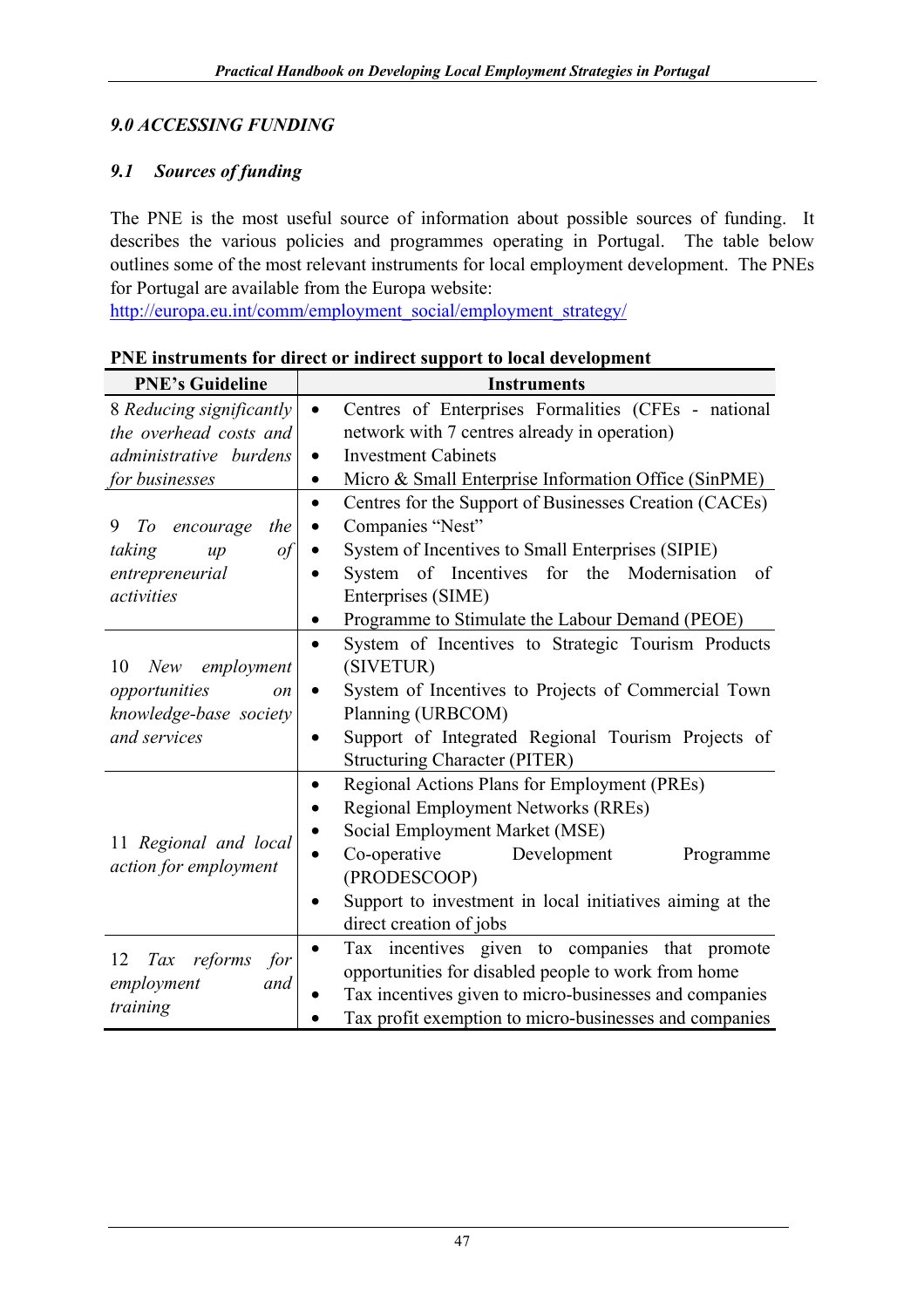Some of these instruments, such as the Programme to Stimulate Employment (PEOE) are contained within the Regional Operational Programmes. The ILE Programme (Local Employment Initiatives) is an exemplar measure that falls under the PEOE.

## *The ILE Programme – Local Employment Initiatives*

The ILE Programme originated in an OECD initiative in 1986. EU policy on local development and job creation has also influenced its design. Its main objectives are the promotion and strengthening of job creation projects as well as encouraging synergy and dynamism in local development.

The ILE Programme has undergone several changes since its creation and is now integrated within the Programme to Stimulate Employment or PEOE (www.iefp.pt). It currently supports job creation projects for the self-employed and for companies employing less than 20 workers. This is made under the condition that at least 50% of the participants are currently unemployed. Projects can amount to up to  $E150000$ . Local initiatives should be oriented to economic activities defined in its legal framework.

Through the ILE Programme, three types of support are granted:

- job creation subsidies worth 18 times the minimum wage for each job created and filled;
- investment subsidies worth up to 40% of total investment or  $\epsilon$ 12 500 for each job created;
- special grants to initiatives not meeting the requirements to have 50% of participants currently unemployed and to support economic activities defined by the legal framework; in these cases ILE offers interest-free loans for up to 40% of invested capital (maximum €50 000).

ILE support can be increased if disadvantaged workers are targeted. The ILE Programme also provides technical support in entrepreneurship and business management. Employers receiving support are obliged to sustain any new jobs for a 4-year period.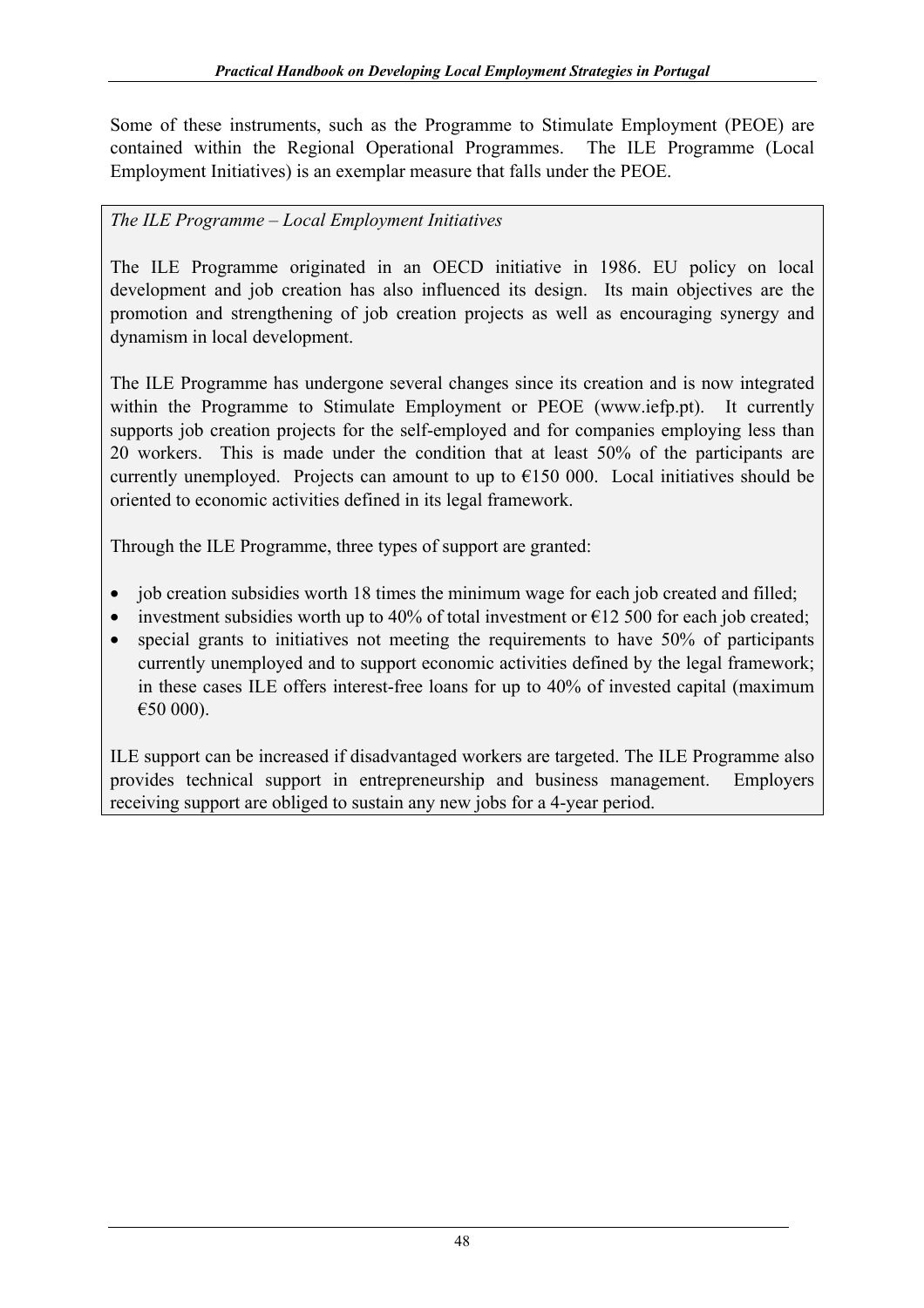# *9.2 Useful contacts*

# *9.2.1 EU contacts*

| <b>Organisation</b>          | <b>Website</b>                                                |
|------------------------------|---------------------------------------------------------------|
| Europa                       | http://europa.eu.int                                          |
| Directorate General          | http://europa.eu.int/comm/employment social                   |
| <b>Employment and Social</b> |                                                               |
| <b>Affairs</b>               |                                                               |
| Local development            | http://europa.eu.int/comm/employment social/local employ      |
|                              | ment/index en.htm                                             |
| <b>EQUAL</b>                 | http://europa.eu.int/comm/employment social/equal/index e     |
|                              | n.html                                                        |
| Article 6                    | http://europa.eu.int/comm/employment_social/esf2000/article   |
|                              | 6-en.htm                                                      |
| Directorate General          | http://europa.eu.int/comm/regional policy                     |
| <b>Regional Policy</b>       |                                                               |
| <b>ERDF</b>                  | http://europa.eu.int/comm/regional_policy/funds/prord/prord   |
|                              | en.htm                                                        |
| <b>ESF</b>                   | http://europa.eu.int/comm/regional policy/funds/prord/prords  |
|                              | /prdsb en.htm                                                 |
| <b>URBAN II</b>              | http://europa.eu.int/comm/regional policy/urban2/index en.h   |
|                              | tm                                                            |
| 2007-13 policy               | http://europa.eu.int/comm/regional policy/debate/forum en.h   |
|                              | tm                                                            |
| Leader +                     | http://europa.eu.int/comm/agriculture/rur/leaderplus/index en |
|                              | .htm                                                          |
| Eurostat                     | http://europa.eu.int/comm/eurostat                            |
| Network of Innovating        | www.innovating-regions.org                                    |
| Regions in Europe (IRE)      |                                                               |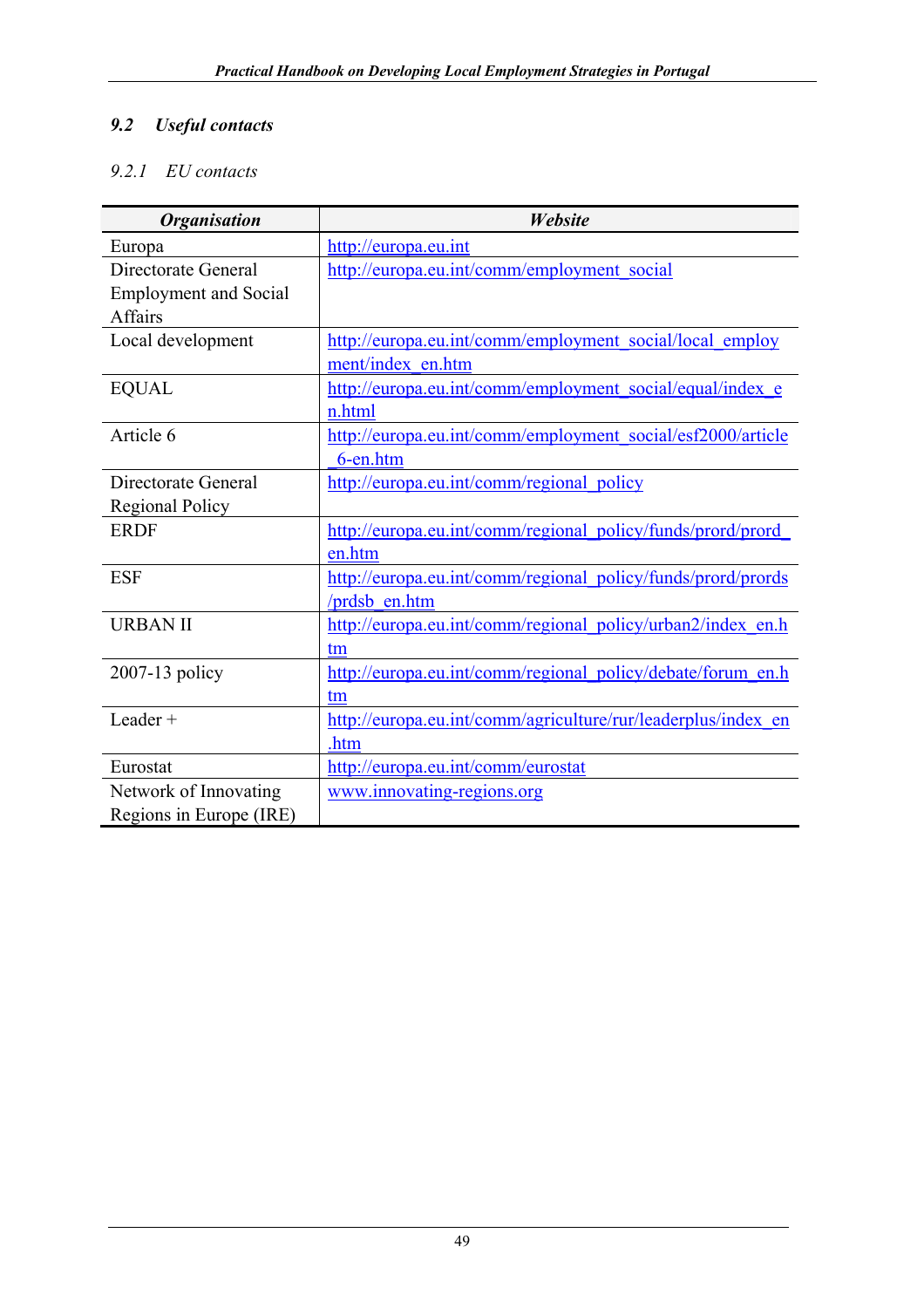## *9.2.2 Portuguese contacts*

| <b>Organisation</b>                          | Website                                 |
|----------------------------------------------|-----------------------------------------|
| Ministério da Segurança Social e do          | www.msst.gov.pt                         |
| <b>Trabalho</b>                              |                                         |
| Ministério da Economia                       | www.min-economia.pt                     |
| Minitério das Cisades, Ordenamento do        | www.ambiente.gov.pt                     |
| Território e Ambiente                        |                                         |
| Comissão de Coordenação Regional - Norte     | www.ccr-n.pt                            |
| Comissão de Coordenação Regional - Centro    | www.ccr-c.pt                            |
| Comissão de Coordenação e Desenvolvimento    | www.ccr-alg.pt                          |
| Regional -                                   |                                         |
| Direcção Regional de Estudos e Planeamento - | www.drepa.raa.pt                        |
| Açores                                       |                                         |
| Instituto sw Gestão dos Fundos Comunitários  | drpcid@mail.telepac.ptv                 |
| (Madeira)                                    |                                         |
| Direcção Regional de Planeamento e Finanças  | drpf.srpf@gov-madeira.pt                |
| (Madeira)                                    |                                         |
| Commissão de Gestão do QCA III               | www.qca.pt                              |
| Instituto de Gestão do Fundo Social Europeu  | www.igfse.pt                            |
| Comissão do Mercado Social de Emprego        | www.cmse.gov.pt                         |
| Departmento de Prospectiva e Planeamento     | www.dpp.pt                              |
| Direcção-Geral das Autarquias Locais         | www.dgaa.pt                             |
| Direcção-Geral do Desenvolvimento Regional   | www.dgdr.pt                             |
| Direcção-Geral de Estudos e Previsão         | www.dgep.pt                             |
| Direcção-Geral de Ordenamento do Território  | www.dgotdu.pt                           |
| e Desenvolvimento Urbano                     |                                         |
| Gabinete de Estudos e Prospectiva Económica  | www.gepe.pt                             |
| Obseratório do Emprego e Formação            | www.oefp.iefp.pt                        |
| Profissional                                 |                                         |
| Programa Operacional do Emprego, Formação    | www.poefds.pt                           |
| e Desenvolvimento Social                     |                                         |
| Programa Operacional da Economia             | www.poe.min-economia.pt                 |
| Gabinete de Gestão do EQUAL                  | www.equal.mts.gov.uk                    |
| Instituto do Emprego e Formação Profissional | www.iefp.pt                             |
| Instituto do Desenvolvimento Rural e         | Idrha@idrha.min-agricultura.pt          |
| Hidráulica                                   |                                         |
| Associação Portuguesa para o                 | www. esdim (a)ip.pt                     |
| Desenvolvimento Local                        |                                         |
| Gabinete de Lisboa                           | animar@animar-dl.pt                     |
| Programme                                    | <b>Contact Details</b>                  |
| CFEs, Investment Cabinets, SimPME            | Instituto de Apoio às Pequenas e Médias |
|                                              | Empresas e ao Investimento (IAPMEI)     |
|                                              | www.iapmei.pt                           |
|                                              | www.cfe.iapmei.pt                       |